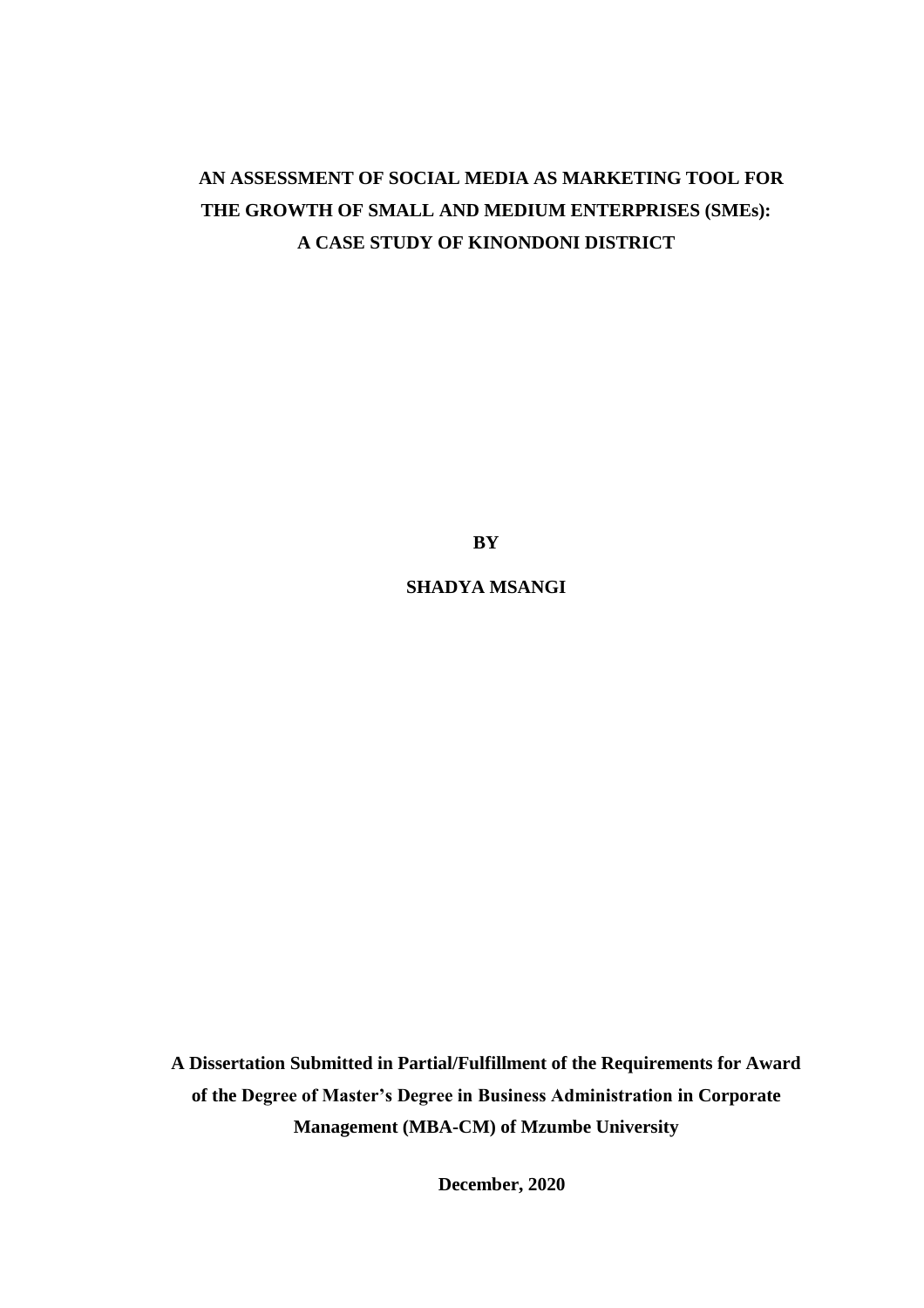# **CERTIFICATION**

We, the undersigned, certify that we have read and hereby recommend for acceptance by the Mzumbe University, a dissertation entitled **"An Assessment of Social Media as a Marketing Tool for the Growth of Small and Medium Enterprises", a Case Study of Kinondoni district"** in partial/fulfillment of the requirements for the award of master's Degree of Business Administration of Mzumbe University.

**\_\_\_\_\_\_\_\_\_\_\_\_\_\_\_\_\_ Major supervisor**

**Internal examiner** 

**\_\_\_\_\_\_\_\_\_\_\_\_\_\_\_\_\_\_\_\_\_**

**\_\_\_\_\_\_\_\_\_\_\_\_\_\_\_\_\_\_\_\_\_\_\_\_**

**External examiner** 

**Accepted for the Board of MUDCC**

**\_\_\_\_\_\_\_\_\_\_\_\_\_\_\_\_\_\_\_\_\_\_\_\_\_\_\_\_\_\_\_\_\_\_\_\_\_\_\_\_\_\_\_\_\_\_\_\_\_\_\_\_\_\_\_\_\_\_ CHAIRPERSON, DAR ES SALAAM CAMPUS COLLEGE BOARD**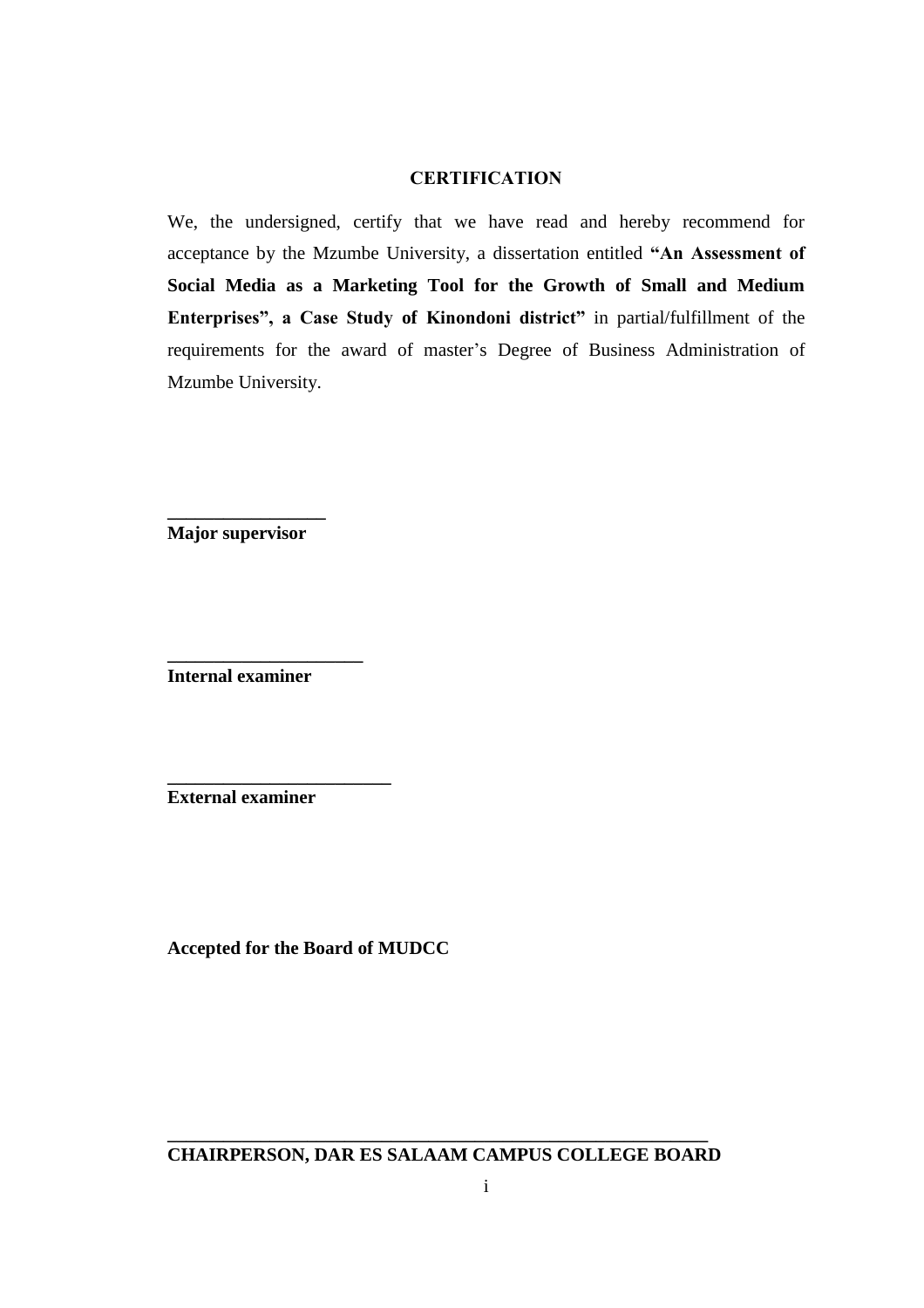## **DECLARATION AND COPYRIGHT**

I, **Shadya Saleh Msangi,** declare that this dissertation is my own original work and it has not been presented and will not be presented to any other university for a similar or any other degree award.

Signature ----------------------------------

Date -----------------------------------

### **© 2020**

This Dissertation is a copyright material protected under the Berne convention, the Copyright Act 2011 and other international and national enactments, in that behalf, on intellectual property. It may not be reproduced by any means in full or in part, except for short extracts in fair dealings, for research or private study, critical scholarly review or discourse with an acknowledgment, without the written permission of Mzumbe University, on behalf of the author.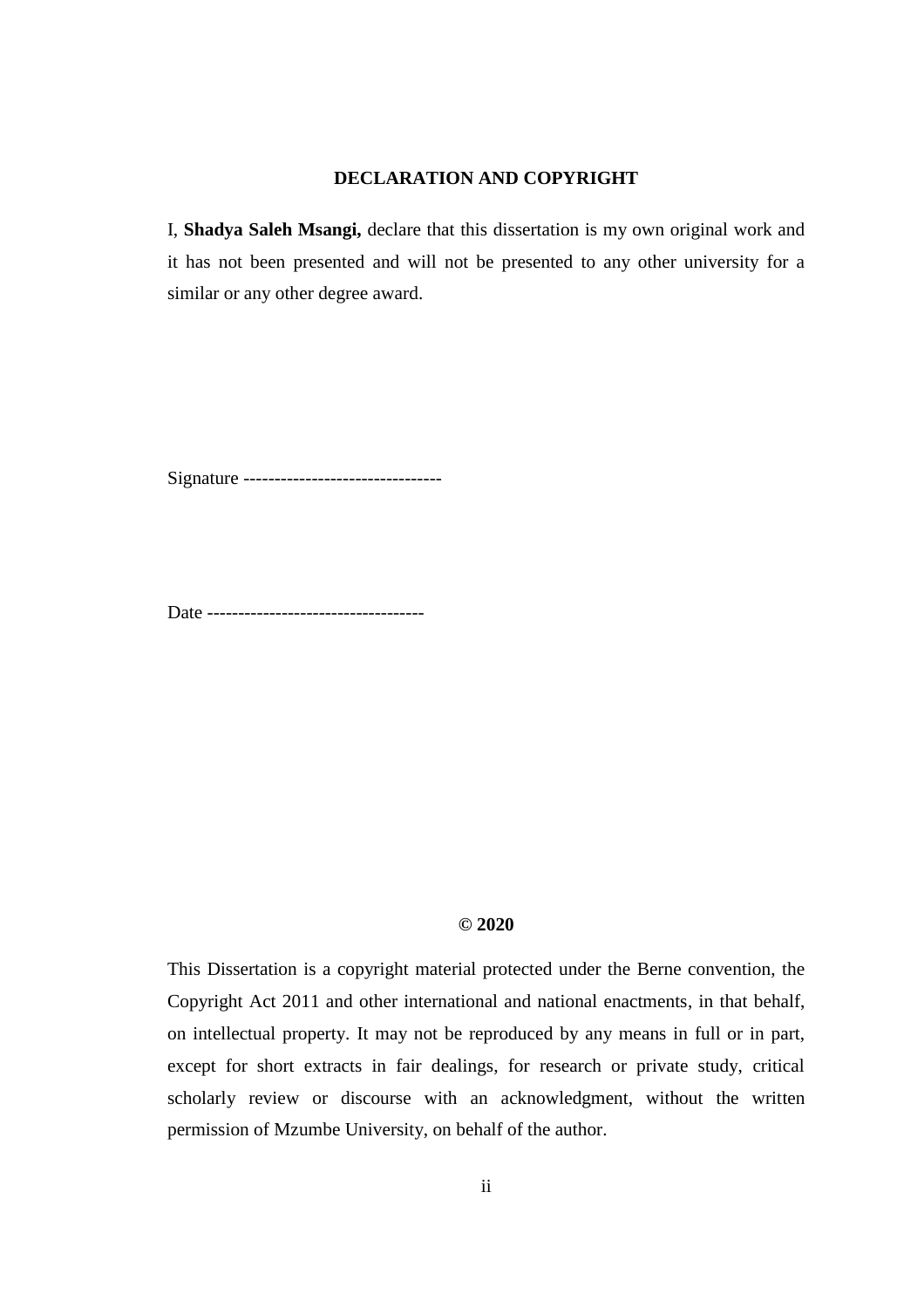### **ACKNOWLEDGMENT**

I would like to give out my special thanks to Almighty Allah for giving good health, strength, and capability of writing this dissertation and overcome any challenges. I also would like to thanks my family for the support they gave me financially and giving me advice about being patient whole time during my study and enable wind up report successfully.

Furthermore, thanks to all who have contributed into this dissertation at Kinondoni district those entrepreneurs until was successful and I appreciate their efforts in one way or another and for the support and not to hesitate to answer me any questions I have been asking.

Thirdly, I would like to express my gratitude to my fellow workers at TIGO to accomplish the research. They never give up on me after all the excuse I have been asking.

Lastly would like to thank my supervisor, Dr. Muba for his support and constant guidance on this dissertation since proposal until on the report completion.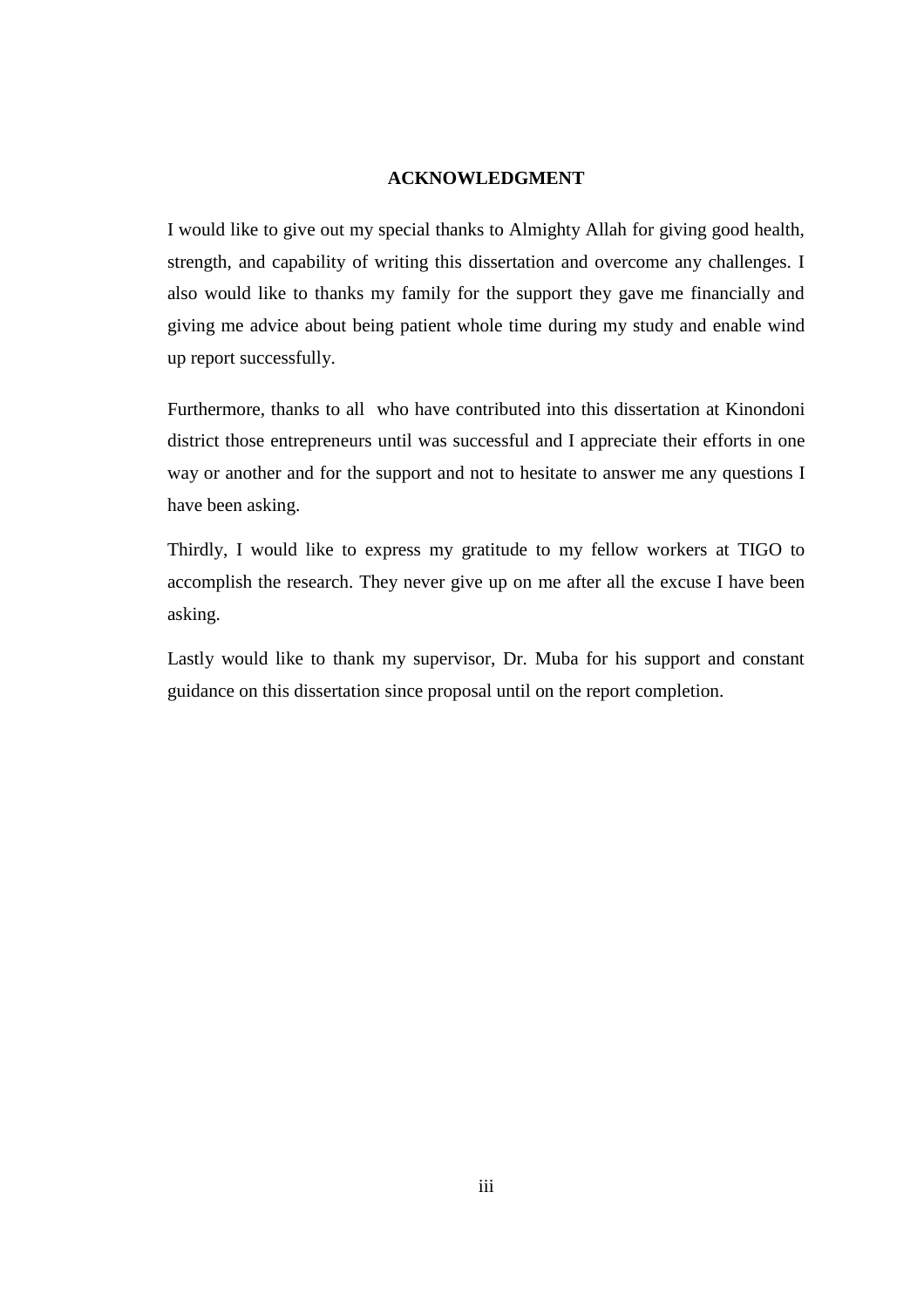# **DEDICATION**

I dedicate this dissertation to my family Mr. & Mrs. Msangi, my brothers Mussa Msangi, Suleidany Msangi, and Hussein Msangi also my friends who supported me Richard Regis, Manase Masue, Francis Majinge, and Tusekile George for their prayers.

May Almighty Allah bless them all!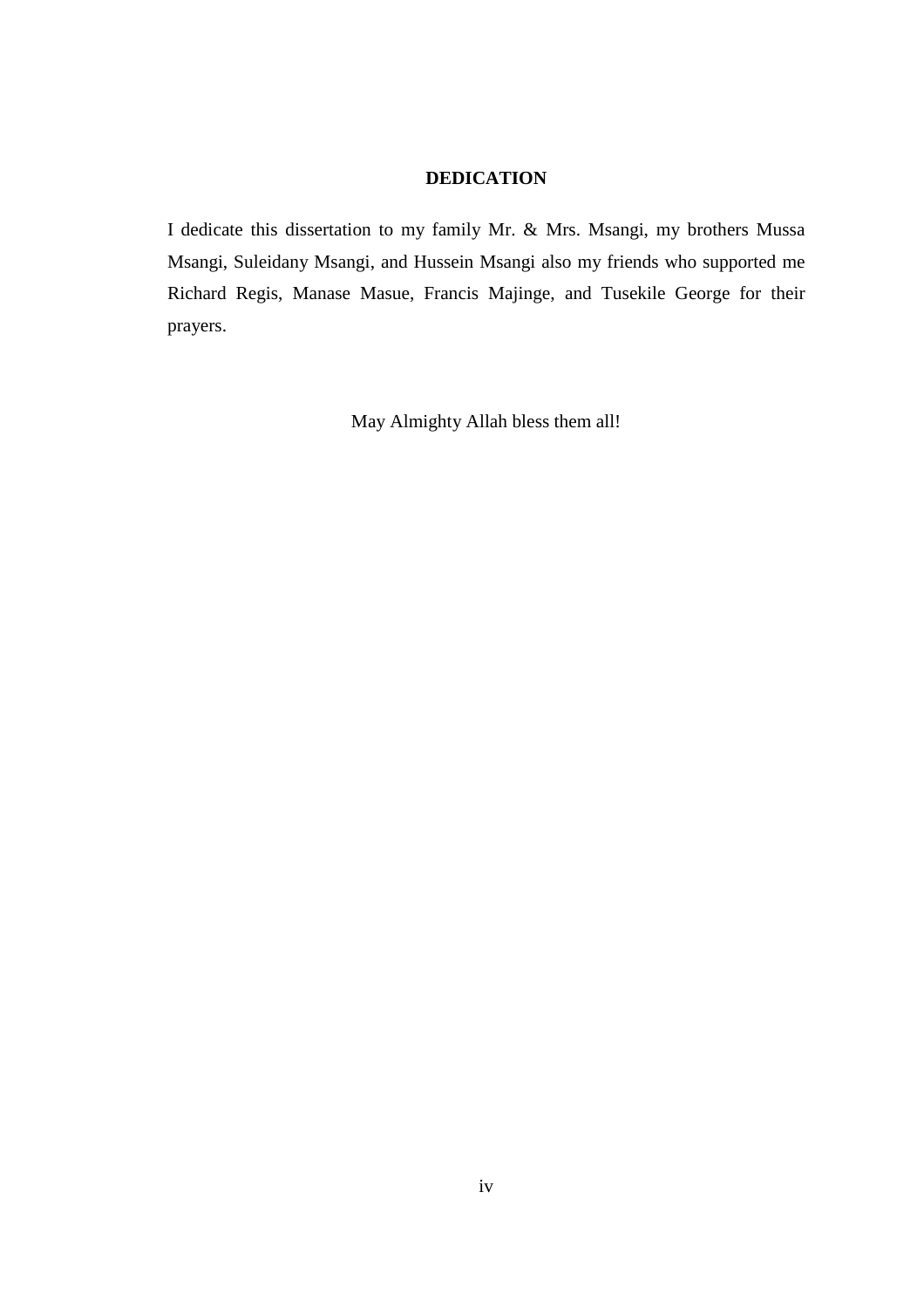# **LIST OF ABBREVIATIONS**

| <b>SMEs</b>  | <b>Small and Medium Enterprises</b>                    |
|--------------|--------------------------------------------------------|
| KN           | Kinondoni district                                     |
| <b>SMM</b>   | Social Media Marketing                                 |
| <b>ICT</b>   | Information and Communication Technology               |
| <b>UTAUT</b> | Unified theory of the Expectancy and Use of technology |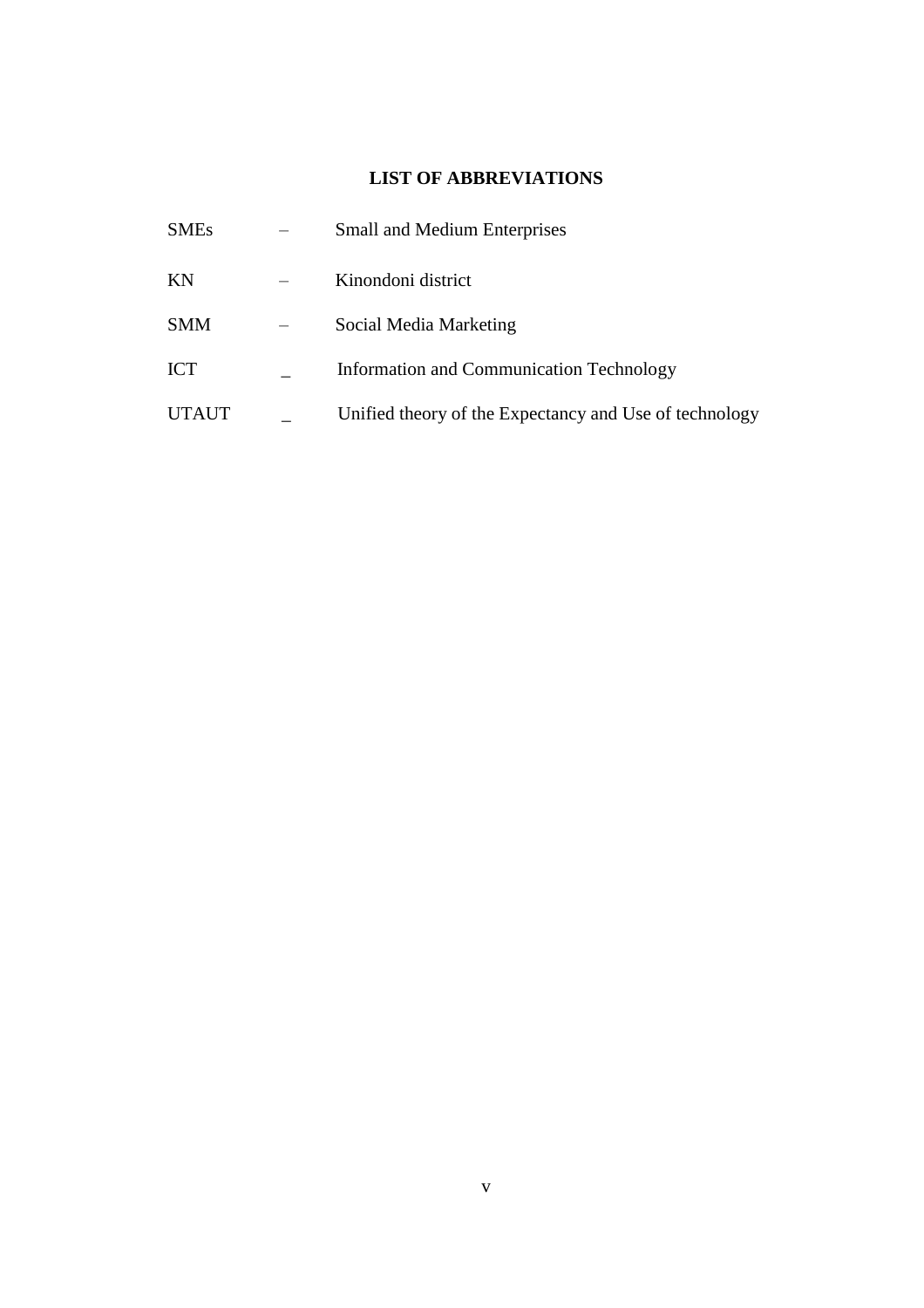#### **ABSTRACT**

The study was conducted at Kinondoni district and the title "An assessment of social media as a marketing tool for the growth of small and medium enterprises". The general objectives were assessing effectiveness of social media as a marketing tool for the growth of small and medium enterprises. Specifically, objectives are to assess the extent to which Instagram contribute to the growth of small and medium enterprises, to assess YouTube contribute to growth of SMEs, to determine whatsApp contribution on growth of small and medium enterprises and to assess the contribution of Facebook to growth of SMEs.

The researcher used quantitative research design for collecting data and used purposive or judgemental sampling techniques to obtain a number of a representative from the population which is 204 respondent from the study.

The data collected through questionnaire and documentary reviews and were analysed and data was processed by statistical package for social science (SPSS) and also the data was analysed, interpreted and presented in form of tables and graphs.

The report found out that social media facilitate growing and most of entrepreneurs have got the access on internet which facilitates the promotion of the product also social media network reduces the cost of advertising budget. The study recommended that since social media were introduced there need to educate the people about the social media and how will benefit them into their business growth and the government should enact laws which will favour the SMEs on social media and prohibit the hacker people who hack social pages and blogs of entrepreneurs.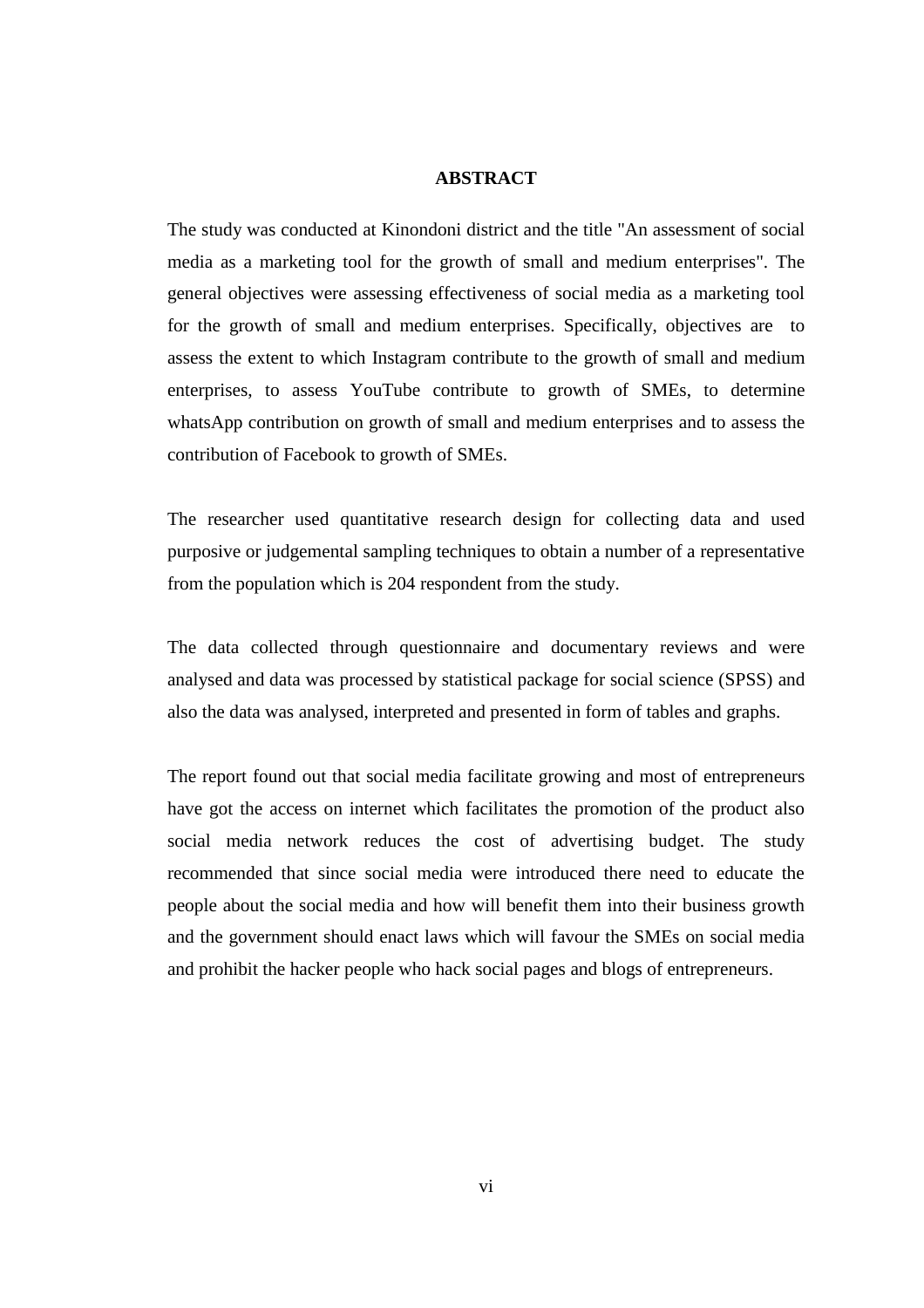# **TABLES OF CONTENTS**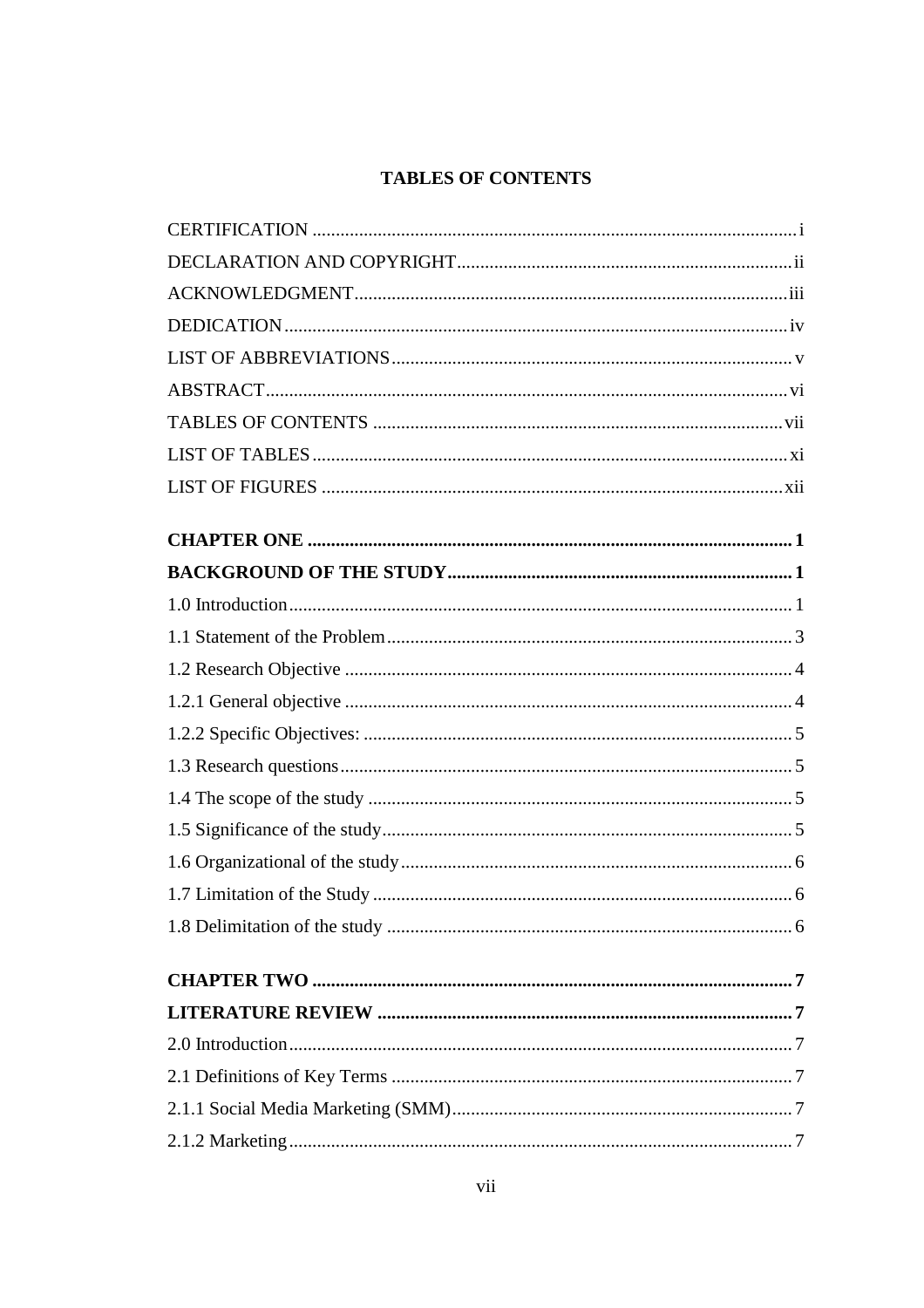| 2.2.1.1 Unified Theory of the Expectancy and Use of Technology (UTAUT)  10 |  |
|----------------------------------------------------------------------------|--|
|                                                                            |  |
|                                                                            |  |
|                                                                            |  |
| 2.3.3 Relationship of Marketing and Social Media Networking  14            |  |
|                                                                            |  |
|                                                                            |  |
|                                                                            |  |
|                                                                            |  |
|                                                                            |  |
|                                                                            |  |
|                                                                            |  |
|                                                                            |  |
|                                                                            |  |
|                                                                            |  |
|                                                                            |  |
|                                                                            |  |
|                                                                            |  |
|                                                                            |  |
|                                                                            |  |
|                                                                            |  |
|                                                                            |  |
|                                                                            |  |
|                                                                            |  |
|                                                                            |  |
|                                                                            |  |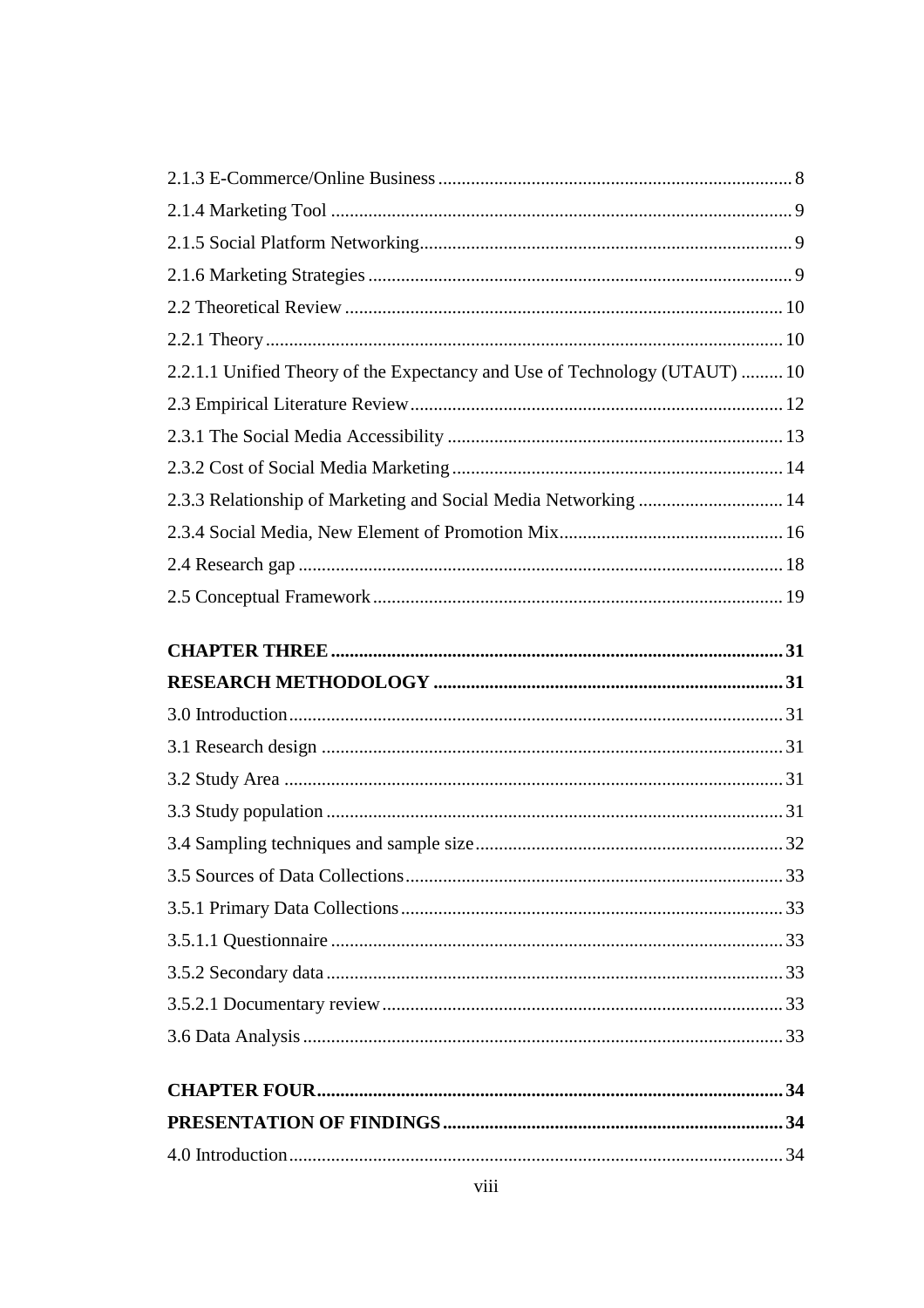| 4.2 Assess the extent to which Instagram contribute to the growth of SMEs 37 |  |
|------------------------------------------------------------------------------|--|
|                                                                              |  |
|                                                                              |  |
|                                                                              |  |
|                                                                              |  |
|                                                                              |  |
|                                                                              |  |
|                                                                              |  |
| 4.4 To determine whatsapp messenger contribution on growth of small  42      |  |
|                                                                              |  |
|                                                                              |  |
|                                                                              |  |
| 4.5 To assess the contribution of Facebook to entrepreneur on growth  43     |  |
|                                                                              |  |
|                                                                              |  |
|                                                                              |  |
|                                                                              |  |
|                                                                              |  |
|                                                                              |  |
|                                                                              |  |
|                                                                              |  |
|                                                                              |  |
|                                                                              |  |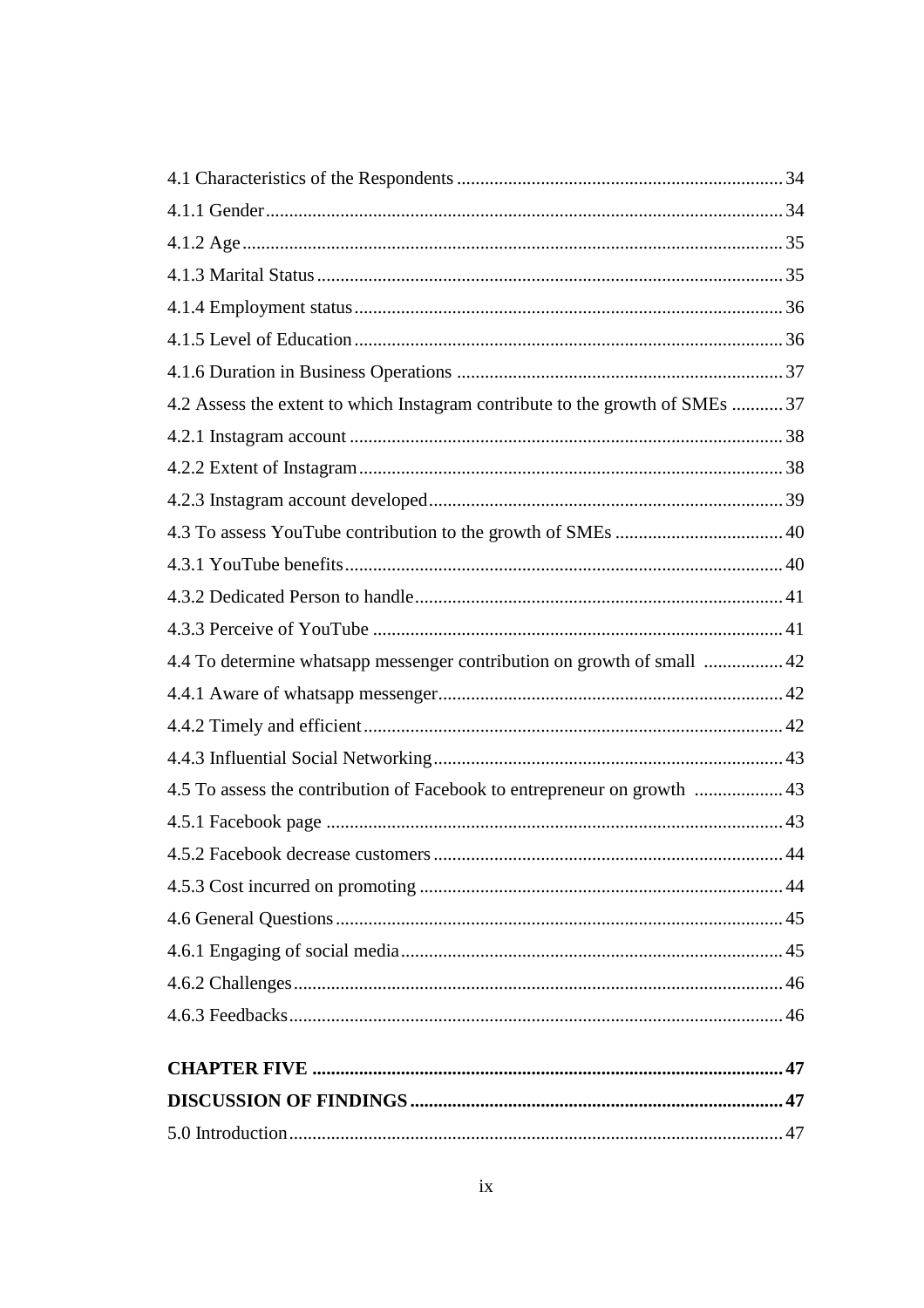| 5.2 Assess the extent to which Instagram contribute to the growth of SMEs.  48 |  |
|--------------------------------------------------------------------------------|--|
|                                                                                |  |
| 5.4 Determine whatsapp messenger contribution on growth of small  49           |  |
|                                                                                |  |
|                                                                                |  |
|                                                                                |  |
|                                                                                |  |
|                                                                                |  |
|                                                                                |  |
|                                                                                |  |
|                                                                                |  |
|                                                                                |  |
|                                                                                |  |
|                                                                                |  |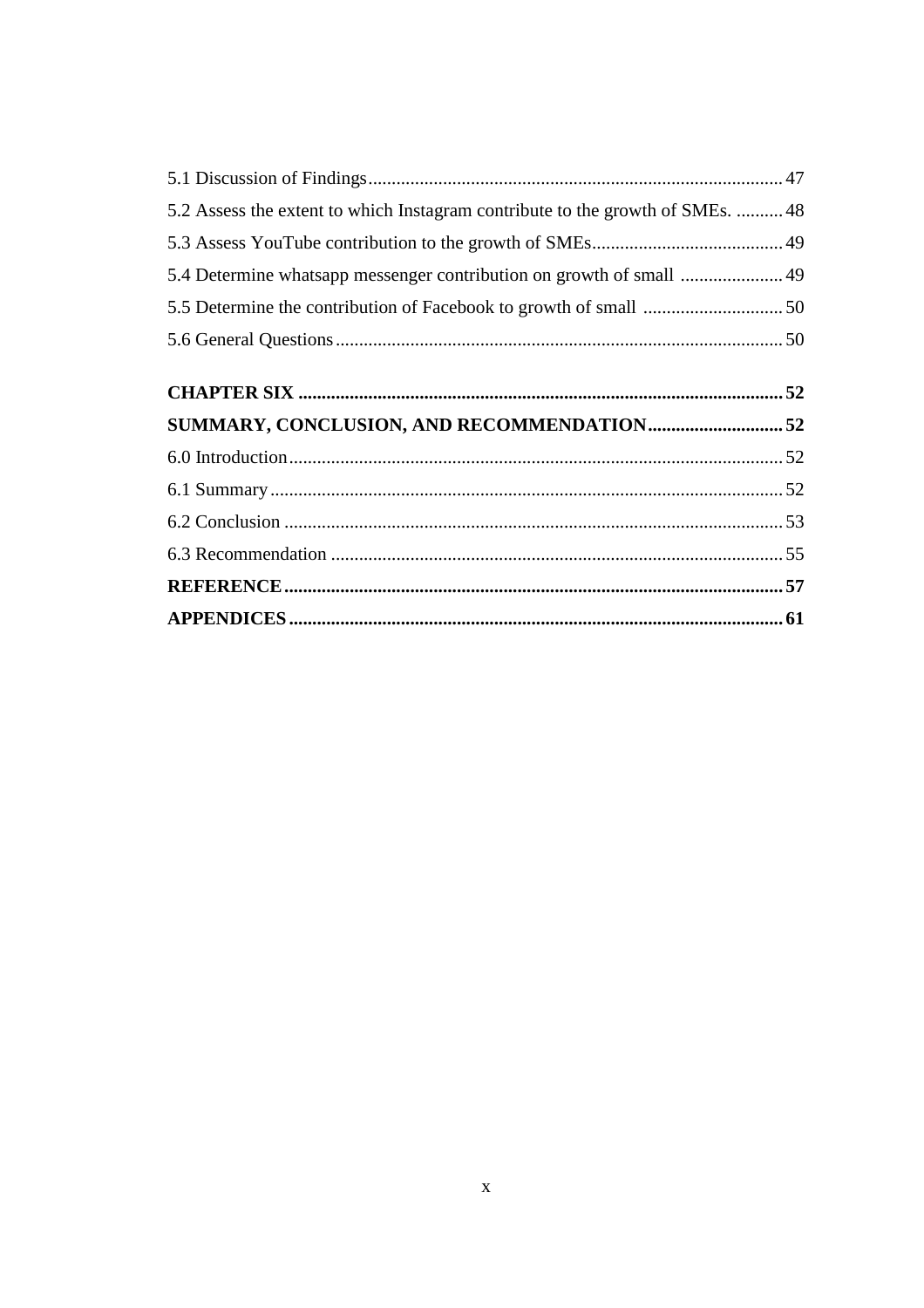# **LIST OF TABLES**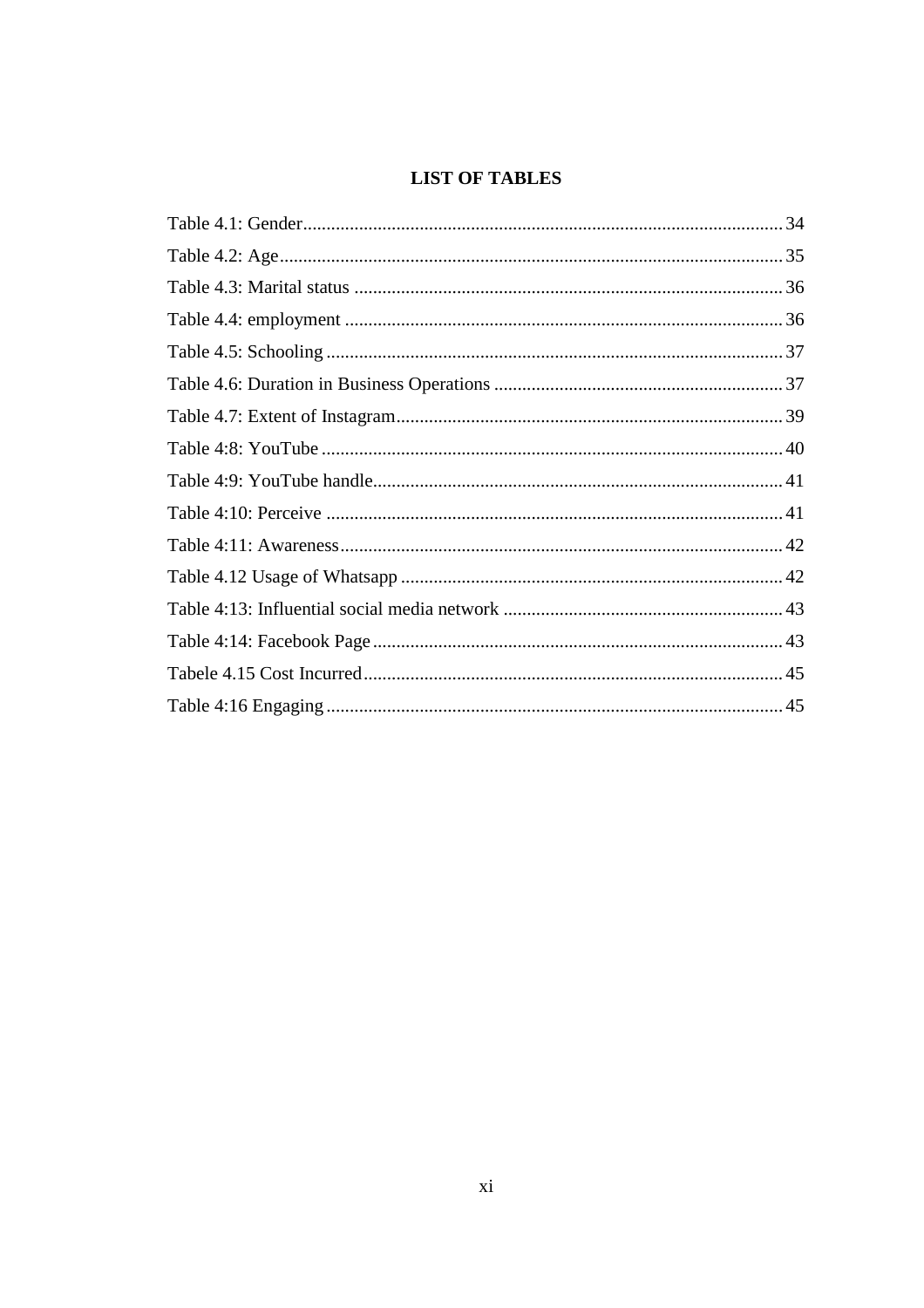# **LIST OF FIGURES**

| Figure 2.2: Unified Theory of the Expectancy and Use of Technology (UTAUT)11 |  |
|------------------------------------------------------------------------------|--|
|                                                                              |  |
|                                                                              |  |
|                                                                              |  |
|                                                                              |  |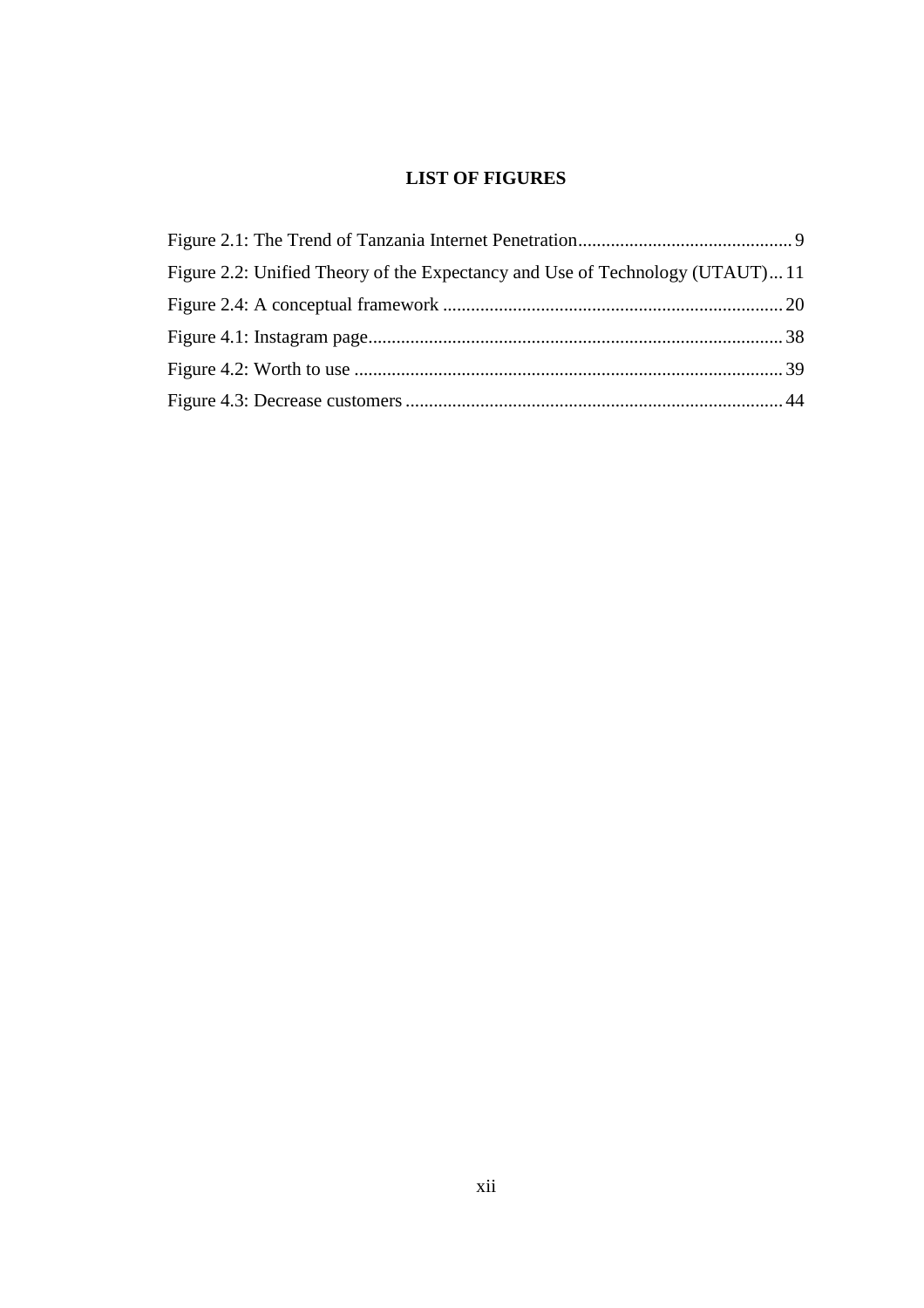# **CHAPTER ONE**

### **BACKGROUND OF THE STUDY**

#### **1.0 Introduction**

The introduction of E-commerce had brought tremendous impact on today world and business operation. The increment of new technologies that make it easy for the business owner wants to learn and adopt it. The experienced radical shift in how business is conducted and how people interact. The introduction of social media technology is accelerating and we can expect it to have a similar impact on business now and into the future. Social Media Marketing is the hottest new marketing concept and every business owner wants to know how social media can generate value for their business. Social Media Marketing is about understanding how technology is making it easier for people to connect socially with their social networks and how your business can profit from that understanding. More and more of your customers whether personal-wise or business-wise use social media in almost every aspect of their daily life (Bashar *et al.,* 2012).

Small and Medium Enterprises it has play a crucial role in employment creation and income generation, SMEs all over the world can be easily established since their requirements in terms of, capital, technology, management and utilities are not as demanding as it is the case for large enterprises. These enterprises can also be established in rural settings and thus add value to the agro products which facilitate the dispersal of enterprises. SMEs development is closely associated with the more equitable distribution of income and thus important as regards poverty alleviation. At the same time, SMEs serve as a training ground for emerging entrepreneurs. There are no specific definitions about the SMEs, as countries differ in definitions depending on the stage of the financial state and they persuade social conditions.

According to Tanzania Chambers of Commerce(2010), microenterprises are those engaging up to 4 people, in most cases family members or employing capital amounting up to Tshs. 5 million. The majority of microenterprises fall under the informal sector. Small enterprises are mostly formalized undertaking engaging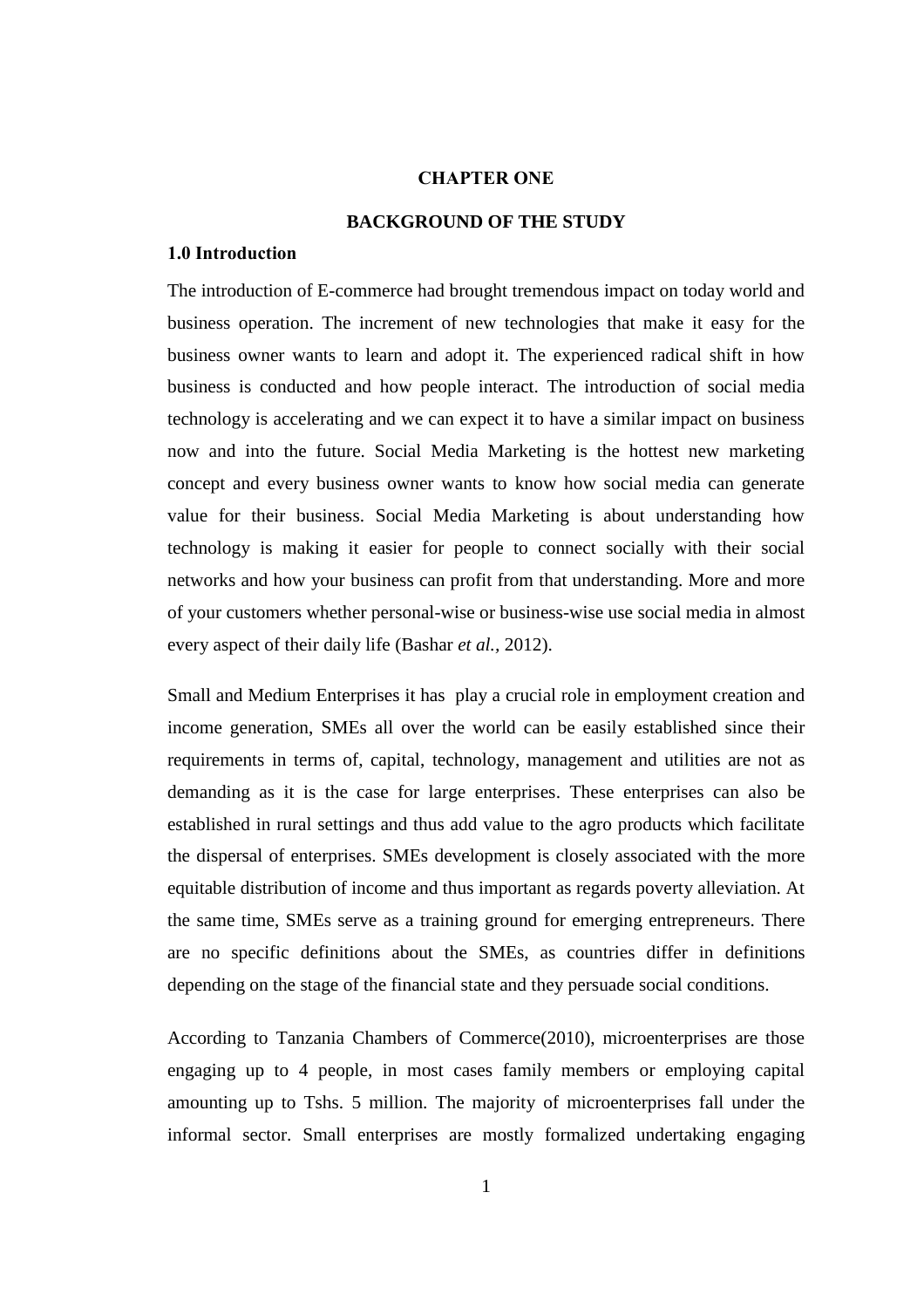between 5 and 49 employees or with capital investment from Tshs.5 million to 200 million. Medium enterprises employ between 50 and 99 people or use capital investment from 200 million to 800 million. Majority of these enterprises are characterized by a limited number of people, small business structures, limited in resources and limited in the capital and that makes difficult for SMEs in market entry.

Kaplan and Haenlein (2010) argue that will be difficult to develop the system of social media because each day there is the rise of new social media. Then the SMEs need to change with the environment to flow with the market what it wants and what customer wants. Social media is important for SMEs to reach consumers in different ways and easy to communicate and determine the customer's opinion and their feedbacks and easy to react, also is easy to connect and build a relationship and loyalty with customers, as indicated by Singh (2016), brand confidence is only the factor fulfillment to customers. This satisfaction gets from conviction trust and on a specific brand where accessibility of different brands and services is accessible. A significance of social media reach all group of people regardless of age.

Social media in Tanzania has been trending since it was introduced but before there were used for communications and knowing each other not for the business advertisement since people has been learning new technologies and they adopt it. Also, the researcher Mohan Nair (2011), takes that social networks as an impacts to society and that cannot be underrated as a way of communication and also its measures and manage into accomplishable of an impossible task. Most of the businessmen before they were not understand the importance of social media for their business. Social media has facilitated the communications between entrepreneur and customers, also is easy to determine the feedbacks about the product and services that have been provided. Entrepreneur were using other marketing tool which are Television, radio, newspaper, broadcast and billboard to promote business years back. It is from this background the researcher intended on assessing social media as marketing tool for broadening of SMEs using a case study Kinondoni district.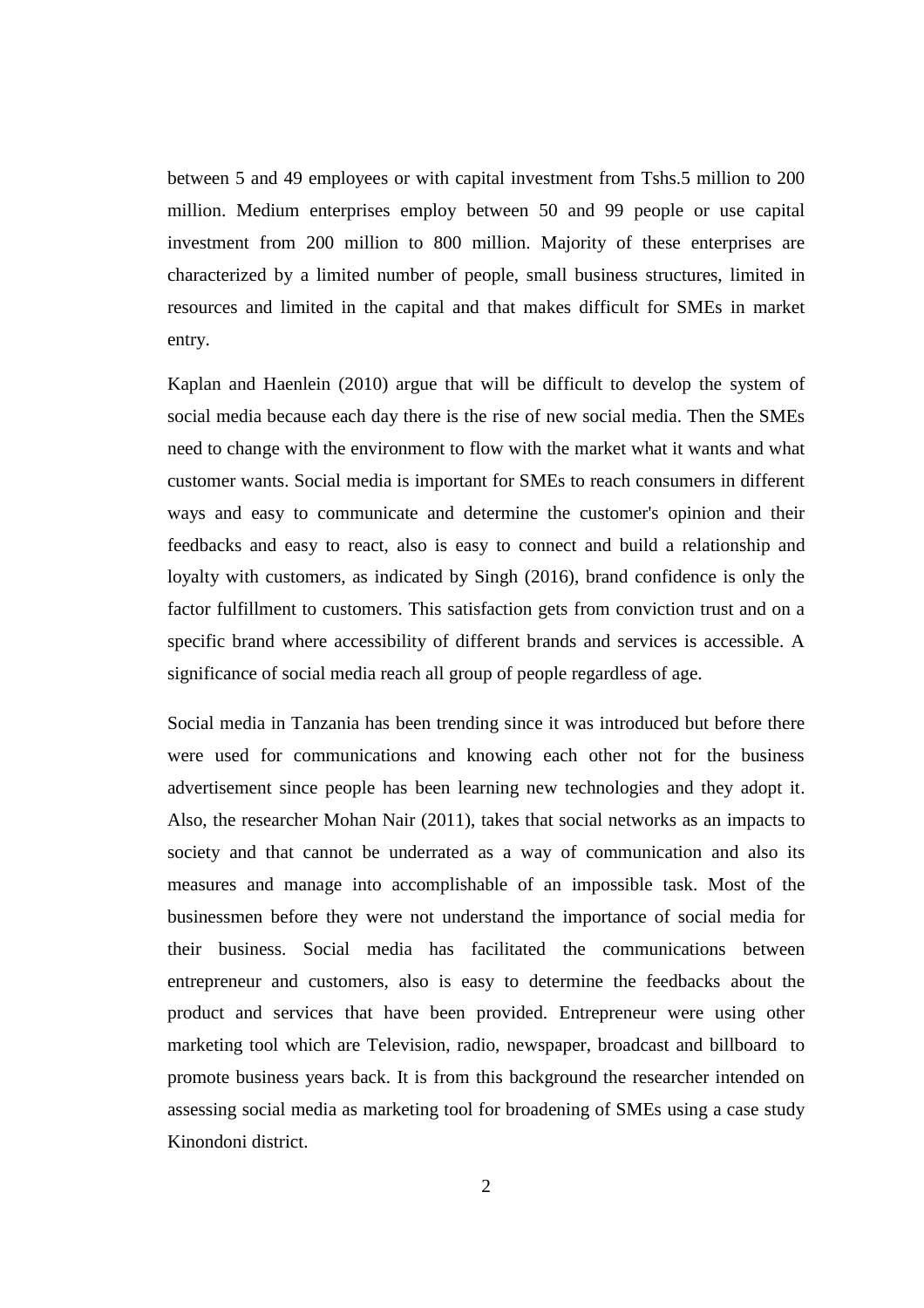#### **1.1 Statement of the Problem**

Recently, social media networks are perceived as the most influential means that any business can use to engage customers and drive revenue growth. Since the introduction of worldwide web and e-commerce, businesses have been tremendously impacted as technologies grow and today's customer decisions are being driven by social media, and almost every business is present on social media. It has appear as a strong platform for e-commerce and to meet their trading objectives of product enlargement and expansion of communications (WaKuhenga, 2015).

It is true that Facebook is foremost social network with an average of 7.6 million users in Tanzania. But Instagram in Tanzania most trending social network now days (Idodoe, 2015). This serves as promising opportunity to the local businesses, since it can reach huge number of people and operates on minimum costs. Matter of fact SMEs are able to select which market segment they want to grasp for the benefits of their marketing campaigns.

There are a number of publications by various scholars who researched on variables of assessing social networks as commercial instrument in the world. For example Mwaisaka (2017) who researched on 'the influence of social media on consumer decision making process in the cosmetics industry in Nairobi' explains social media influenced the customer in decision making and the customer can be easily attracted and being awared with the product when the entrepreneur posts it on a social network page. Social media has impulse buying, i.e you're attracted to the product after seeing the product and you decide to buy the product. Hence the researcher recommend that SMEs should invest on social media to boost sales and generate the strategy or content which win over the competitors. Kabue (2013) researched on factors influencing adoption of social media advertising on widening of small and medium enterprises in Nairobi. His study shows there is progressive relation between advertising methods and SMEs performance of the firm. Also there is accessibility of web and social media platforms and which will make them to promote though there hindering on SMEs still using social media for fraternize with friends and family which has no wealth benefit. Hence the paper recommend that there need of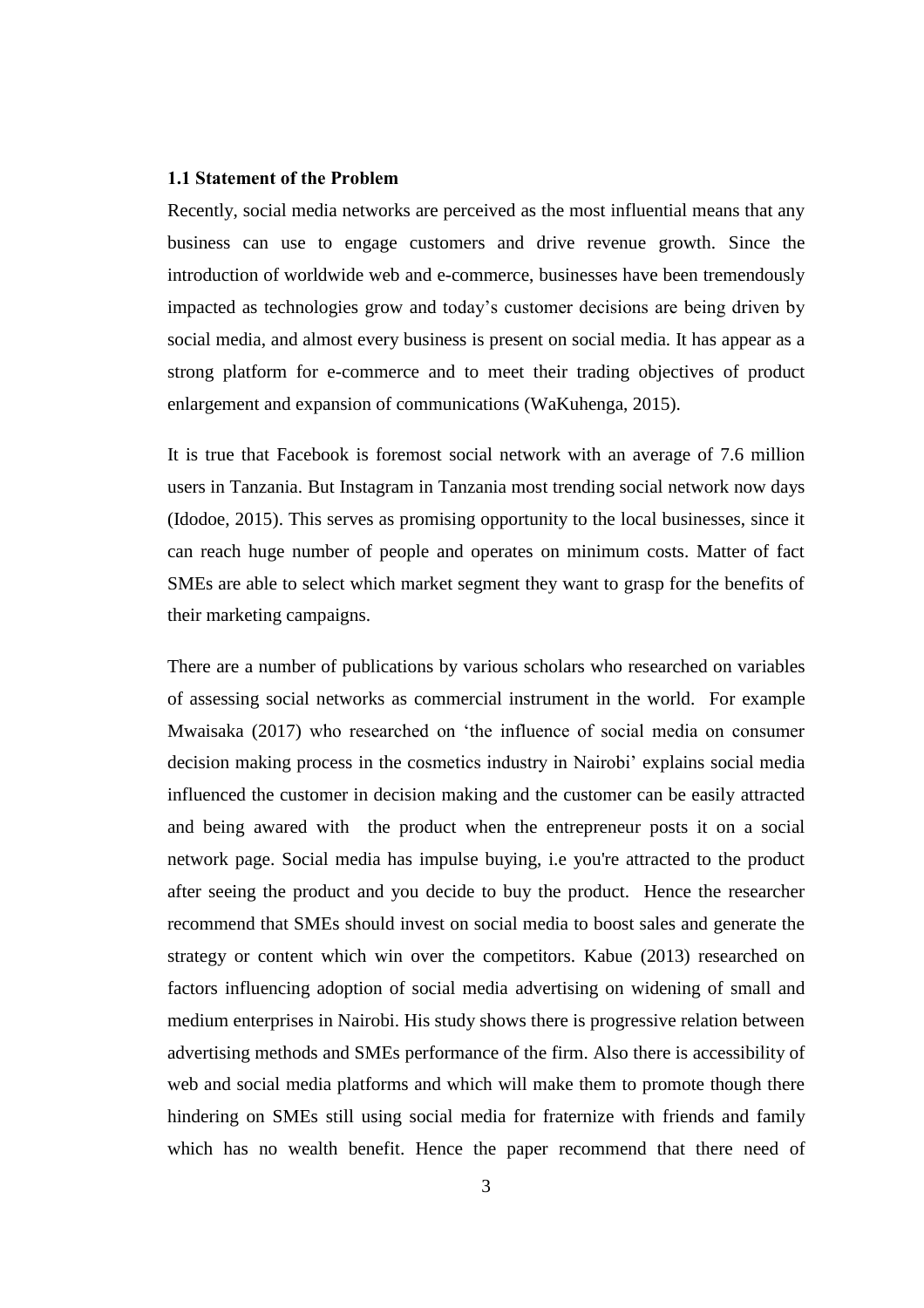government intervention to enact laws and policies which will regulate pricing of internet. In additional social media is a tool that organizations or entrepreneur have been using to facilitate and create a relationship with the customer easily publically (Jan.Anisa and Khan, 2014). However, most of the businessmen engage in social media networking to socialize while they need to change with the technology to advertise products and try to manage the business and maintain a relationship with the customers (Trisha D. 2012). (Naveen Kumar and Sudhansh Sharma , 2017) usage of whatsapp has been increased day to day and it has facilitate the communications worldwide, also people are using whatsapp as for interactional and not promotional and to build family relationship.

Apparently in Tanzania SMEs has been growing compared last three decades and the engagement of private sector in which micro, small and medium enterprises play a major role in boosting the economic growth of the country and the contribution of entrepreneurial activities is estimated to be 27% of Gross Domestic Product (GDP) in the year 2010 (Ministry of Trade and Industry, 2012). Since our country Tanzania is endowed with abundant natural resources, the creation of enabling business environment which will exploit the resources through SMEs and it is an opportunity for the growth of SMEs, despite the widespread of social media networks there is very little research that has been done on assessing the effectiveness of social media as marketing tool towards growth of small and medium and from those studies which was done by other researcher were focusing on factors influence social media rather to determine effectiveness of social media as marketing tool and that's the gap. Therefore, this study will attempt to fill the gap by establishing the effectiveness of Social Media adoption as marketing tool on the growth of Small and Medium Enterprises (SMEs) in Tanzania.

#### **1.2 Research Objective**

#### **1.2.1 General objective**

The aim of this paper was to investigate effectiveness of social media as a marketing tool for the growth of small and medium enterprises (SMEs).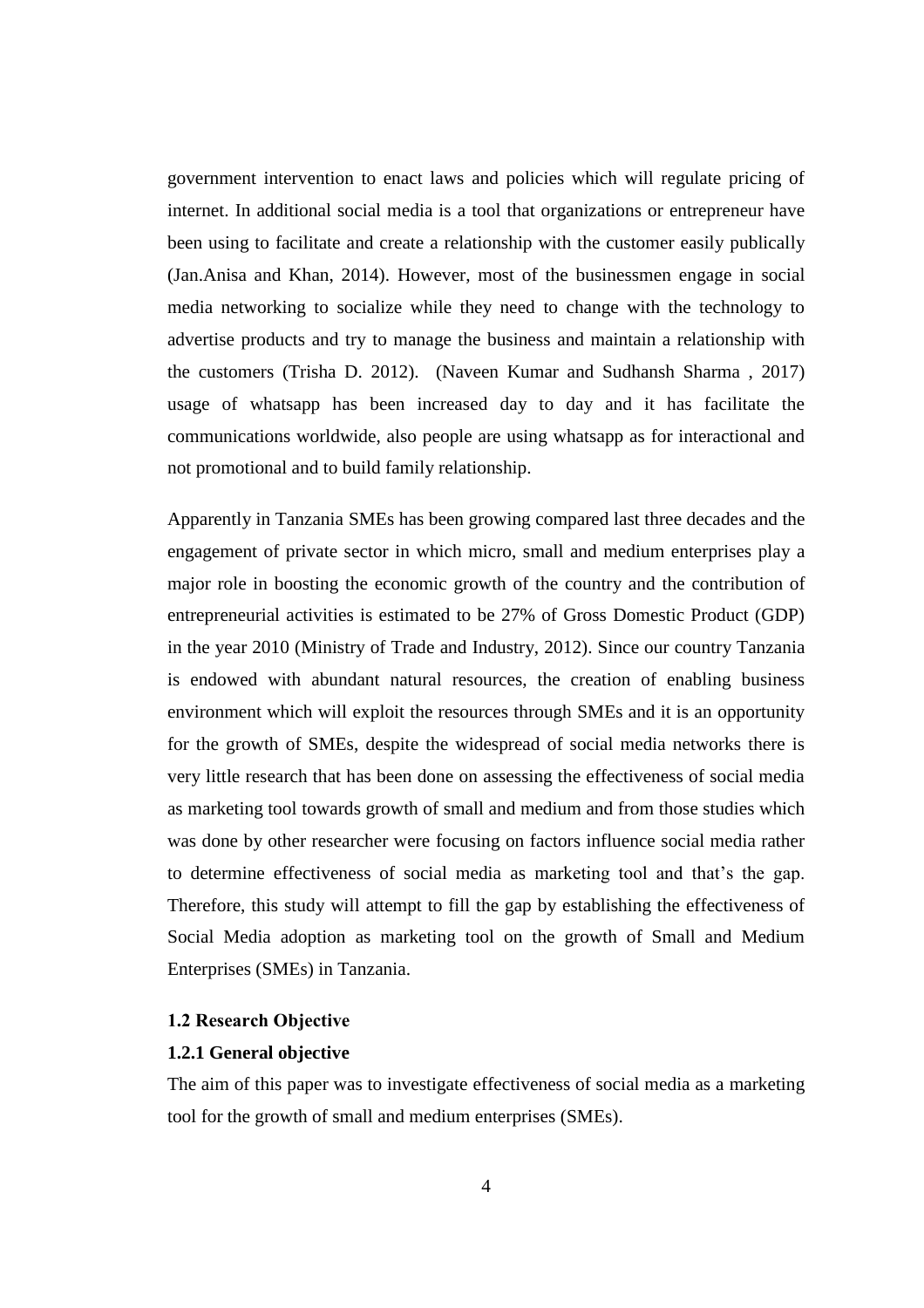### **1.2.2 Specific Objectives:**

- 1. To assess the extent to which Instagram contribute to the growth of small and medium enterprises.
- 2. To assess YouTube contribute on growth of SMEs.
- 3. To determine whatsapp contribution on growth of small and medium enterprises.
- 4. To assess the contribution of Facebook to growth of SMEs.

#### **1.3 Research questions**

This study anticipates answering the following research questions.

- 1. How Instagram can be used as a tool towards the growth of SMEs?
- 2. How does YouTube contribute on growth SMEs?
- 3. How Whatsapp Messenger help SMEs to its growth?
- 4. How can entrepreneur benefit from the use of Facebook?

#### **1.4 The scope of the study**

The study is limited to social media marketing. The study was coordinated in Dar es Salaam at Kinondoni District, as this area of the region has greater internet penetration and plenty of social media entrepreneurs and therefore, any findings from this study cannot be generalized for all regions of Tanzania.

#### **1.5 Significance of the study**

This study contributes to the body of research by establishing the effectiveness of social media as a marketing tool for the development of SMEs the investigation also useful to the ministry of finance and other interested bodies like Tanzania communication regulatory authority (TCRA) in decision–making process as examine occasion of merge ICT components in structure.

The study also add the knowledge of social media networks as a marketing tool to SMEs in Tanzania and this increase the awareness and change the attitude which people they were taking social media as only for socializing with people and posting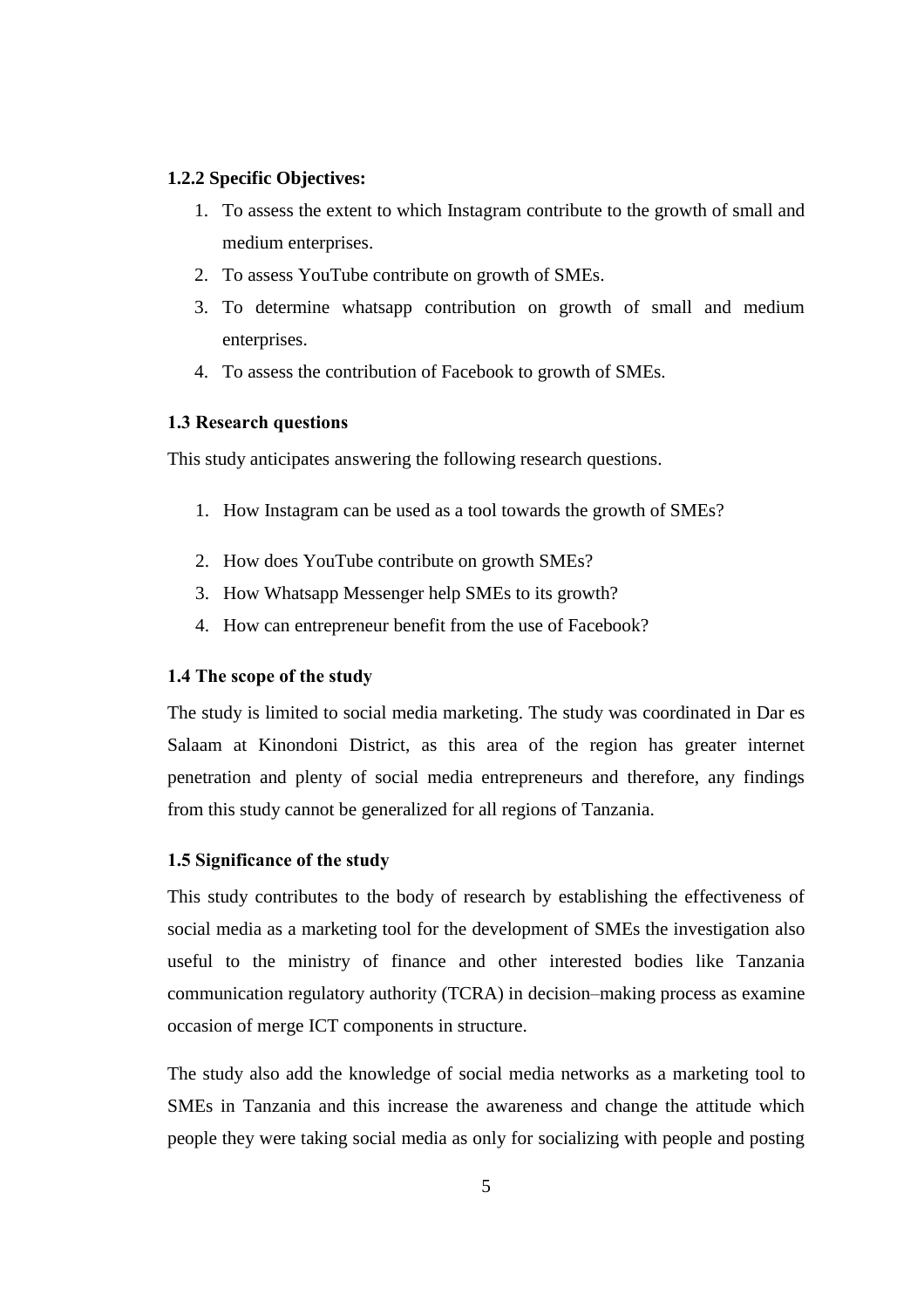pictures to get many likes and comment while it can also help on branding your business and broader network. Similarly, findings will influence the creations of policies that will favor the SMEs.

The information is crucial to the students in higher learning institutions and university faculties to understand the impacts of social networks. Also, the assumption of researcher this report will be worth to other researchers.

#### **1.6 Organizational of the study**

This paper structured into six chapters. Chapter one, the introductory chapter containing the background of the study, statement of the problem, objectives of the study, research questions, significance of the study, and organization of the study. Chapter two presents the literature review including definitions of key concepts, theoretical literature review, empirical study and the conceptual framework. Chapter three, covers research methodology and data collection procedures and sample techniques for analyzing data. Chapter four, covers analysis, presentation and interpretation of the findings. Chapter five contains the findings. Chapter six shows the results concluded and brings recommendation on what should be done and policy implication.

#### **1.7 Limitation of the Study**

This paper was restraint by financial and time. It requires budget which needed to buy stationary material for facilitating the research and to cover at Kinondoni District. The researcher will base at Kinondoni in order to gather the information easily needed around that area.

### **1.8 Delimitation of the study**

This study is focusing on the effectiveness of social media as marketing for the widening of SMEs at Kinondoni which was not wide ranging in size and business are not far away from each other. However researcher sanctions were to fulfill the investigation of information without much transport problem.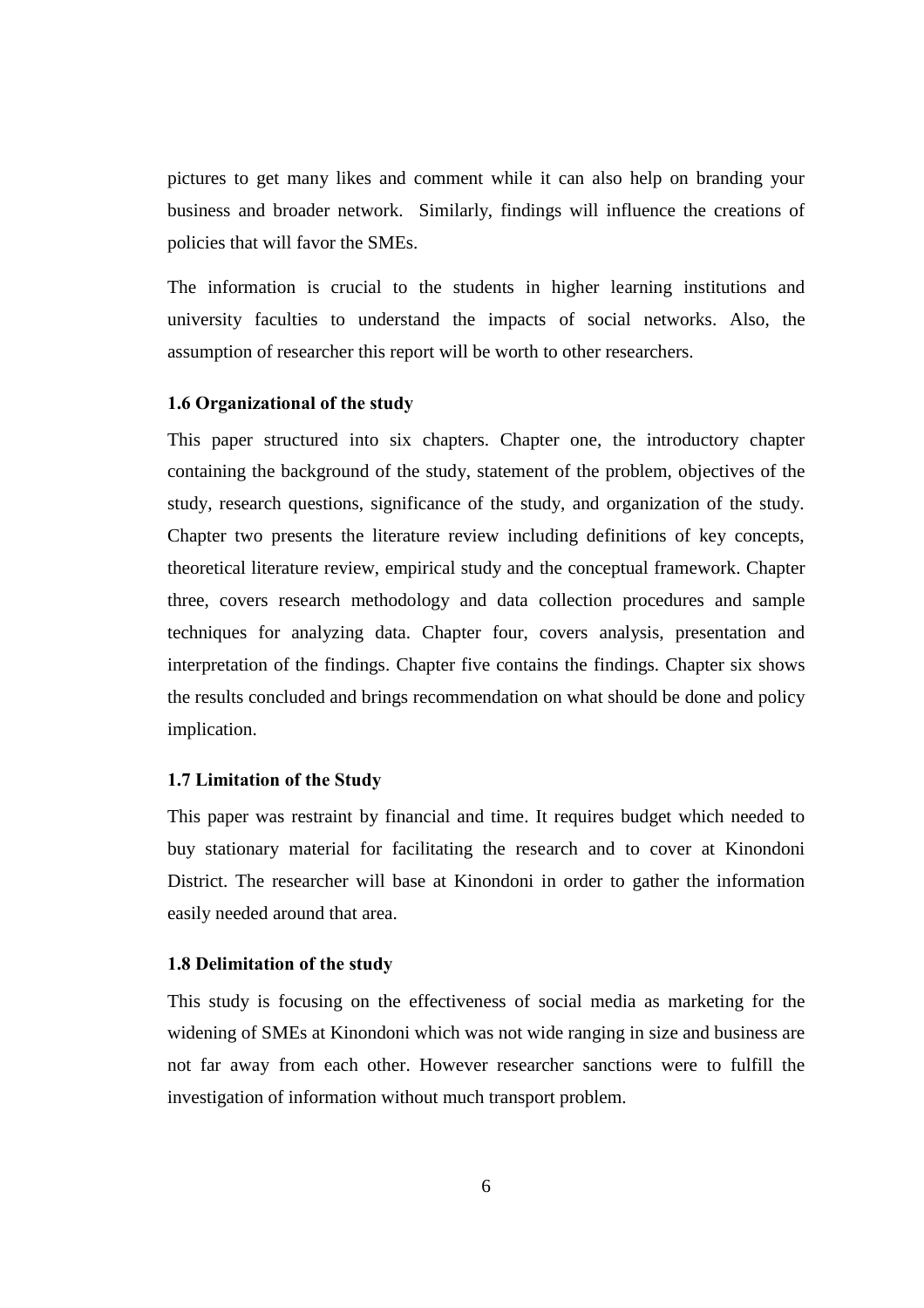# **CHAPTER TWO LITERATURE REVIEW**

### **2.0 Introduction**

This chapter review in detail the literature analyses of the works that have been done by other researchers. The general orientation of the literature review is to review the contribution of the previous work in the relevant area and serves as a guideline for the researcher.

The literature also surveys the highlights some of the more general observations of various kinds of literature about the use of social media network as the new marketing tool to SMEs. The study highlights the view of different academicians, researchers and scholars that had been advanced in field of social platforms and entrepreneurship.

# **2.1 Definitions of Key Terms**

# **2.1.1 Social Media Marketing (SMM)**

Rouse (2011), defined social media marketing as a form of internet marketing that utilizes social network websites as a marketing tool. The goal of SMM is to produce content that users will share in their social network to help a company increase brand exposure and broaden customer reach. Social media marketing focuses on people and individual or customer rather than products.Social media has changed the market, where people were communicating in one way i.e. via phone to where people easily share feedbacks from one person to another freely.

Another concept in SMM thus social media, according to (Kaplan; Haenlein, 2010), "social media is a group of the internet- based applications that build on the ideological and technological foundations of Web2.0, and that allow the creation and exchange of User Generated Content" (UGC).

# **2.1.2 Marketing**

Marketing is the process of communicating the value of the product, service or brand to customers for the purpose of promoting or selling that product, service or brand Smith, P.R., (2002).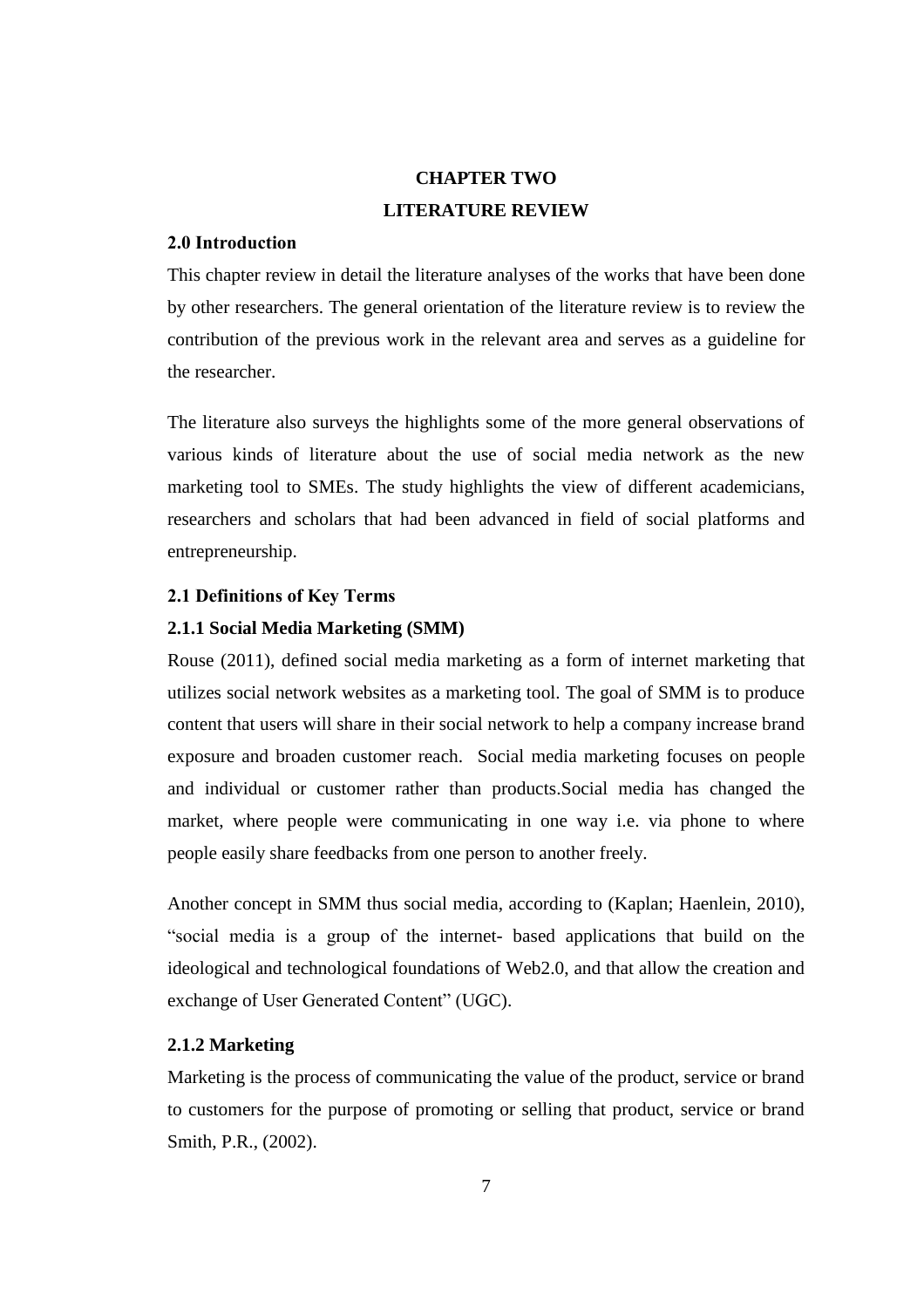There so many definitions of marketing according to many authors but all are explained the same meaning, marketing is the process of interactions between people with the aim of exchanging products and services also it builds a relationship of people over time.

#### **2.1.3 E-Commerce/Online Business**

Electronic commerce (e-commerce) is the process of buying, selling and marketing of merchandise or services over the Internet. The e-commerce conceptualization relates to business or financial transactions that facilitate electronic payments of items purchased from online stores and service vendors.

Online shopping is an e-commerce format, in which real-time sales transactions occur as a consumer purchases an item or service from an online store. This may be explained as an interactive collaboration between a customers and a supplier. In online shopping, there is no intermediary - just the interaction between the online buyer and store/service provider. (Jeffrey F. Rayport, 2000). E-commerce flourishes more in areas where there is suitable internet penetration, in the past years Tanzania internet penetration rate has been tremendously growing in the rate which made ecommerce to be consumer go-to service since the transaction is complete on spot with no hassle nor physical interaction is needed.

The graphs show the internet penetration in 2012 to 2014 has increased from 17% up to 29% and from 2015 up 2017 has increased from 34% up to 45% and it shows that internet penetration has been growing each year and it explains that there so many users of internet in Tanzania since was introduced.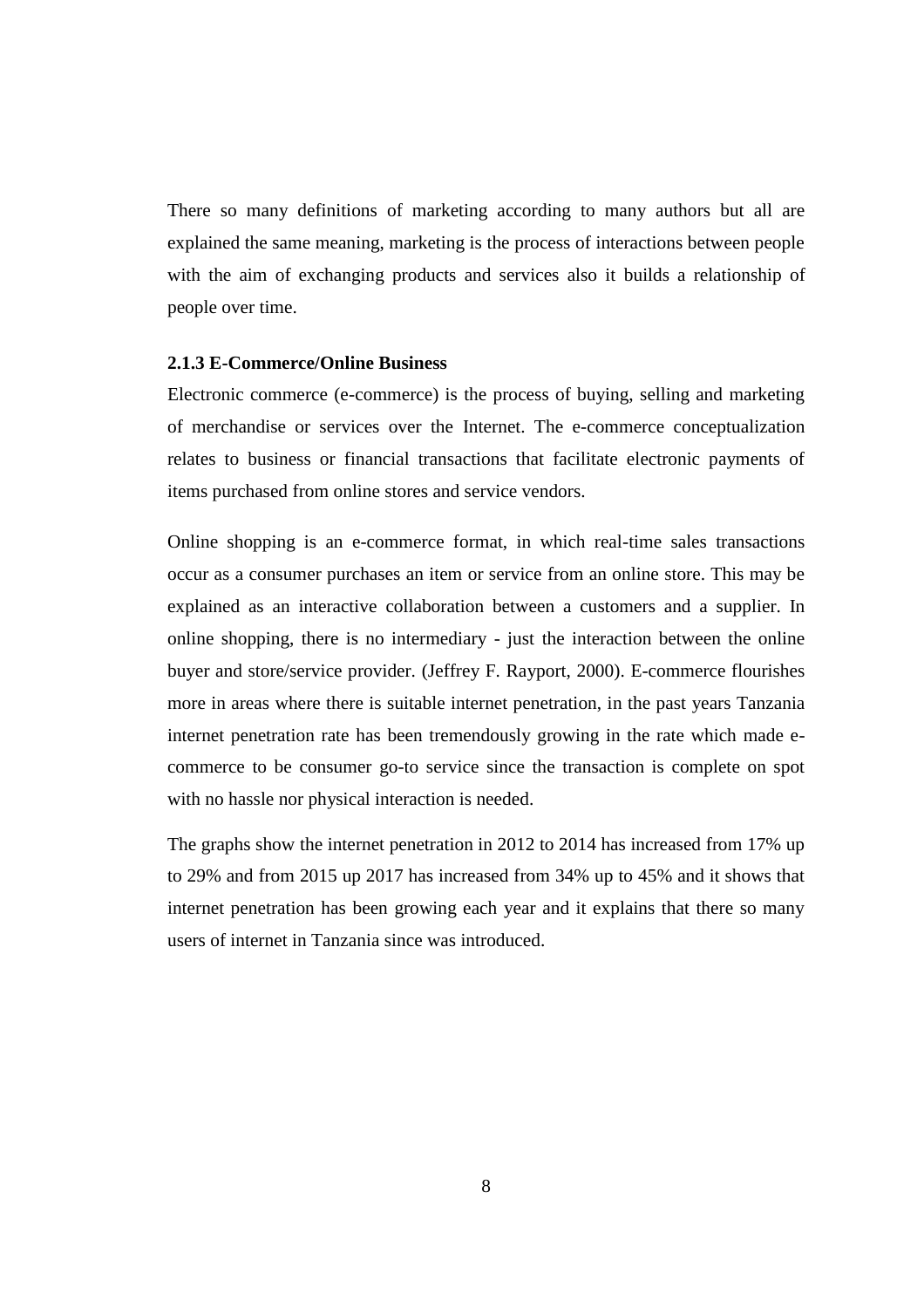

**Figure 2.1: The Trend of Tanzania Internet Penetration** 

#### **Source: Field Data (2019)**

#### **2.1.4 Marketing Tool**

This is the technique and material that are being used by those who are involved in the promotion of goods and service. And the most business entrepreneur, they sell their goods or service to the public to expand the market and also to know what customer need. (Churchill, G. A, 2002)

#### **2.1.5 Social Platform Networking**

Social network is electronic communications form which people share pictures, ideas, information,personal messages and even the videos which make people engage and collaborate with each other. Social media network like WhatsApp, Instagram, Facebook, Twitter, linked Inn and blogs. A large number of people access social networks through mobile devices i.e. Android devices like Samsung, Nokia and Tecno and iOs devices like iPhone, iPad but also you can access them through your personal computer. (Castells, 2009)

### **2.1.6 Marketing Strategies**

This involves the planning of the actions which will promote the sales of the products or services. Also to promote awareness of the feature of the products to customers. And the marketing strategies it might help in winning the market from the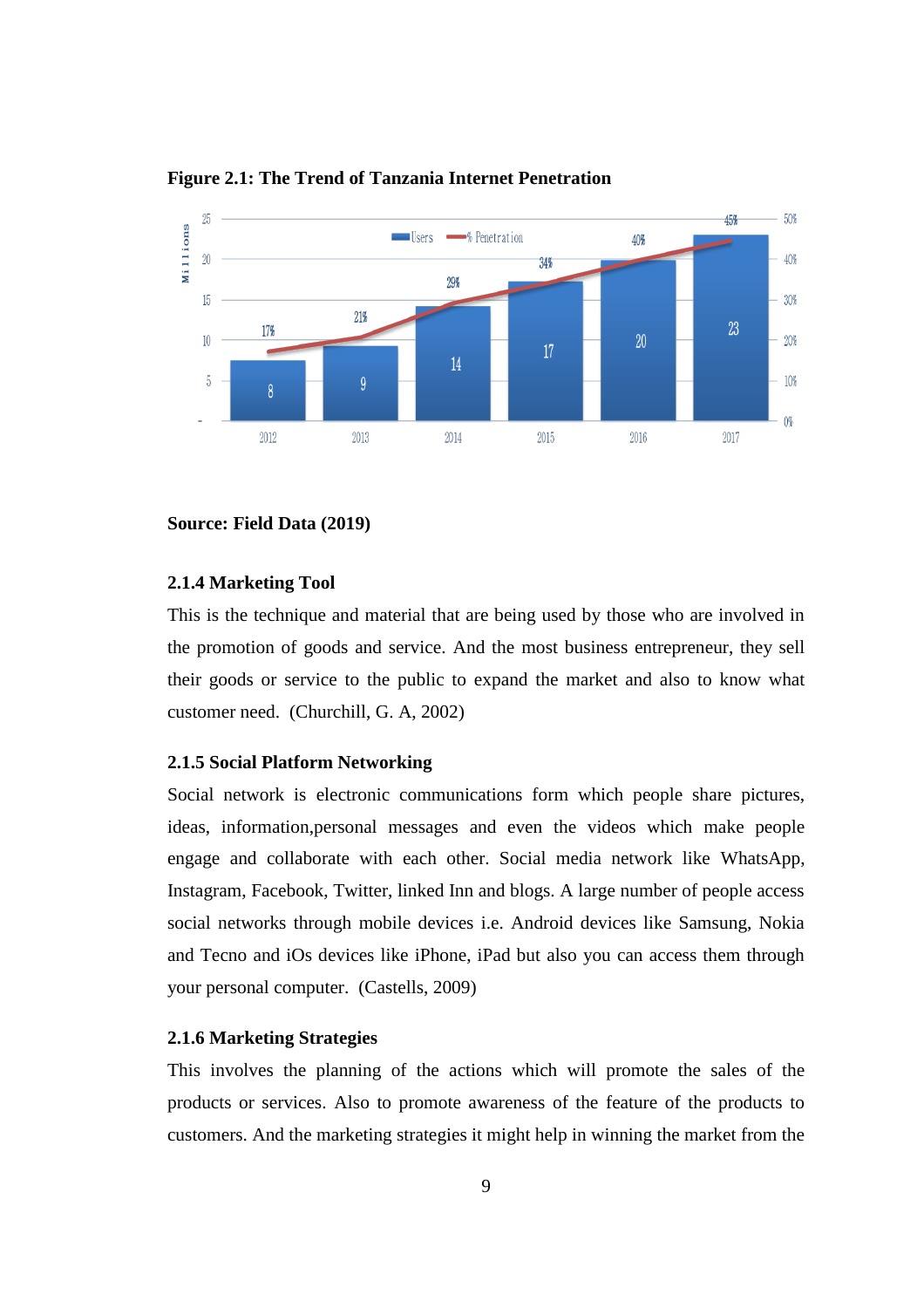competition. It is basically focused on encouraging the ascertain population to buy the products or test those products. There are two types of marketing strategy which are business to consumer (B2C) and business to business (B2B).Business to the customer is common to most of the SMEs, they are using business to the customer to create awareness of the products, i.e., Lavidoz store sometime she gives questions to the customer in order to promote the awareness of the product. (Lon Safko, 2009)

#### **2.2 Theoretical Review**

A theoretical literature review is a conceptual model of how one theorizes or makes logical sense of the relationship among the several factors that have been identified as important to the problem (Sekaran, 2003).

#### **2.2.1 Theory**

According to Lawrence R. Frey (1991), "A theory is a generalization about a phenomenon, an explanation of how or why something occurs. Indeed, any statements that explain what is measured or described - any general statements about cause or effect -are theory based". The main function of theory is to Describe, Explain, Predict, or Control human phenomena in a variety of contexts.Anumber of studies have explored the adoption of social media marketing using technology acceptance theories and models, such as the Unified Theory of the Expectancy and Use of Technology (UTAUT) (Venkatesh et al., 2003).

#### **2.2.1.1 Unified Theory of the Expectancy and Use of Technology (UTAUT)**

This theory was developed by Venkatesh et al (2003) used as a technological acceptance model. (UTAUT) tries to explain the degree of acceptance of the use of information technology. It assesses whether the user will be able to accept the new technologies and user's ability to deal with it, helping entrepreneurs to assess the success of the introduction of technology to their undertakings, and track the impact of the technology in improving accessibility and sales of the business offerings while minimizing time and cost utilized.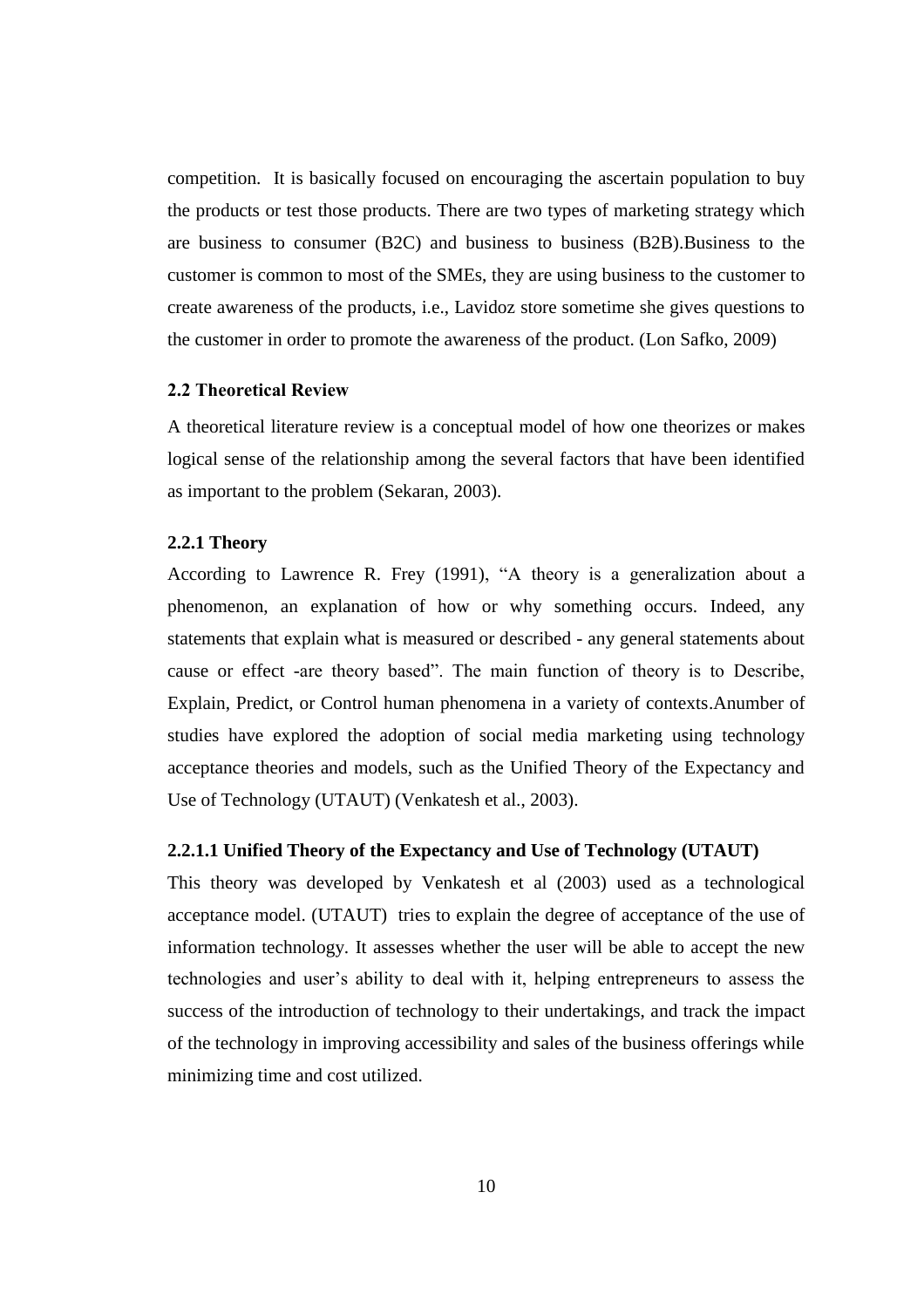# **Figure 2.2: Unified Theory of the Expectancy and Use of Technology (UTAUT)**



**Source: Venkatesh (2007)**

As shown in the Figure, The UTAUT model is comprised of four constructs that play a significant role as determinants of user acceptance and usage behavior: Performance Expectancy, Effort Expectancy, Social Influence and Facilitating Conditions (Venkatesh et. al, 2003). In addition, moderating variables were found to be significant as a determinant of intention include gender, age, voluntariness, and experience. As above-mentioned, Venkatesh et al. (2003) also investigated three additional constructs: anxiety, self-efficacy and attitude toward technology, but discovered they were not significant to the effectiveness of the model associated with the other constructs.

Performance expectancy: "The degree to which an individual believes that using the system will help him or her to attain gains in job performance" (Venkatesh et al., 2003). Performance expectancy is hypothesized to moderate the influence on the behavioral intention by gender and age.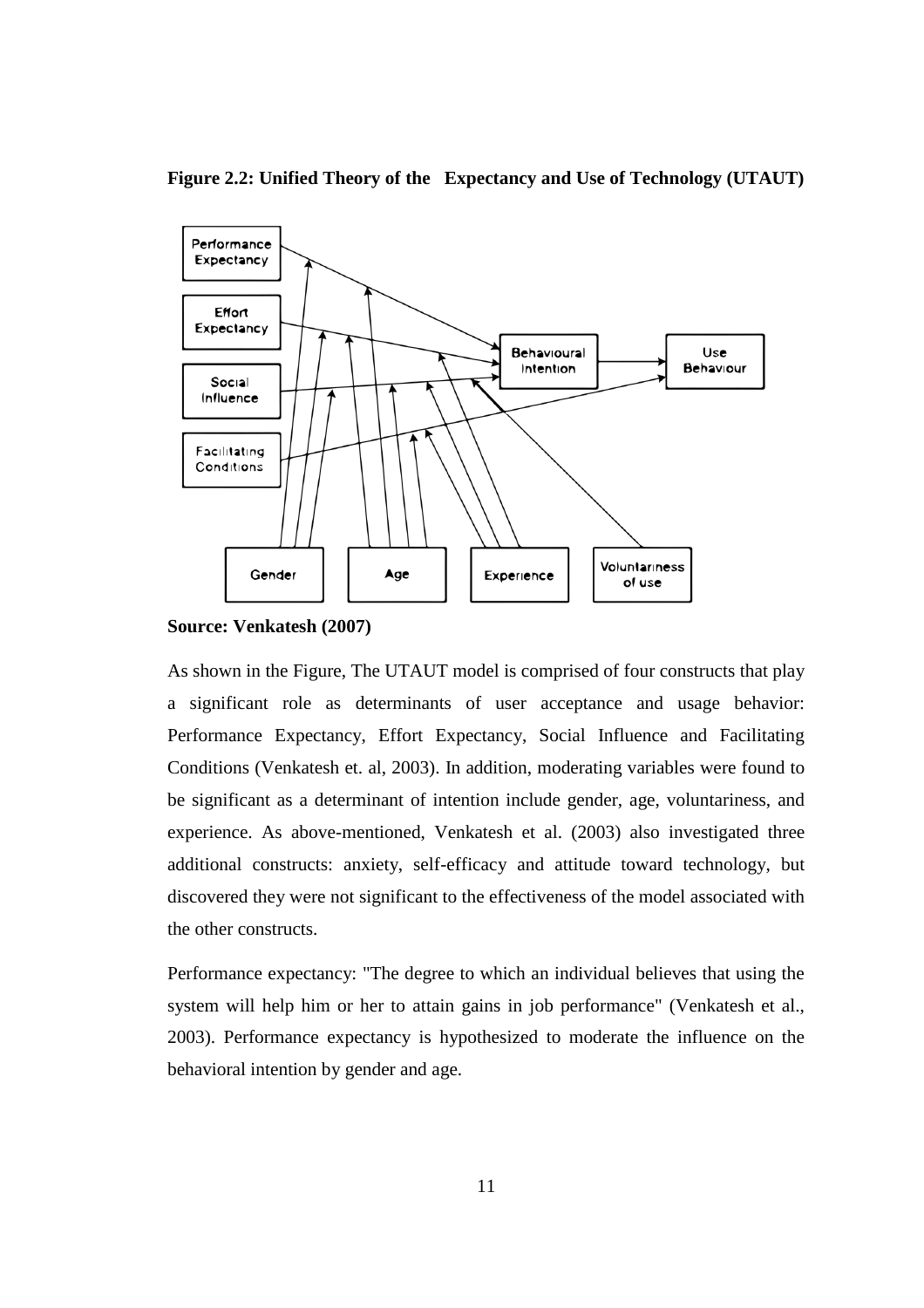Effort expectancy: "The degree of ease associated with the use of the system" (Venkatesh et al., 2003). Effort expectancy hypothesized to moderate the influence on the behavioral intention by gender and age, and experience.

Social influence: "The degree to which an individual perceives that it is important to others believe he or she should use the new system" (Venkatesh et al., 2003). Social influence, hypothesized to moderate the influence on the behavioral intention by gender and age, and experience, and volunteers of the system.

Facilitating conditions: "The degree to which an individual believes that an organizational and technical infrastructure exists to support the use of the system" (Venkatesh et al., p. 2003). Hypothesized to moderate the influence on the behavioral intention by age, and experience.

In the case of SMEs where the business decision-making process is identical to the individual decision-making process, the new technology adoption behavior demonstrated by the business might show the same behavior by a single individual. This can be concluded as a generalized business level technology adoption attitude and behavior can also be effectively as effort saved due to the ease to use may enable the individual to accomplish more tasks.

Social media entrepreneurs can easily be able to complete their marketing campaign goals, as social networks provide them with a more user-friendly social networking system, simple use and easy to understand. It only takes a little bit of their time to think what content they should be posting on social media accounts for an effective marketing strategy. Customers' characteristics matter when formulating a marketing strategy.

### **2.3 Empirical Literature Review**

This part will present the works of the other researcher has been done which are similar to the study. The researcher located on the effectiveness of social media in growth of social media as a marketing tool for the growth of small and medium enterprises (SMEs).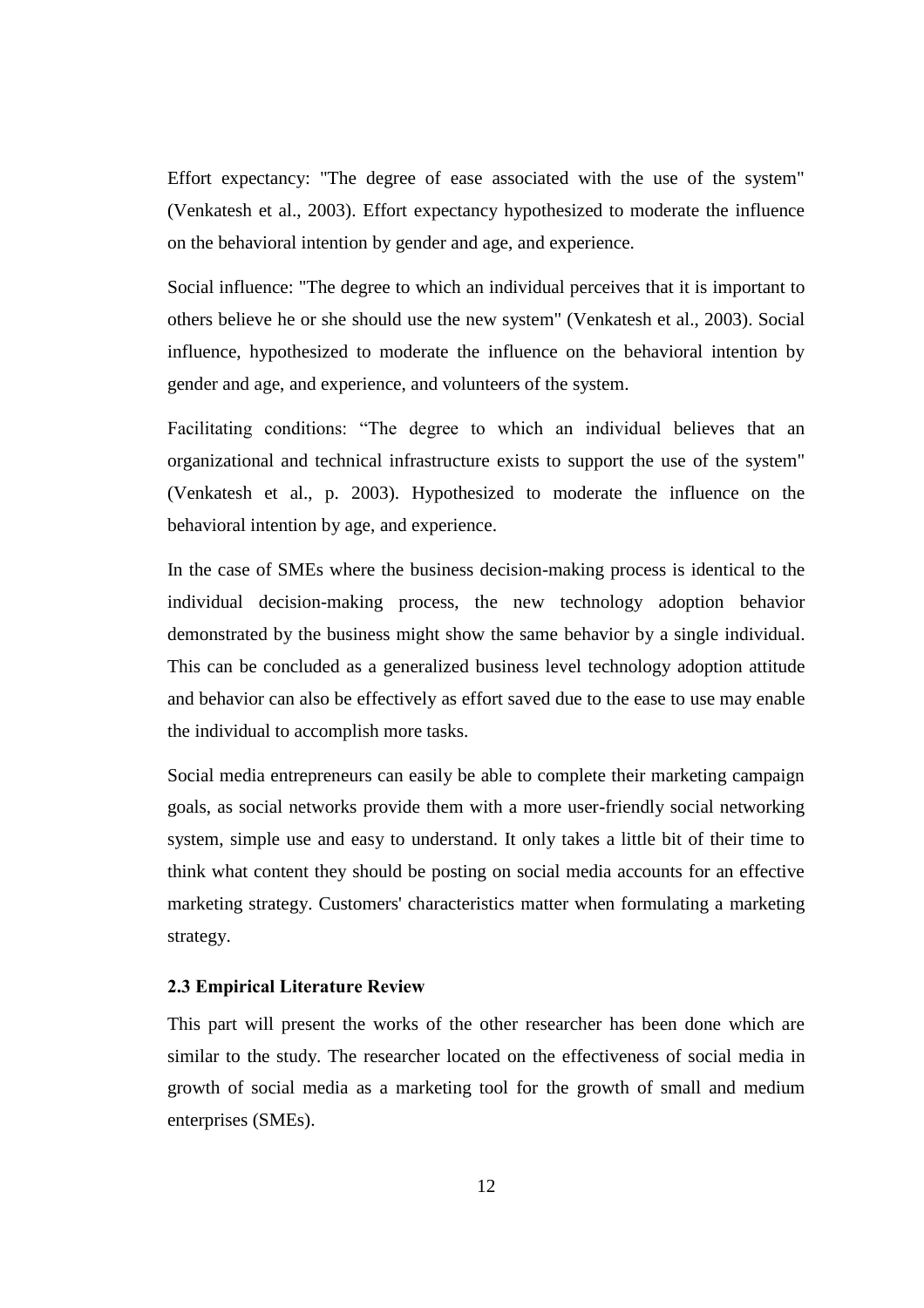### **2.3.1 The Social Media Accessibility**

Kabue, (2013) also argued that most majority has access to the internet which will make easy for them to access social media and improve their business. But also they don't have education about the use of social media which will help to boost the SMEs growth because they have a perception of social media is very expensive on advertising their products. Also, the researcher added there is a colossal unexploited of capturing online purchaser and since there social media approchability is huge and SMEs needs to start advertising their products rather spends time on social media gossiping or interact with friends.

Study by Pradiptarini (2011) exploit that in the united state social media marketing is influenced by the content quality and not the quantity and also to build trust and long-term relationship and our today world is to build relationship and good communications with a customers, and involvement should involve by participating on both sides of outsiders and insiders of social media in order to target the market and expand the customer loyalty with them, integration with other marketing platforms. If the social media marketing program is done correctly will help to boost marketing. Social media technologies are capable of reaching audiences all over the world.

The paper conducted by Akbaba and Kurubacak (1998) shows that close to 40% of SMEs use social media marketing services but the 20% are active, this indicated the usage of social netwoks methods is small and tracking outcome are not taken as motivational for broading the sector.

The S. Divyal and Bulomine Regi (2014) argued that social media will help to SMEs to reach all the ages and demographics without segregation. And there is no marketing tool which is available to SMEs today that provides the type of two- way communication through social media. Plus it is easy to receive the feedback from the customers using emails or comments or customer sharing. Also, it increases loyalty and its affordable to SMEs. When you did correctly promotion of the products or services to social media which will enhance the customers and even the products is correct with what they were expecting will influence and increase customer loyalty.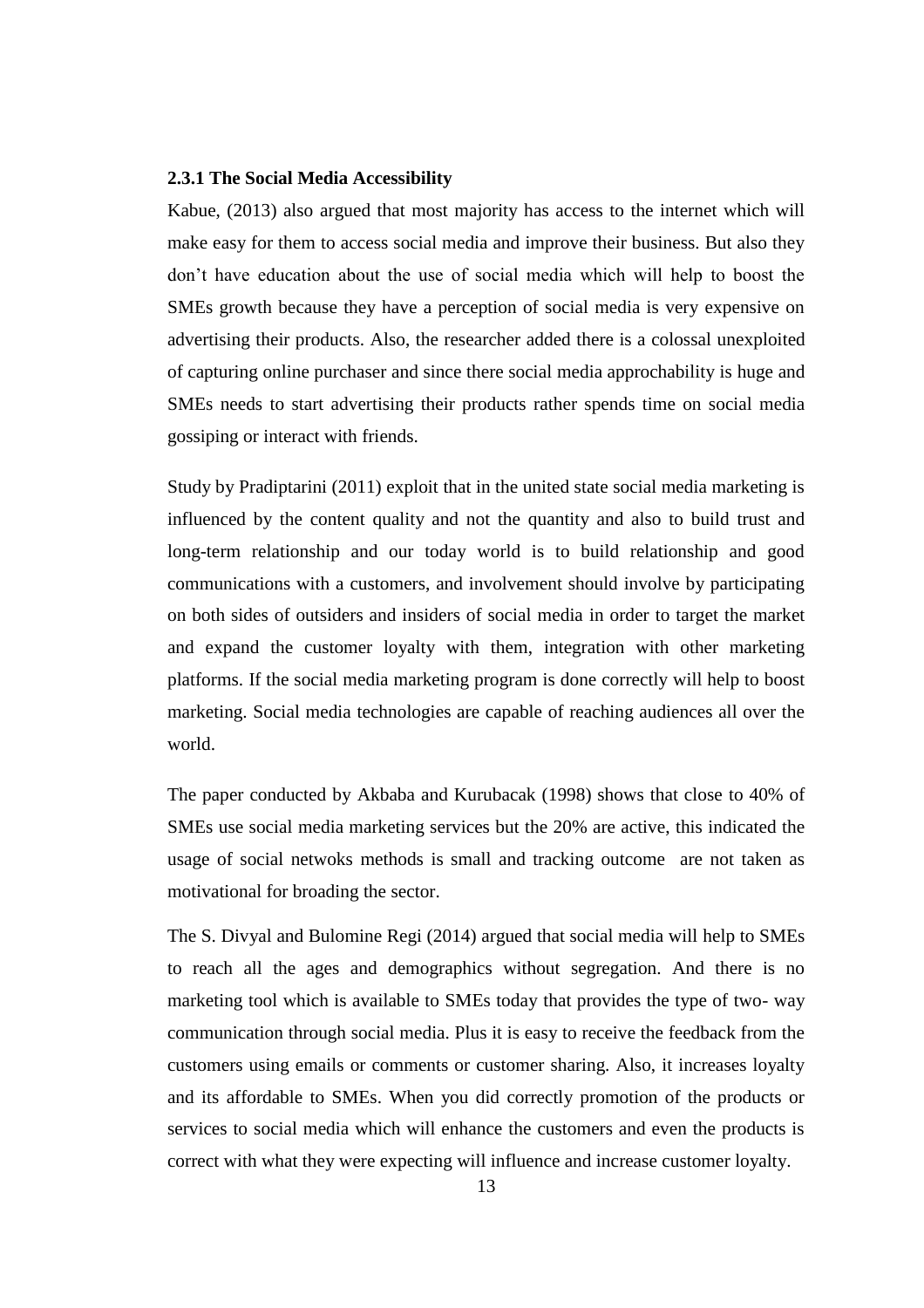### **2.3.2 Cost of Social Media Marketing**

Kortez, (1997) argued that social media is perceived to be very overprice by small and medium enterprises. The other complication regard to the case of social networks services is that small and medium enterprises may invest in inessential big solutions due to sale pitches and products. Also, SMEs will invest in social media without set the budget in which you need to invest and this will command SMEs to spend a lot of money and time on advertising. Often they could have purchased a less complicated, smaller package or programs to meet their needs and thus paid less. Hawarth (1997) adds that there are different ways of costs associated with social media ICT, products or solution, development, connectivity, hardware, software programs, maintaining the workforce and hidden costs such as annual license fee, training fees, and upgrade fees. These costs are overcome by having the right knowledge and know- how. For example there a lot of open source software programs available and these solutions can be used to support the business.

Also according to Garnett (2010) argued that the being online 24/7 for the consumers is increased in SMEs to develop and maintain the status ad this will require a lot of time and cost. Also, the author argued that SMEs needed to be aware not only of online customers needed to be targeted but also from outside in order to promote the product effectively and balance. When a problem occurs will be easy to know through the customer's comment and even sharing feedbacks with the customers which will help to build loyalty. Garnett (2010) claims many customers or consumers are expecting this kind of service today and SMEs that are not engaged in social media will be left out and lose market and be competitive with others who react faster with the changes of the market.

### **2.3.3 Relationship of Marketing and Social Media Networking**

Social media facilitated the engagement to marketing. Engagement marketing or experiential marketing is the companies directly engage consumers, invite and encourages consumers to participate in the evolution of a brand. In this marketing method, consumers are actively involved in the creation of marketing programs and developing a brand relationship. Doorn et al. (2010) state that customer engagement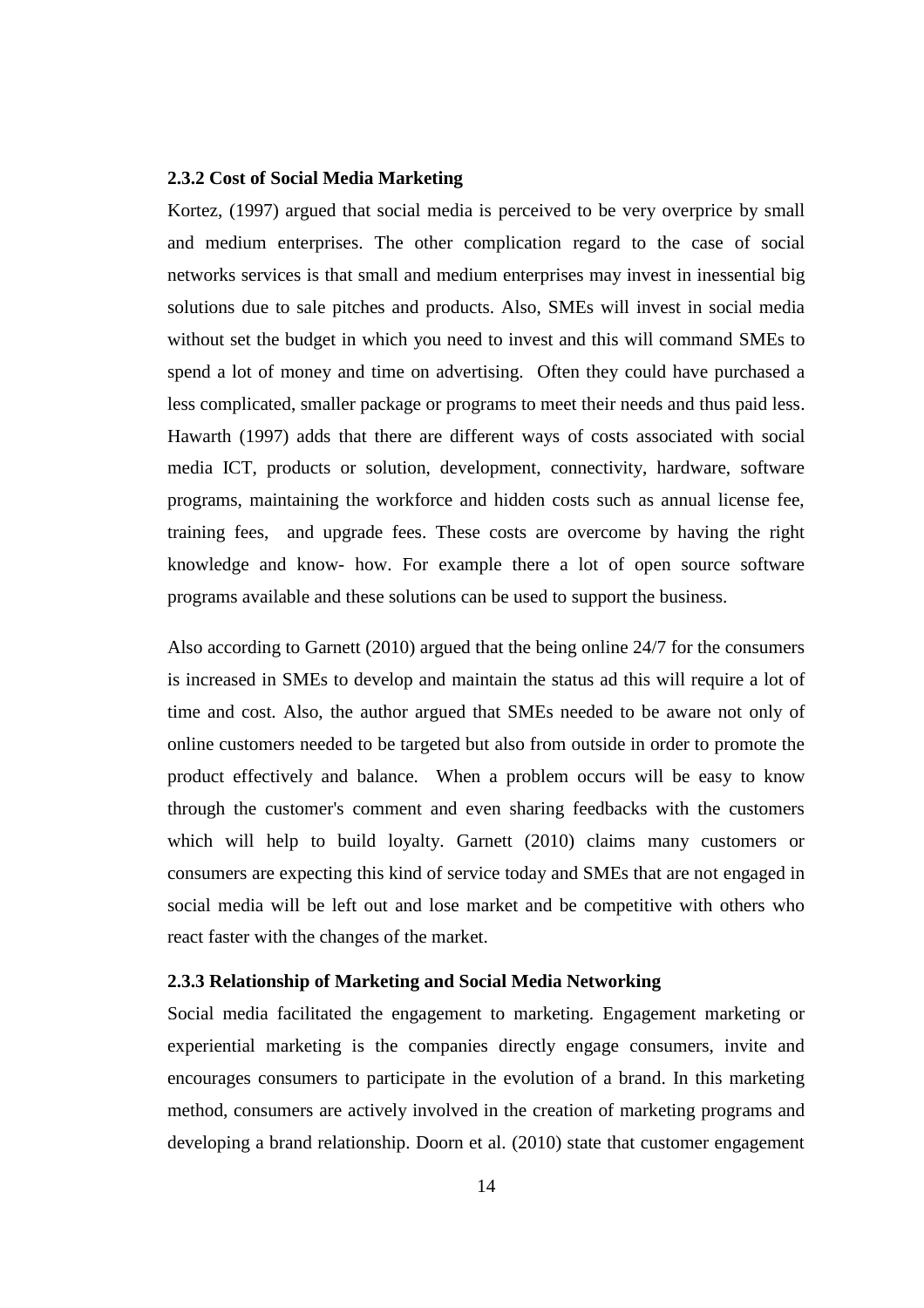behavior goes beyond purchasing experience, and may be defined as consumer"s behavioral manifestations that have brand and product focus too.

Puts forward the theory of permission marketing instead of engagement marketing. Also, he believes that marketers have no power to control the attention of customers. And thus the marketers should respect the right of the customer to choose the kind of advertisement they are interested and easy to catch them. He also proposes that interruption marketing will no longer be effective. He argues that only marketing messages that are anticipated, personal and relevant will be accepted by customers. The only way to promote an idea is to create a buzz and social media channels which will promote customers to voluntarily follow social media pages about different brands, Godin(1999).

In the modern age of experiential marketing, consumers are in control and brands can not only be built through advertising slots and instead customers themselves build the strong brands through online conversations by sharing the information and even those comment of the products after using it will impress buying decisions through information collected through online communities (Jalilvand, Samiei 2012). Consumers have begun to use social platforms to obtain pre-shopping information and today, consumers increasingly search for products and services online before buying a product or a service (Blackshaw and Nazzaro, 2006).

Akar (2010) suggest that social media represents a pull strategy that enables customers to reach products and services related to their own experience. Li and Bernoff (2008) suggest that experiential marketing through social platforms is harder than traditional marketing, as creating a two-way dialogue with customers requires more effort than a one-way advertisement. Companies are able to create a competitive advantage through a close relationship with their customer. Also engaging closely with customers represents a significant cost to companies and nonetheless, people are increasingly interacting via different social media platforms, companies could not afford to ignore close engagement with customers.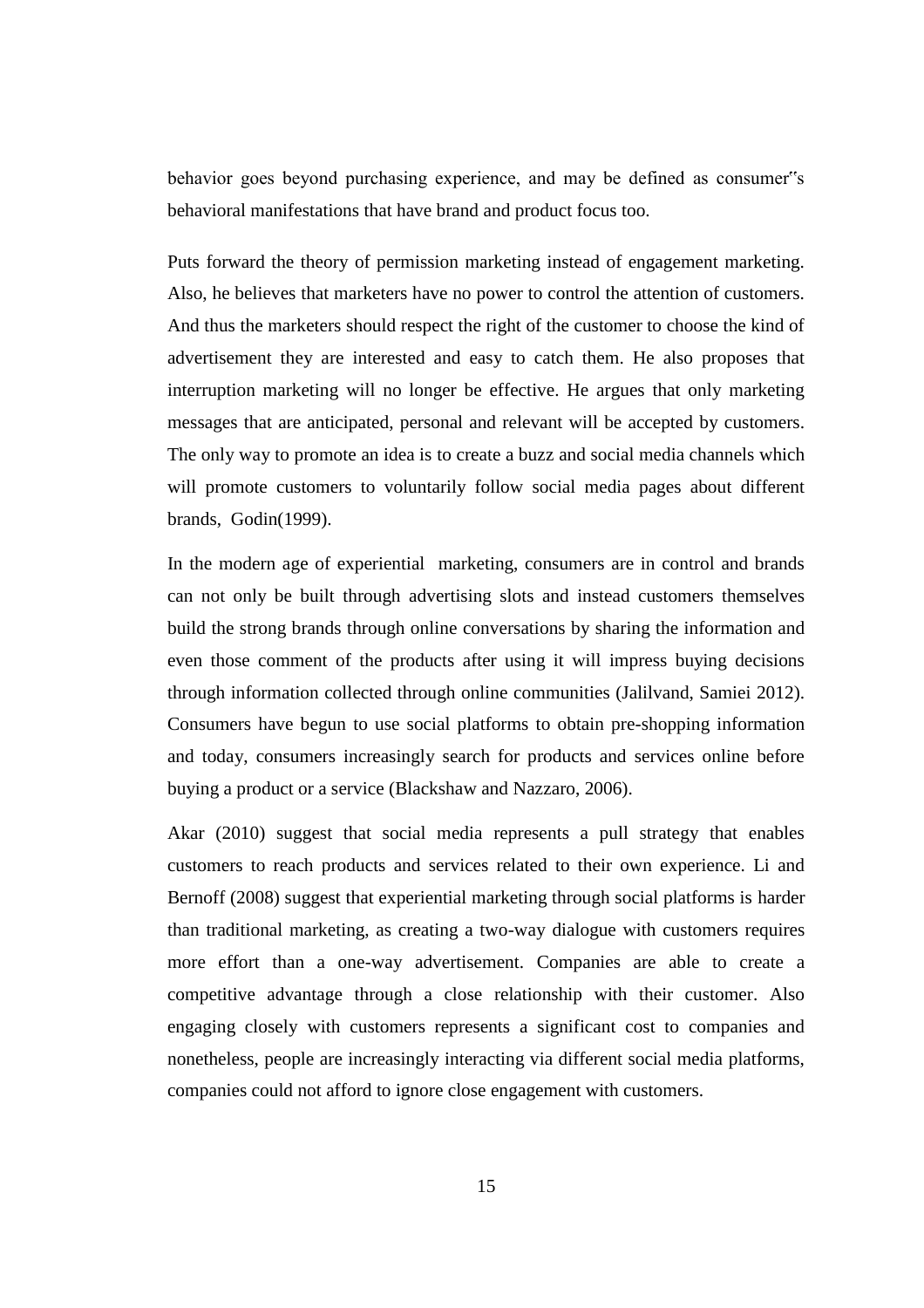The online population represents a great opportunity for entrepreneurs and by investing in this medium of engagement, companies will be able to gain a competitive advantage. An important element in the success of a brand is to gain trust from customers. Social media marketing is an effective tool to create this trust. Joel (2007) explains the theory that companies without creating an opportunity for two ways communication and transparency, will not survive. He points out the necessity of utilizing a social media channel to strengthen the brands, especially at the time that social media platforms are accepted and expected by customers.

Verhoef, et al. (2010) argues that customer engagement consists of various customer behaviors like WOM, blogging, customer ratings. Doom et al (2010) explain customer engagement includes form and modality, valence, impact, scope and customer purpose. Libai et al. (2009) suggest that customer to customer interaction, co-creation and blogging are to be considered as part of customer engagement. Hoyer et al. (2010) also mention that customer creation in new product development is a new form of customer engagement. Kumar et al. (2010) and Bijmolt et al (2010) and van Bruggen et al. (2010) look at the impact of customer engagement on marketing metrics and stressed that engagement marketing has a significant impact on the customer value creation, therefore, it has a direct impact on marketing matrices of the company.

#### **2.3.4 Social Media, New Element of Promotion Mix**

A point out that the popular business press and academic literature offers marketing managers very little guidance for incorporating social media into their marketing communication strategies. Social media should be included in the promotion mix when developing and executing their integrated marketing communications strategies.

It is a hybrid element of the promotion mix because it combines characteristics of the traditional integrated marketing communications tools with a highly magnified social media influence whereby marketing managers cannot control the content and frequency of such information.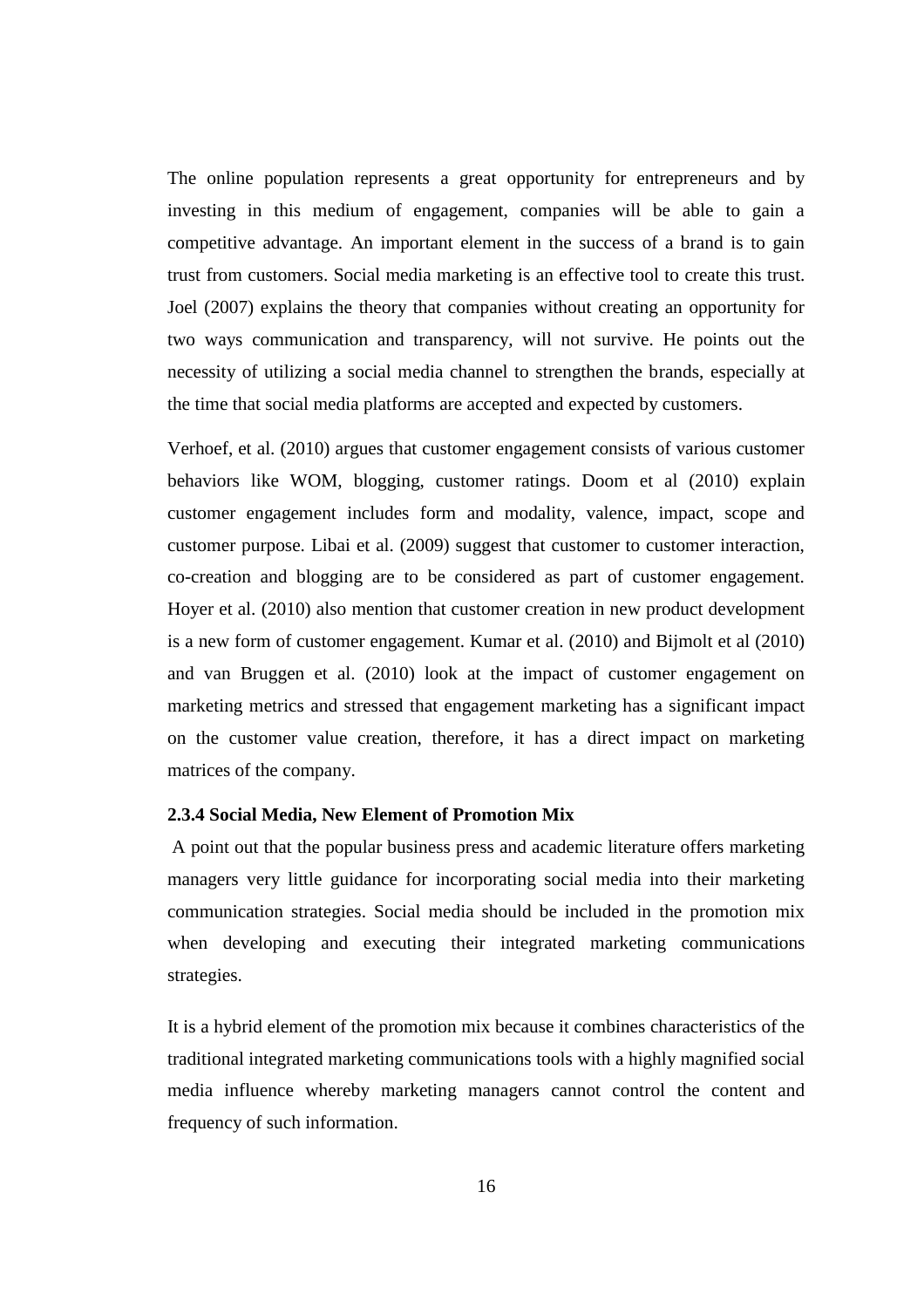Social media is also a hybrid due to its springs from mixed technology and media origins that enable instantaneous, real-time communication. Is also utilizes multimedia formats and numerous delivery platforms, with global reach capabilities. Mangold and Faulds (2009) the rise of Internet-based social media has made usergenerated consumer-to-consumer communications very significant in the marketplace.

The content, timing, and frequency of the social media-based conversations occurring among customers are outside managers,,direct control. Therefore, managers must learn to shape consumer discussions in a manner that is consistent with the organization, s mission and performance goals. Methods by which this can be accomplished are marked herein. They include providing customers with networking platforms and using blogs, social media tools, and promotional tools to engage customers.

Also, Mangold and Faulds (2009) support the view that customers engaged with a product, service or idea are more likely to communicate through social media. The engagement can also be creatively stimulated for products and services which generate less psychological involvement of customers. Both traditional and Internetbased tools can be used in engaging customers.

Allowing customers to see others using the product can entertain and engage customers while communicating product benefits. (Mangoldand Faulds 2009) the internet has become a mass media vehicle for consumer sponsored communications. It now represents the number one source of media for customers at work and the number two source of media at home. Customers are turning away from the traditional sources of advertising: radio, television, magazines, and newspapers.

Customers also consistently demand more control over their media consumption. They require on-demand and immediate access to information at their own convenience. Customers are turning more frequently to various types of social media to conduct their information searches and to make their purchasing decisions (Lempert, 2006; Vollmer & Precourt, 2008).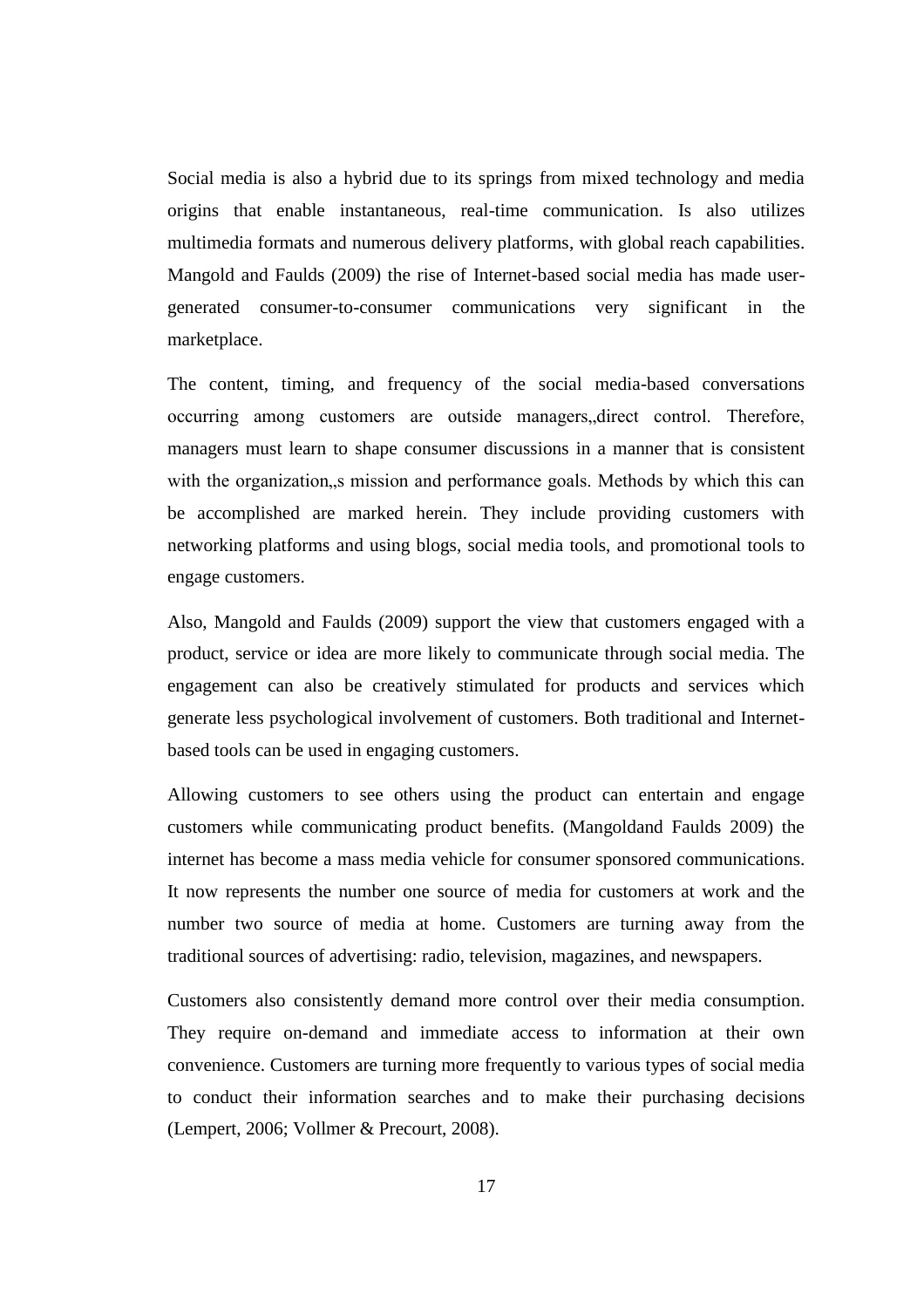Customers are more likely to talk to others about products when those products support their desired self-image or the way they want others to see them. Both product design and promotion efforts should be undertaken with the desired selfimage in mind. Customers tell others about products and services to which they are emotionally connected.

Organizations can leverage emotional connections by embracing one or more causes that are important to their customers. (Mangold and Faulds 2009) The tools and strategies for communicating with customers have changed significantly with the emergence of the phenomenon known as social media, also referred to as consumer/user generated/created media.

This form of media describes a variety of new sources of online information that are created, initiated, spread and used by consumers, intent on educating each other about products, brands, services, personalities, and issues. Social media has become a major factor in influencing various aspects of consumer behavior including awareness, information acquisition, opinions, attitudes, purchase behavior, and postpurchase communication and evaluation (Mangold and Faulds, 2009).

The new communications paradigm developed in the research article enables marketing managers to recognize the power and critical nature of the discussions being carried on by customers using social media.

# **2.4 Research gap**

Based on an empirical study, the technology is growing very fast and the way people interact and operates have been changed and seems to be easy and quick to access the information in business operations. The researcher related to this topic explains the SMEs entrepreneur need to implement effort for the growth of SMEs. Therefore SMEs have strong expectations for their roles to be key players and also most of the researchers explain the business need to cope with the fast-moving technology. The findings, conclusion, and recommendations of this study cover the gap of the other researchers and showed the effectivess of social media.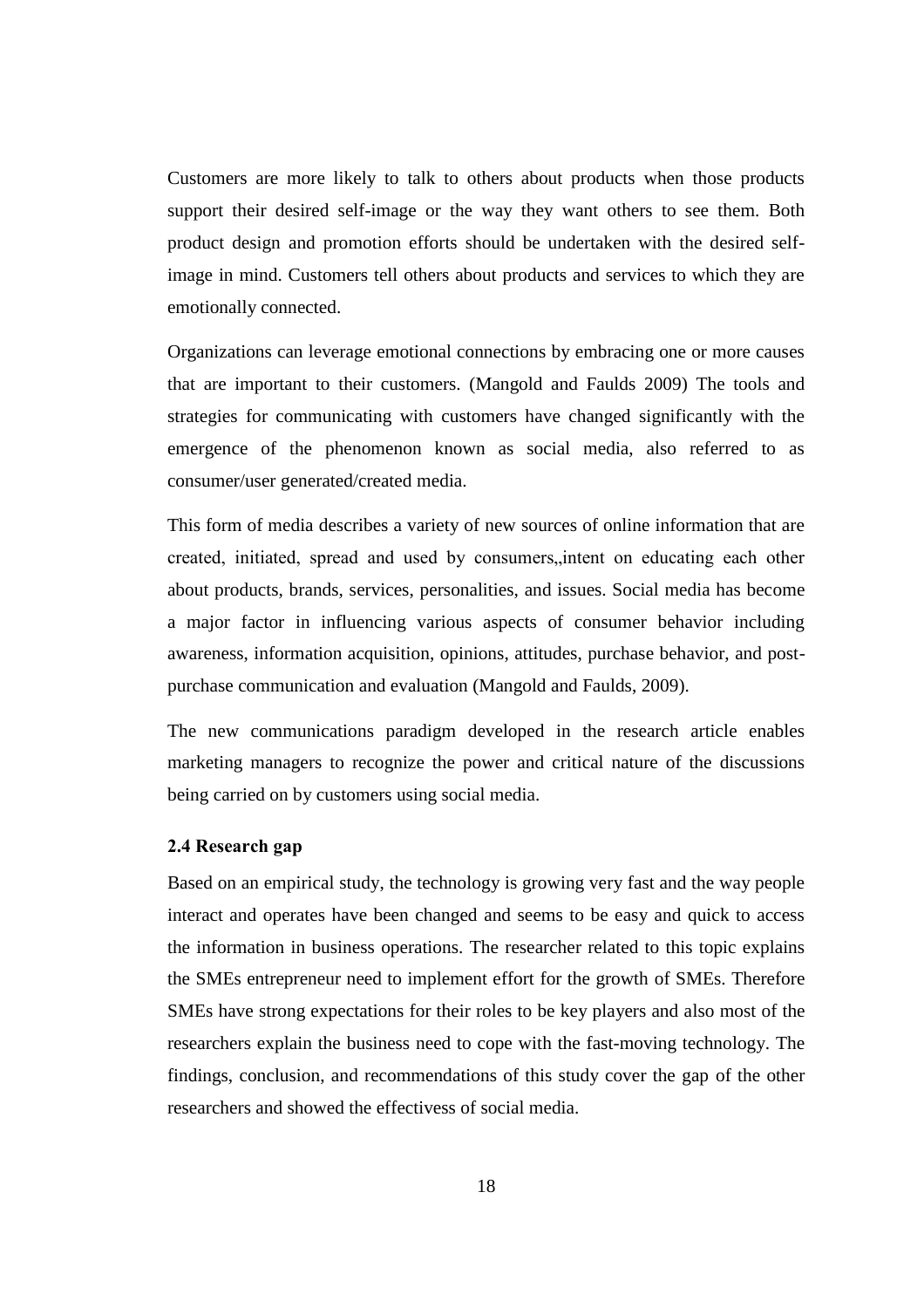## **2.5 Conceptual Framework**

This is a narrative diagram that presents the variables and explained the effectiveness of social media as a marketing tool for the growth of social media. It shows the relationship between independent and dependent variables. A conceptual framework should assist a researcher to organize his or her thinking and complete investigation successfully. It must explain the relationship between interlinked concepts. It explains the possible connection between the variables and answers questions. To find out how effective one's conceptual framework is one should analyse whether the set objectives have been addressed (Smyth, 2004). The effectiveness of social media marketing is dependent on several factors. These factors include; to assess the extent to which Instagram contribute to the growth of small and medium enterprises, to assess YouTube contribution towards social media on growth of SMEs, to determine whatsapp contribution on growth of small and medium enterprises and to assess the contribution of Facebook to growth of small and medium enterprises.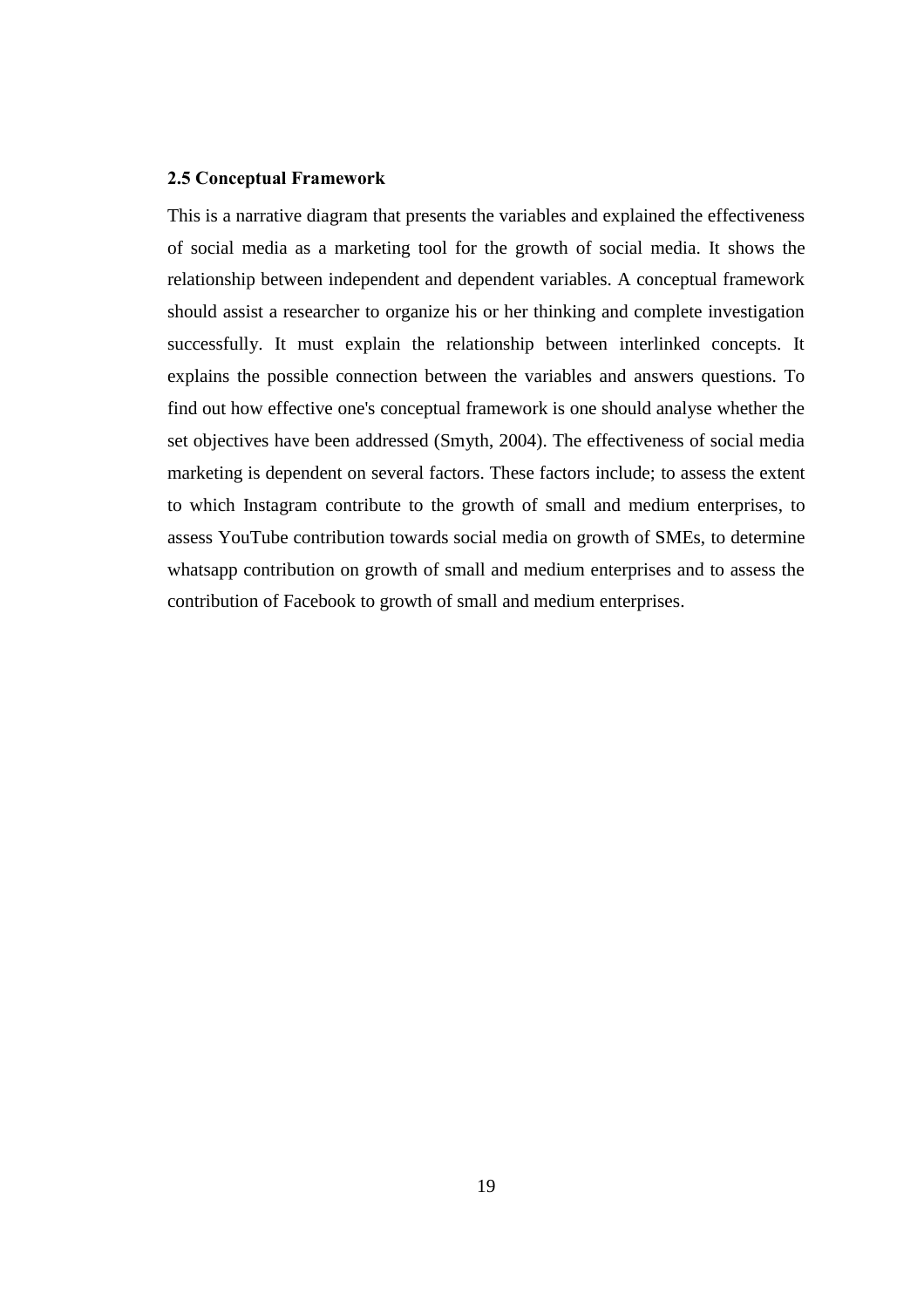## **Figure 2.4: A conceptual framework**

Independent variable

Social Media



**Source: Field Data (2019)**

**Social media contribution,** social media has a big impact on entrepreneurs. Their business has been growing day after day at warp speed and people are more joined on social media networking. Social media networking platform has changed the world about business advertisement. Social media has so many contributions to business and enlargement of the sector.

• **Increase Customer Loyalty**, if done correctly, promoting the enterprise or products by building a social network can greatly enhance customer loyalty. If the participation of the enterprise is consistent and honest, adds value by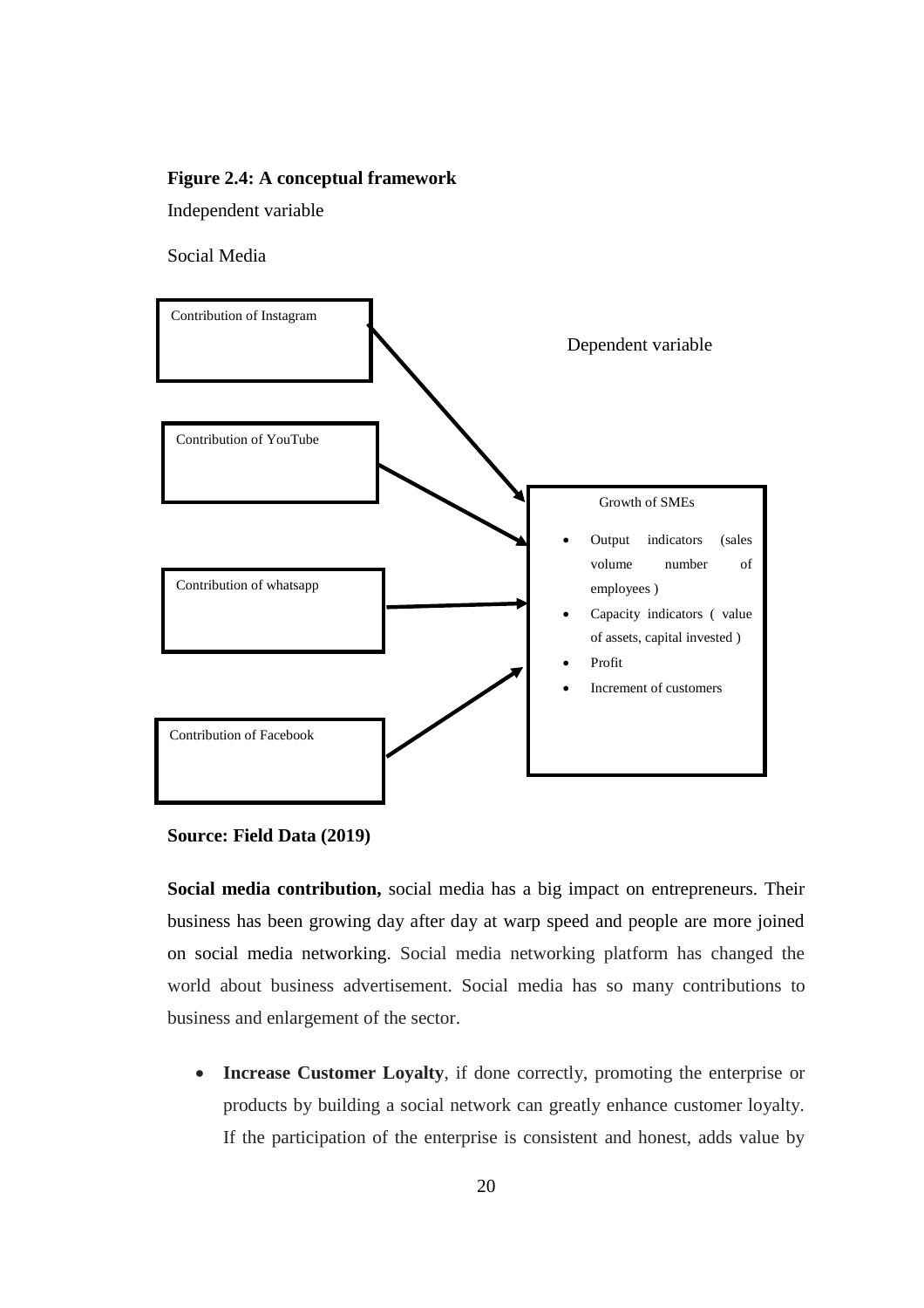supplying useful content, and appears personal, it will greatly enhance the enterprise's reputation while building trust and credibility. Social media entrepreneurs are advised to offer help first and promote products only when asked and when appropriate; otherwise their attempts could be considered spam.

- **Increase Success of New Product Launches**, social networks provide a unique opportunity to survey the relevant community on their products wants and needs. The community can guide and participate in the product development process. Giving them a voice in the process can increase loyalty and guarantee success when a new product is launched. Users of social networking sites profile themselves upon joining a network. These profiles can be very detailed, and their purpose is to help the user connect with others who share similar interests and activities. The profiles contain, not only basic information about the user but also information on their education, areas of technical expertise (Media, 2016). Marketing on social networking sites will increase awareness by increasing the online presence of your products and brand. When the company creates a group or organizes a promotion on a social networking site, the members are reminded of your brand and website with every interaction.
- Also, **it boosts sales of the products** due to many customers are on social media and it saves cost and time rather than just going to markets looking for it. For example Lavidoz entrepreneur, she has a blog which shows every detail about a shop, clothes she has in the shop and how to get the delivery of the goods. Through social media it enables her to influence and promote customer about the goods and services she provides at her store.
- It increases brand awareness through social media will increase brand awareness to the customer and this is due to post it on a social page and is easy to reach targeted customers due to brands took the trend. Social network is a powerful force for change and has a potential influence on the outcome (Samantha,2013). Customer influenced by the marketing strategy and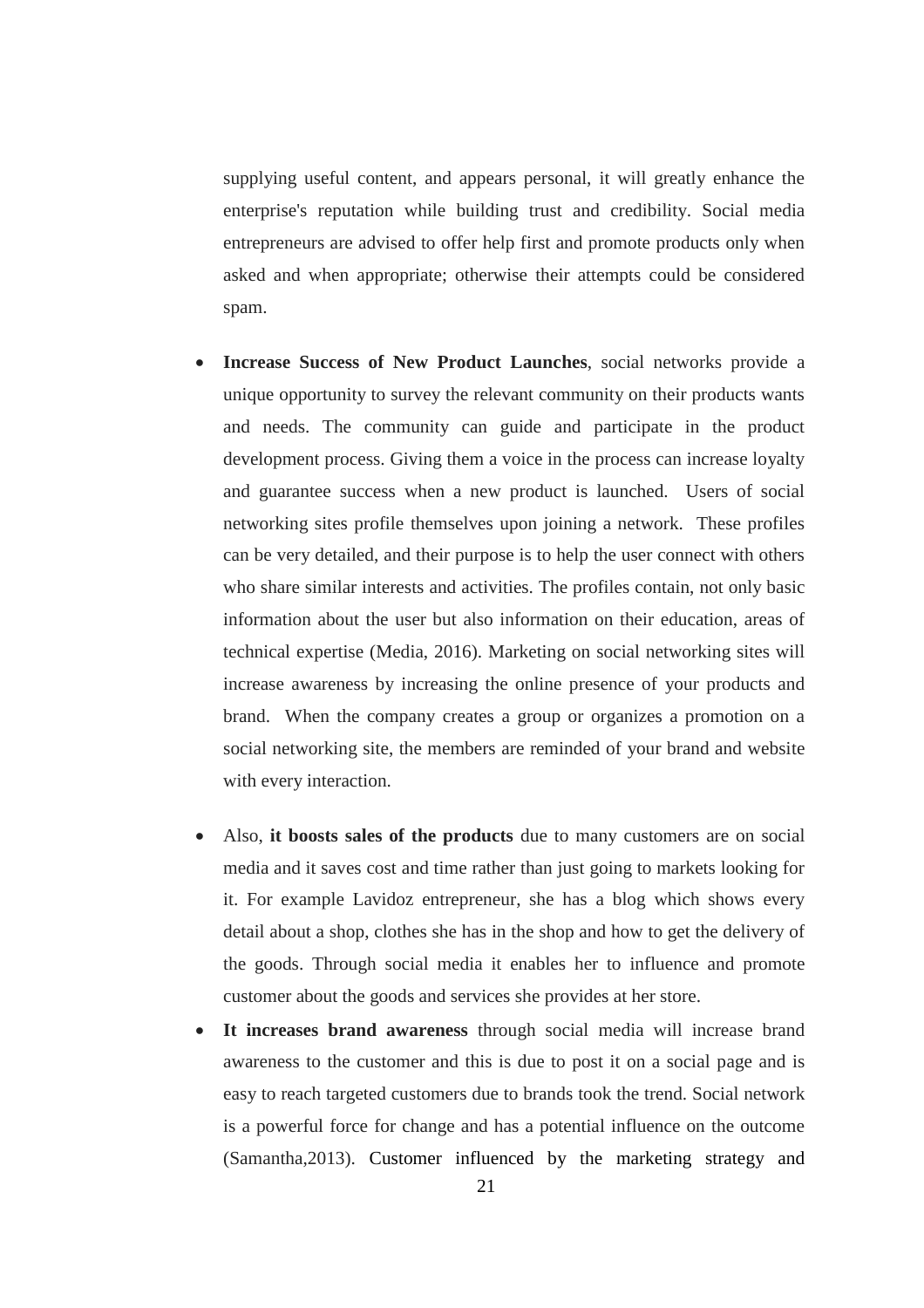knowing their capability on how to handle their online customer. Also customers has differentiate in the taste and behaviors. Some of the strategies which SMEs entrepreneur preferring use strategies which will catch a customer's attention. Entrepreneur need to understand the power of social media on influencing online customers. There some customer make recommendation about that products and people really listen to and act on. Also the perception on how entrepreneur sees the social media as socializing networking which through socializing easy to get connected with product being posted.

**Increase Web Traffic:** Communications, recommendations, and other postings on social networking sites mostly contain web links. If certain enterprise is mentioned and a link is included, these postings drive traffic to the enterprise's website (if any). Due to the makeup of social networking sites, these links are naturally targeted to potential customers that are interested in the enterprise doings, products, or services

This is a process where a consumer decides what kind of product to purchase, depending on various factors like price, quality, accessibility, and durability. According to consumer factor (2011), consumer buying decision making is divided into five steps as developed by Engel, Blackwell and Kollat's model of consumer buying decision process in 1968. 1) Problem recognition 2) information search 3) evaluation of alternatives to meet this needs 4) purchase decision and 5) postpurchase behavior.

It has been established that the consumer buying behavior is the outcome of the needs and wants of the consumer and they purchase to satisfy those needs and wants. Although it sounds simple and clear, these needs can be varied depending on personal factors such as age, psychology, sex, and personality. Also, there are some other external factors which are broad and beyond the control of the consumer.

A number of researches have been carried out by academics and scholars on identifying and analyzing those factors affecting the consumers' buying behavior and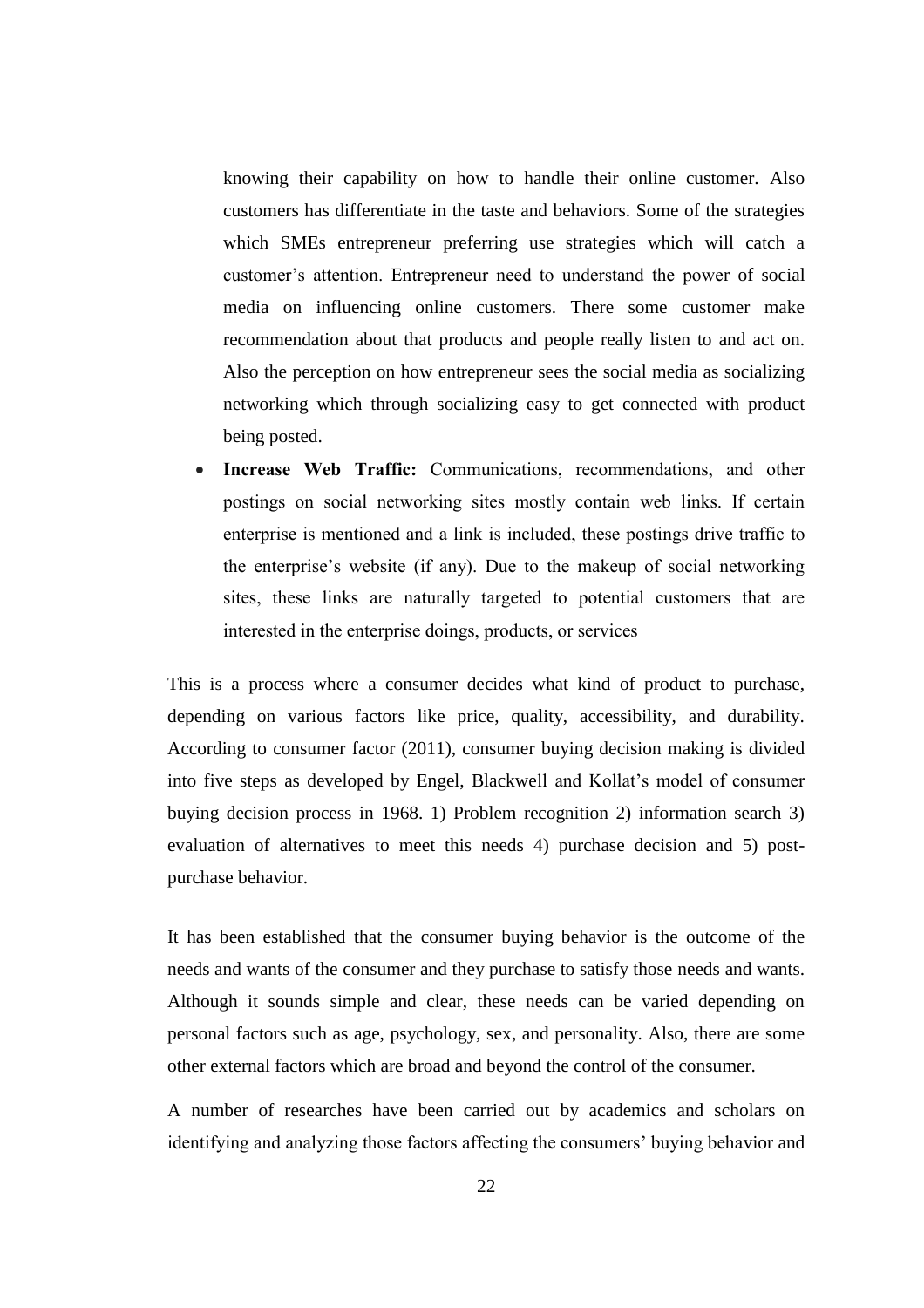as a result, various types of factors have been identified. These factors have been classified into different types and categories in different ways by different authors. For instance, Wiedmann et al (2007) classified them into internal and external factor. On the other hand, Winer (2009) divided them into social, personal and psychological factors. Despite the fact that they have been classified into different groups by different authors they are similar in scope and purpose (Rao, 2007).

There is a wide range of factors that can affect consumer behavior in different ways. These factors are divided by Hoyer et al. (2012) into four broad categories which are situational, personal, social and cultural factors.

Situational factors impacting consumer behavior may include location, environment, timing and even weather conditions (Hoyer et al., 2012). In order to benefit from situational factors major retailers, attempt to construct environment and situations in stores that motivate prospective customers to make a purchase decision. The range of available tools to achieve such an outcome include playing relaxing music in stores, producing refreshing smells in stores and placing bread and milk products in supermarkets towards the opposite end of stores to facilitate the movement of customers throughout the store to make additional purchases.

Personal factors, on the other hand, include taste preferences, personal financial circumstances and related factors. The impact of personal factors on consumer decision-making is usually addressed by businesses during market segmentation, targeting and positioning practices by grouping individuals on the basis of their personal circumstances along with other criteria, and developing products and services that accommodate these circumstances in the most effective manner.

According to Hoyer et al. (2012), social factors impacting consumer behavior arise as a result of interactions of prospective consumers with others in various levels and circumstances. Targeting members of society perceived as opinion leaders usually prove effective strategy when marketing products and services due to the potential of opinion leaders to influence the behavior of other members of society as consumers.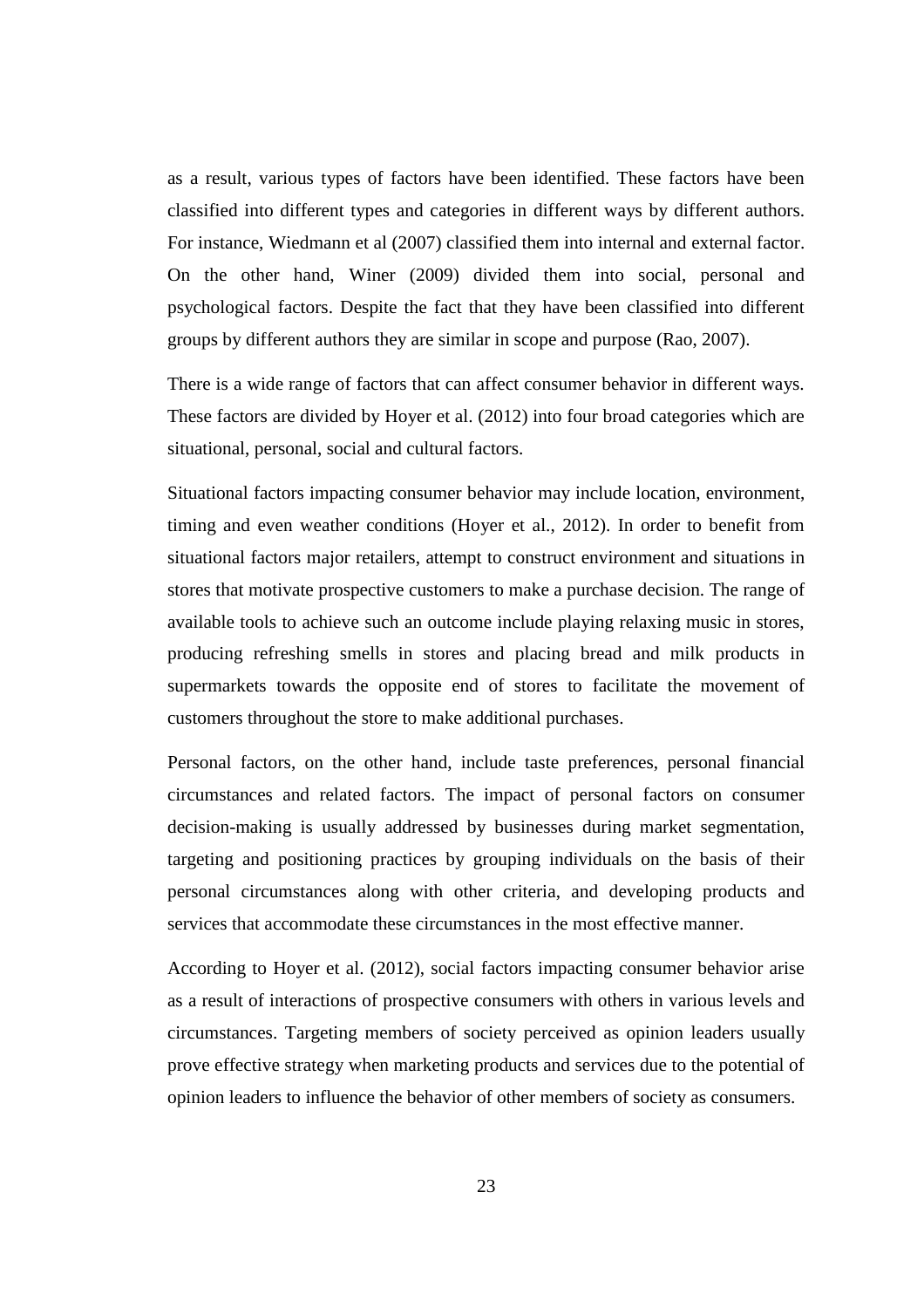Lastly, cultural factors affecting consumer behavior are related to cross-cultural differences amongst consumers on local and global scales. Culture can be defined as "the ideas, customs, and social behavior of a particular people or society" (Oxford Dictionaries, 2015) and the tendency of globalization has made it compulsory for cross-cultural differences amongst consumers to be taken into account when formulating and communicating marketing messages.

Strategies to reach customers which help them to reach easily the targeted market for the growth of their business. Some of the strategies used are such as celebrity, endorsement/branding, testimonial, and sensational advert in a profound basis to easily advertising their products or services to customers. The following are some strategies Tanzania use as marketing strategies;

• **Celebrity Branding/Endorsement;** Celebrities are referred to as public figures, people with a large number of followers. Musicians, actors, athletes, entertainers, Radio personalities and TV hosts, fashion models, etc. fall under this category. They influence people in many aspects of their life from the way they used to wear, to behave and to socialize. In general, celebrities are considered as role models by most of the people. Using them as an advertising medium for your business can bring major change to business prosperity.An endorsement is a channel of brand communication in which a celebrity acts as the brand's spokesperson and certifies the brand's claim and position by extending his/her personality, popularity, importance in the society or expertise in the field to the brand. It is not a cheap medium, scoring a celebrity to advertise your product may worth up to a million-dollar contract. But for SMEs can employ this method by just requesting celebrity mentions on their social network account, when they visit their business premises or buying things from them. These celebrity mentions don't come cheap, they with price discounts or freebies like shoes, gift vouchers or a specially reserved table in case of the restaurant business.The successfulness of this method is measured when a number of followers on the business Social Network account increases or when customers come in the shop mentioning that they have seen the product from their favorite celebrity. As a business owner you have to ask yourself, what do people who've actually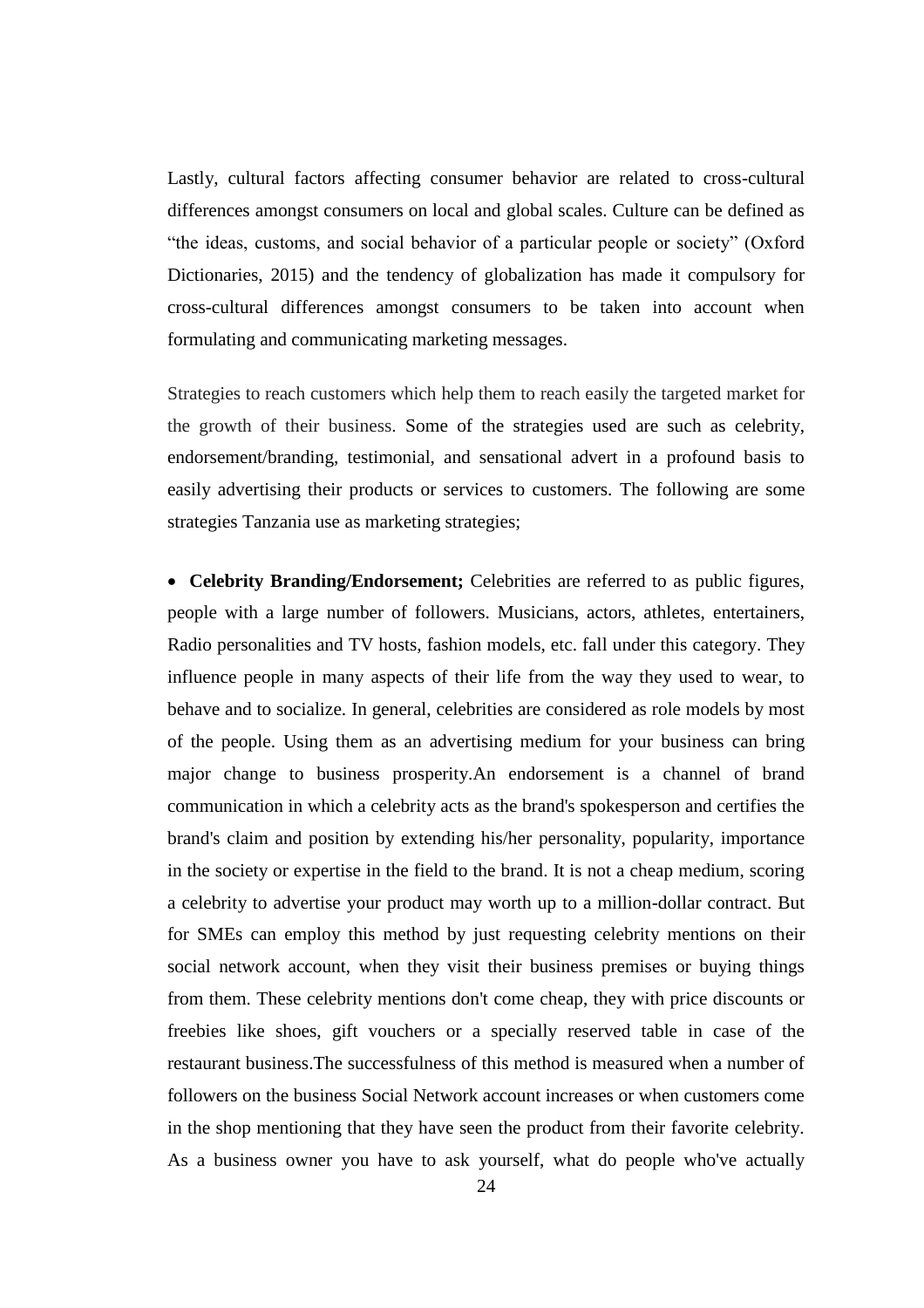purchased and used my product or service think about it? In answering this question, is where the concept of customer feedback comes into existence. Customer feedback influences consumers' purchasing decisions greatly. A simple, well-written review may make or break a company's reputation.



• **Testimonials:** this affects the customers' trust, as well as the overall credibility of the business. The greater the number of positive feedback you receive about your products and service online, the better your reputation will be. A solid brand image is one of the keys to getting more clients. Testimonials (reviews and comments from your satisfied customers) can be in text, audio or video format. Social media entrepreneurs use this method to gain trust from their customers on the products they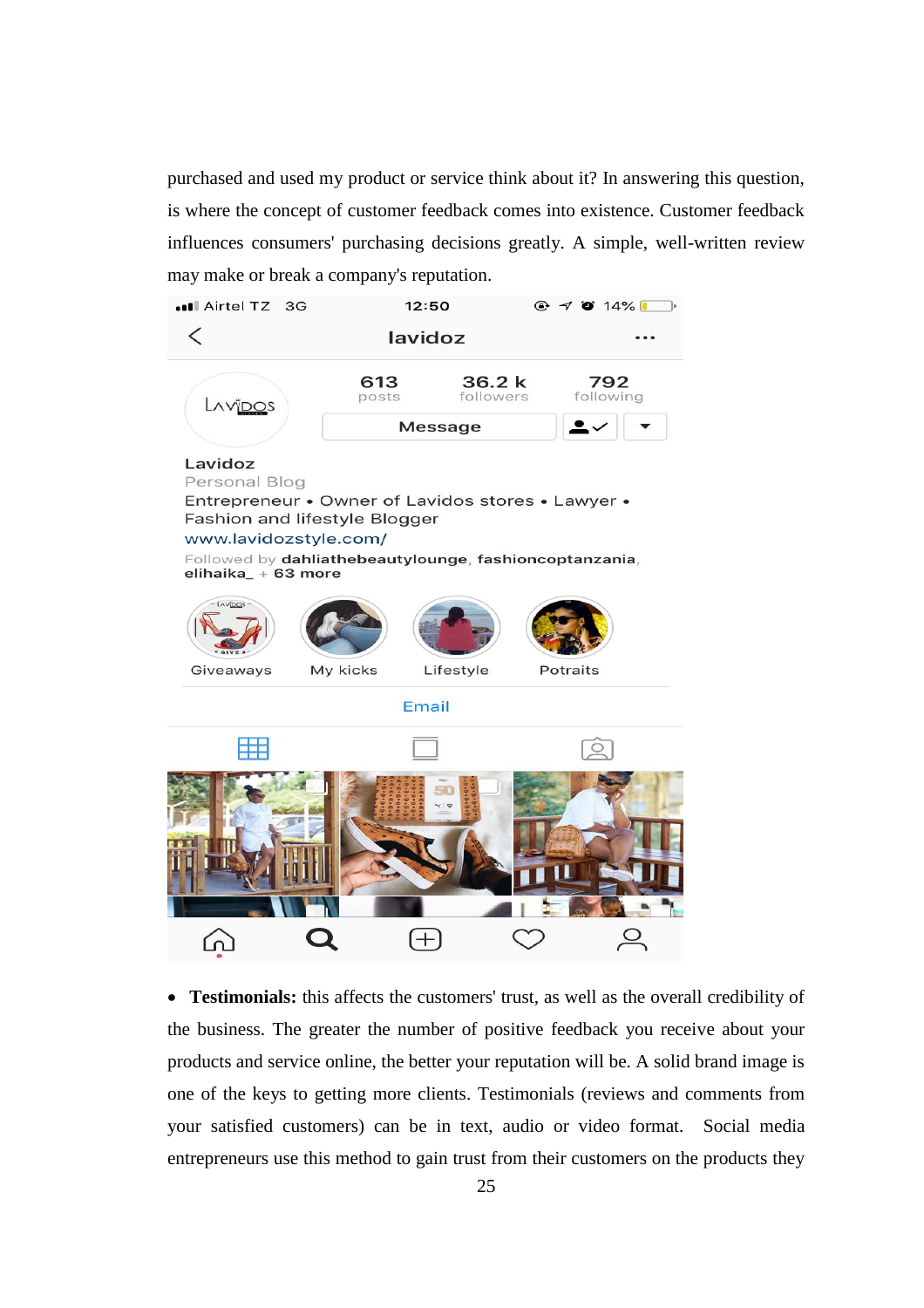offer. Usually, they post pictures of their customers before they use their products and after, just to show others how their products really work and can change the situation you are into something better. And it enables to gain the trust from the customer after showing them the whole process and conversation of another customer how do the products taste and look.

• **Sensational advert/post;** Social network post refers to the content one post on a social network account whether on daily basis or weekly. Sensational posts are extraordinary posts of a controversial nature. Most of the people call it " Talk of the town" they emerge when something of extraordinary nature occurs whether a celebrity caught on the act with wrong issues or public figure fell on a nude picture. Also, there are hashtags which it indicates directly to capture the moment on the social network to support the movement of the entrepreneur with the Hashtag (#). These posts always create social buzz where everyone's interested to know them in details, they can be used to attract a lot of people to take a look on your social media profile and they can be accompanied by "Hashtag" for easier finding, FYI: Hashtag is a word or phrase preceded by a hash or pound sign (#) and used to identify messages on a specific topic. For example, Last night show #dancing with stars was #epic, so anyone wants to find out about "Dancing with Star Show" will just search #dancing with stars where he/she can view all posts that were tagged with "dancing with stars" and #instapreneur will be easy to get the post when the entrepreneur posts and enable to see so many posts.

A lot of advertising pages on Instagram use these sensational posts to drive traffic to their customers' pages. There is a colossal number of advertising pages on Instagram, where social media entrepreneurs can use them to advertise and gain followers on their pages. The primary objective of these advertising pages is to gain many followers as they could at first sight then turn them into the business and before there was social media most of the entrepreneurs were using local ways of advertising through Television, Radio, and Newspapers or magazines but since the increment of the new technology of social media is the big opportunity the business and easy to reach customers. Social media networks help the entrepreneur to communicate easily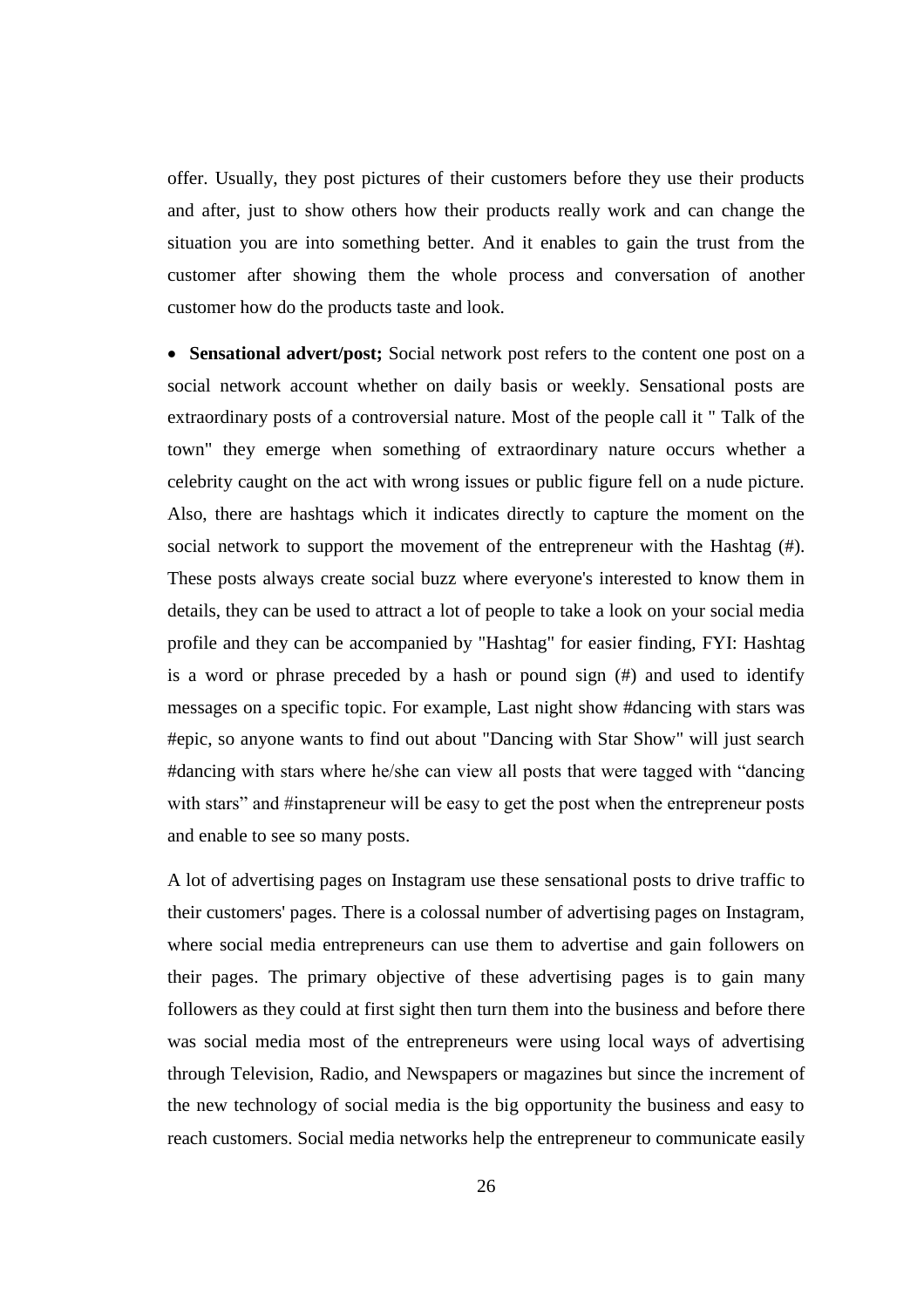with their customers and also to collect information about what they want. Entrepreneurs easily to collect details and complains if the products or services don't satisfy them.Fischer, E. and Reuber, R. (2011), these social media networks sites or pages has its unique communication and interactions with the online community and to get the relevant information. Also before social media entrepreneurs were using a lot of budget on advertising rather than using social media networks.

Also other Marketing Strategies Used by Social Media Entrepreneurs to penetrate, this is defined as different approaches and campaigns used by SMEs entrepreneurs in reaching the online market in a very constructive and efficient way for the benefit of their businesses. *"It's social media world out there! kids, it really is . . . you got to trend, you got to post. It's all about the hashtag"* John Stamos (Grandfathered – American Comedy).

The Social media bible by Lon & David (2009), provide us with four (4) pillars of social media strategy i.e. 1) Communication, 2) Collaboration, 3) Education, and 4) Entertainment.

• **Communication**: Every business on social media already does something to communicate with its audience. Though, the big questions will be: *How is the communication perceived by audience? How to measure the effectiveness of the communication strategy? Which particular strategy triggers the most beneficial action, response, or behavior from the audience?* One of the problems with many traditional means of communicating with audience is that one cannot accurately measure the impact of the communication strategy. One may have a general sense that something is working or not working, but can't always articulate a cause-andeffect relationship.

Lon & David (2009), advises social media entrepreneurs to carefully choose which medium to use when communicating with their audience, some social media tools can measure things that eventually translate into something on the company profit and loss statement. For Example, YouTube channel or a blog. Whatever content or message posted, the number of views, visits, or subscriptions can be measured.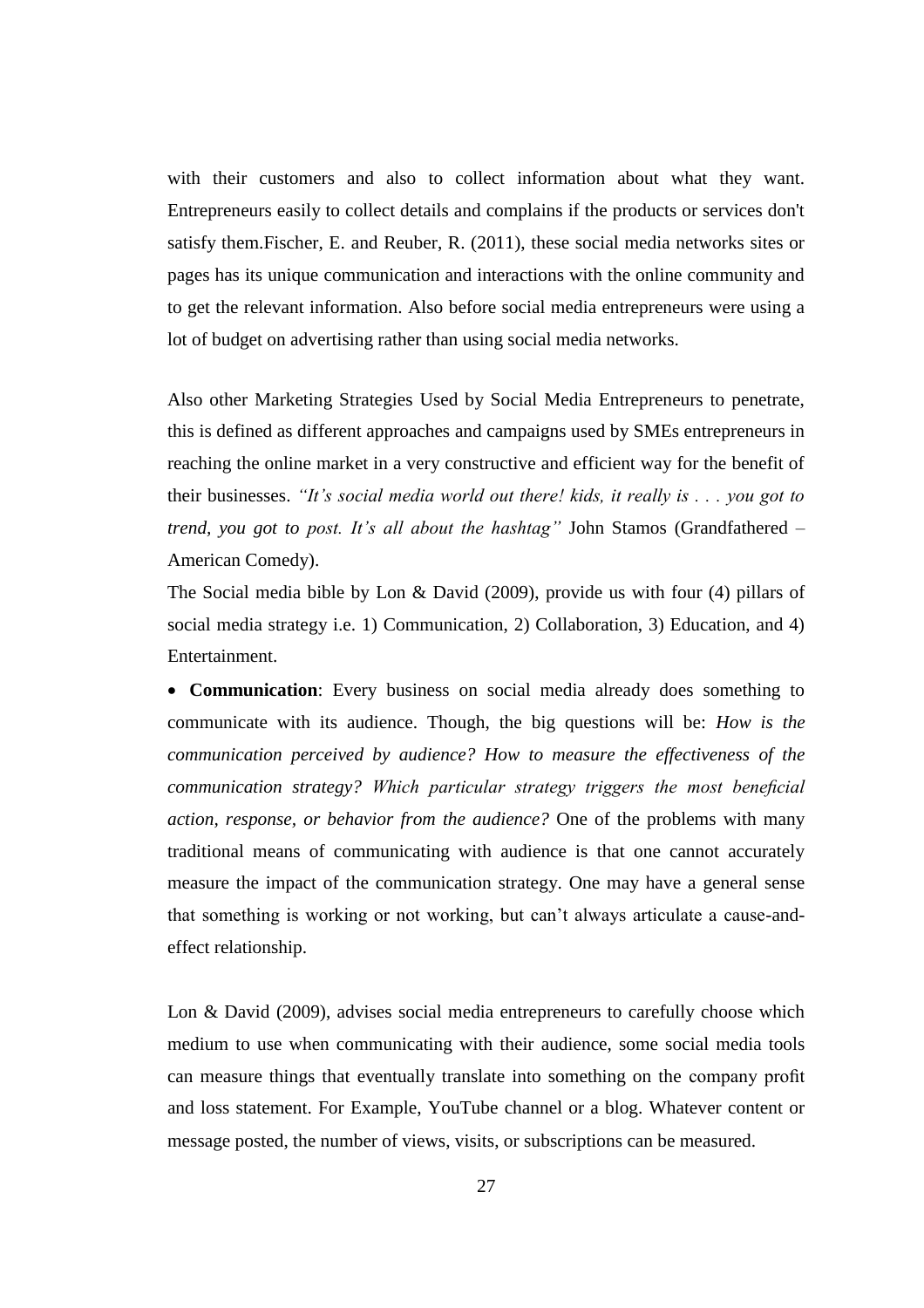• **Collaboration:** One of the earliest uses of the internet was as a collaboration tool. Social collaboration, refers to processes that help multiple people or groups interact and share information to achieve common goals. Such processes find their 'natural' environment on the internet, where collaboration and social dissemination of information are made easier by current innovations and the proliferation of the web (Carr & Ebrary, 2013).There are, several social media tools designed to foster collaboration among work teams, buyers and sellers even for companies and customers. Engage in some form of collaboration that will benefit the company. Imagine what kind of things customers could say about the company.

• **Education:** Educating the customers and training company's employees can be important to the business success. Several social media tools make the educational process easier and more dynamic. Some businesses are using podcasts and YouTube videos as a means of educating others.

The ultimate social media educating strategy should leverage company's expertise and/or the expertise of people within the business, the company should consider leveraging the expertise of the customers as well. Several social media tools and applications can be used to engage people through education. One can organize photos around themes, include captions, and enable discussion boards, producing a very effective and visual educational tool.

• **Entertainment**: Historically, some of the best commercials on television have been very entertaining and quite effective at selling products and services. They've also been expensive to produce and broadcast. Not so in the new world of social media. If a video of dancing cats can find a starring role on YouTube, there's reason for just about any business to be optimistic about the prospects of entertaining their audience by finding those attributes of the product or company aspects that others might consider entertaining.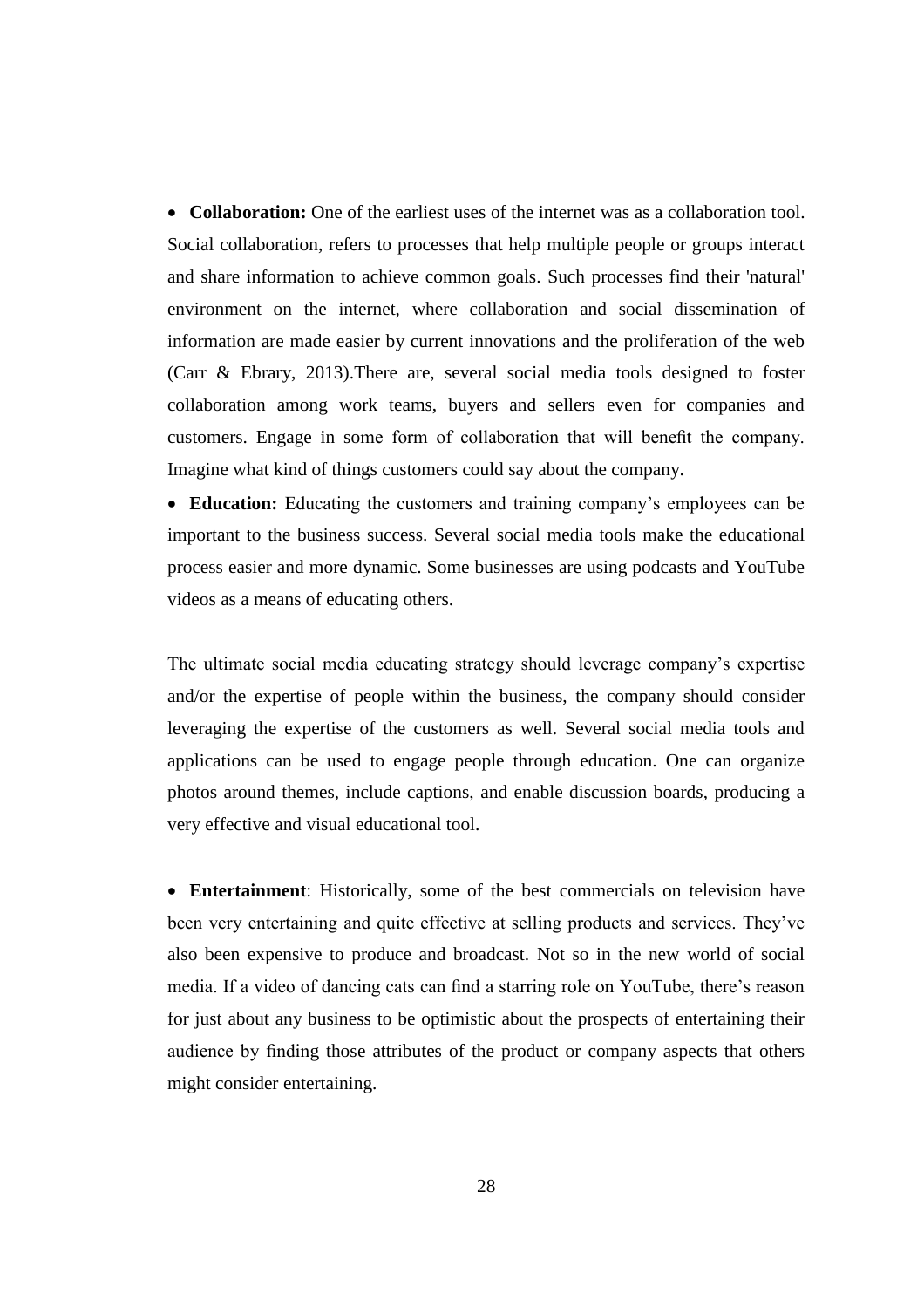The company should be cautious, however, because entertaining doesn't necessarily mean funny. In fact, humor can be dangerous terrain to traverse. What some people find funny is patently offensive to others. But, the company shouldn't be afraid to experiment, but try to be interesting and compelling rather than running the risk of missing the mark with something that the majority of the audience will not find funny.

Another key factor to consider in social media strategy is the accessibility of social media, *how people access social media? What kind of mediums are they using to access social media? What are the costs incurred in accessing social media?* etc. According to Kabue (2013), Social media accessibility is the ability of primarily reaching and using digital technologies designed to collect, organize, store, process, communicate or share information with other online users sharing the same network.

Angrist & Lavy (2002), says that entrepreneurs accessing social media networking sites are either categorized in the following groupings: general-user, productionintegration, and market oriented groups. These categorizations relate to the roles of ICT or the strategic position that ICT can play within a particular small and medium enterprises. In addition to that the small and medium enterprises owner needs to understand the value that social media marketing can add to the business and then place it within one or more of the following groups:

• **General-user Social Media Group**: In this category SMEs uses Social Media tools like Facebook, Instagram, YouTube in order to market their products online. At this level the technology is being introduced in to the business in small doses and is not coordinated.

• **Production-integrating Social Media Group:** These are more advanced than the general-user ICT as these ICTs are either linked to the production processes carried out within the firm or based on international relationships. They are expensive and require relevant technological skills to carry them out. The use of ICT infrastructures such as networks; product data management; local area network; wide area networks;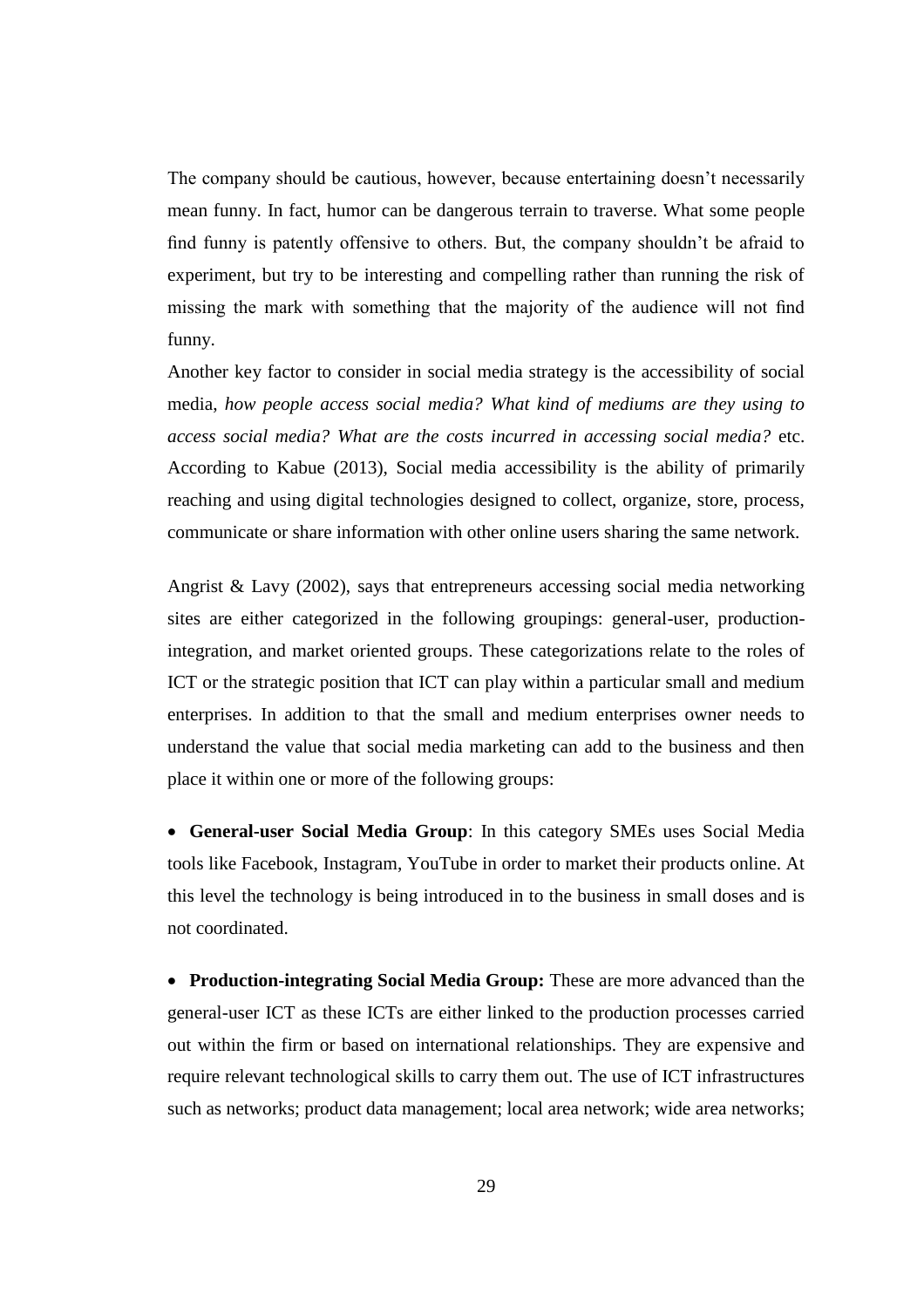e-business; e-commerce etc. are expected to change the process of knowledge creation.

• **Market-oriented Social Media Group**: Fink & Kenny (2003), says that this represents SMEs web presence, displaying the goods and the business information on the World Wide Web. Some websites might have e-commerce functionality such as offering the ability to place orders. This relates to the marketing aspect of the business. The World Wide Web can be a powerful platform for expanding and reaching new markets. It gives small and medium enterprises access to 24 hours of trading, borderless market space, and leverage to compete against big companies of the same platform. So by positioning small and medium enterprises within an appropriate grouping, the owner/ manager can change the small and medium enterprises business processes.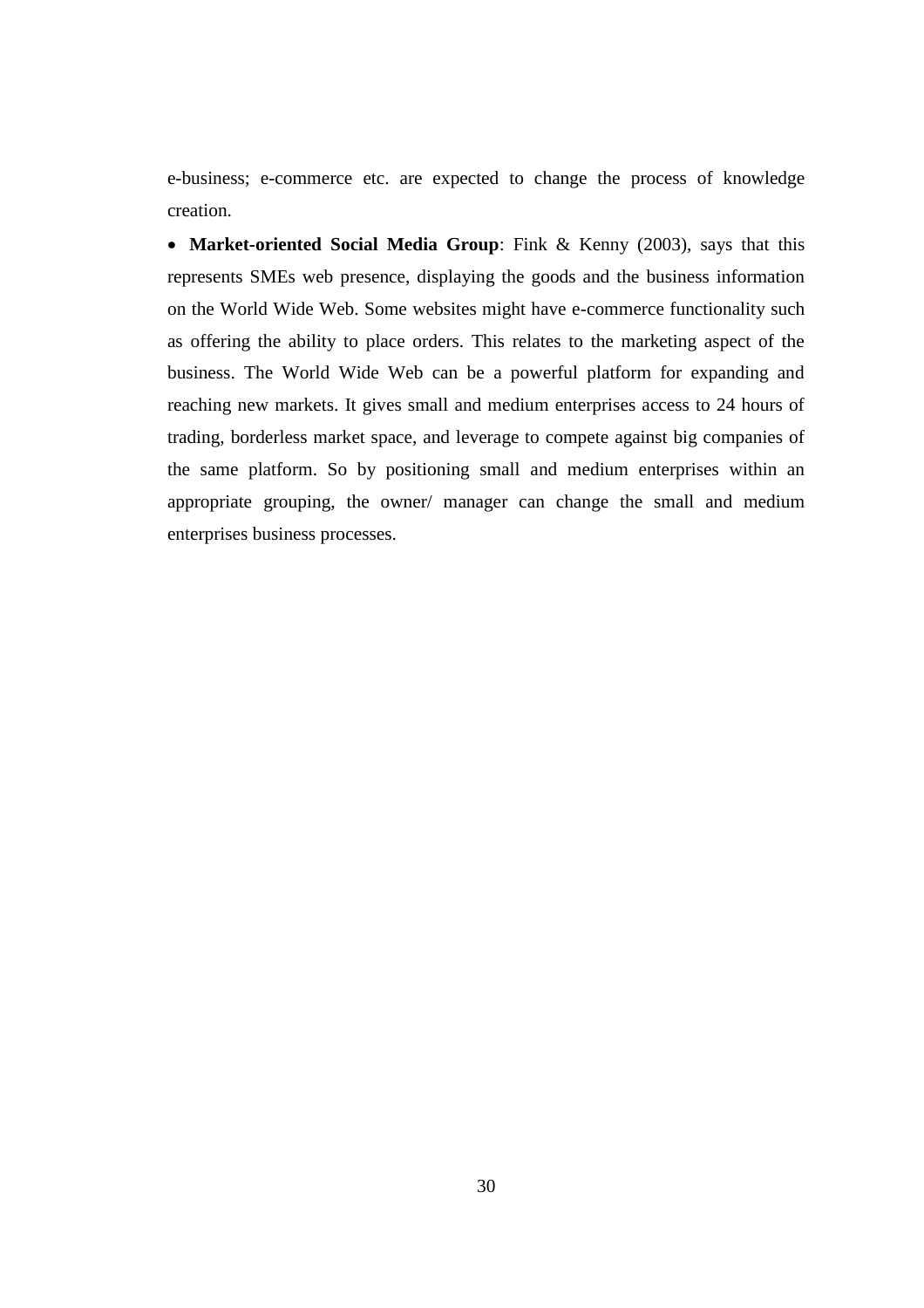# **CHAPTER THREE RESEARCH METHODOLOGY**

### **3.0 Introduction**

This chapter presents the methodologies used in the process of designing, analyzing, collecting and presenting data.Also, enable the researcher to focus on the objectives of the research and provide a systematic answer.

### **3.1 Research design**

The research design involves the organization of the collection and analysis of data so as to provide the required information. Kothari (2004) and Cooper (1998) argued there dissimilar types of designs and it determine on nature and aim of the paper. A design mainly based on quantitative design method accordingly to nature of the study where data was collecting and gathering. This enables the researcher to analyzing and presenting the data on the table and graphs and select few as informants from the total population of "Kinondoni district" to establish related data.

### **3.2 Study Area**

The study takes place at Kinondoni District, situated in Dar as Salaam region. Kinondoni district is one of Dar es salaam with large number of people. According to Tanzania population census (2012), kinondoni is inhabited by 1,775,049 people. As this area of the region has greater internet penetration and plenty of Social Network Sites user's altogether, with a number of fashion stores and online business owners. It serves as a perfect site for this study to take place.

## **3.3 Study population**

The study population is the total members of a defined class of people, objects, places, or events selected relevant to research questions.

The target population for this study comprised staff working in small and medium enterprises at Kinondoni i.e. Aika stores, Robby One Fashion, New Samba Enterprises (NSE), Mkinga store and other small and medium enterprises.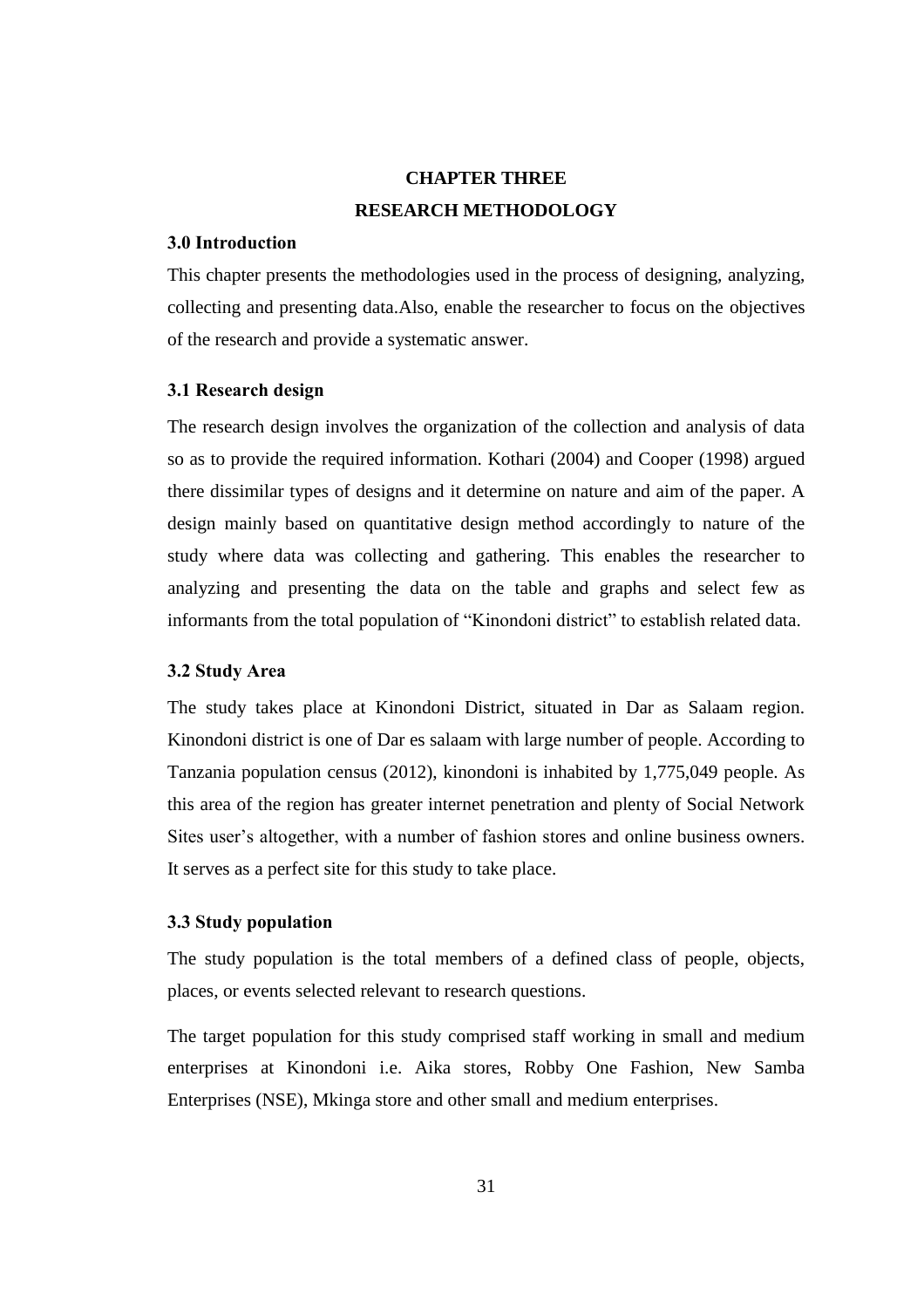### **3.4 Sampling techniques and sample size**

The target population of the study was restricted at Kinondoni district in Dar es Salaam and this is due to time and financial constraints. The sample population is 204 respondents from small and medium enterprises.The researcher considered Roscoe (1975) rule of thumb for determining sample size: *"Sample sizes larger than 30 and less than 500 are appropriate for most research".* 

The sample size in this study was determined from the formula below,

$$
\mathrm{n}=\frac{\mathrm{N}}{1\mathrm{+N}^*\! \left(e\right)^{\!2}}
$$

Where n=the sample number

N= Number of the population

e=Acceptable sampling error

The researcher assumed the margin error is 7% and was applying to the formula above. The sample size is 204 respondents.

According to Kothari (2004) sampling technique refers to the procedure the researcher will adopt in selecting the items for the sample. Sampling techniques are determined before the data collection process begins. The researcher employed purposive sampling in order to accurate the findings of the study. This researcher based on purposive sampling due to time and financial restraints which this technique the researcher relies on his own opinion on choosing a member from the sample to participate in the study.

Alternatively, a purposive sampling method may prove effective when only limited numbers of people can serve the nature of the research design and aims of the object. The researcher Enon (1995) explains that the sample can be selected proportionally on the basis of an equal number from each group. The choice of selecting will be due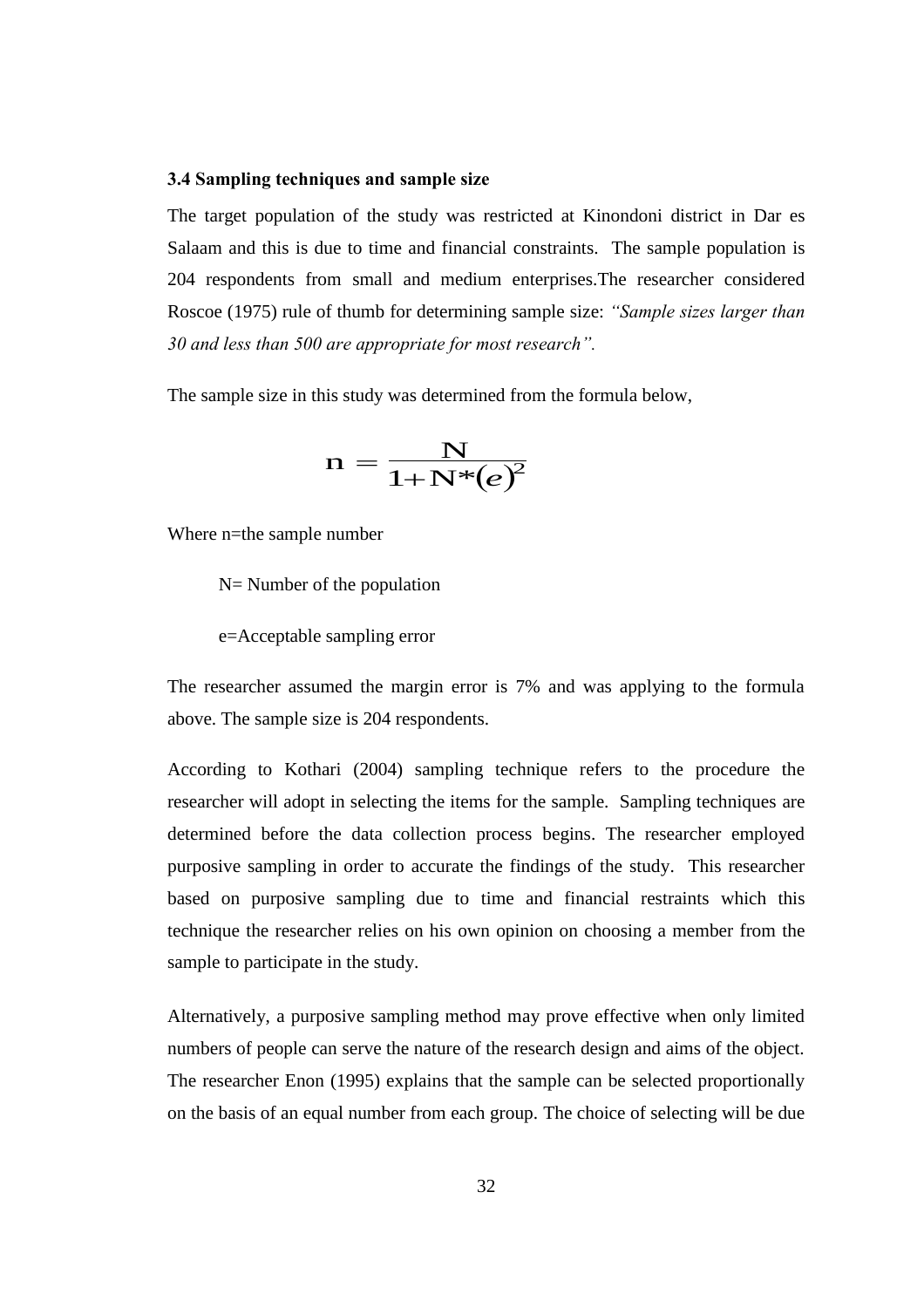to the fact that the target population has the same characteristics and they based on the study.

## **3.5 Sources of Data Collections**

In this study, both primary and secondary source of data was used to obtain information from the respondent. Questionnaire was used to collect primary data; and secondary data was obtained from books, Internet and communication statistics from Tanzania Communication Regulatory Authority (TCRA).

### **3.5.1 Primary Data Collections**

## **3.5.1.1 Questionnaire**

This is the pre-requisite list of questions that were distributed to the respondents. This help to determine to what extent social media affects consumers' buying decision. The questionnaire was formatted to meet the objectives of the study. Also, the questions were distributed to 204 respondents at Kinondoni District.

### **3.5.2 Secondary data**

### **3.5.2.1 Documentary review**

Document review involves collecting and analyzing data from written documents. In document reviews, secondary data already collected and reported were used. This is called secondary data because often they were gathered by other researchers for the purposes of their studies. In this study, secondary data will mainly be obtained from the internet, books, and communication annual reports from Tanzania Communication Regulatory Authority (TCRA) from the year 2012-2017.

### **3.6 Data Analysis**

The information obtained was edited, coded and entered into a computer program through a program named SPSS were mean score was calculated to find out effectiveness of social media as market was more effectives.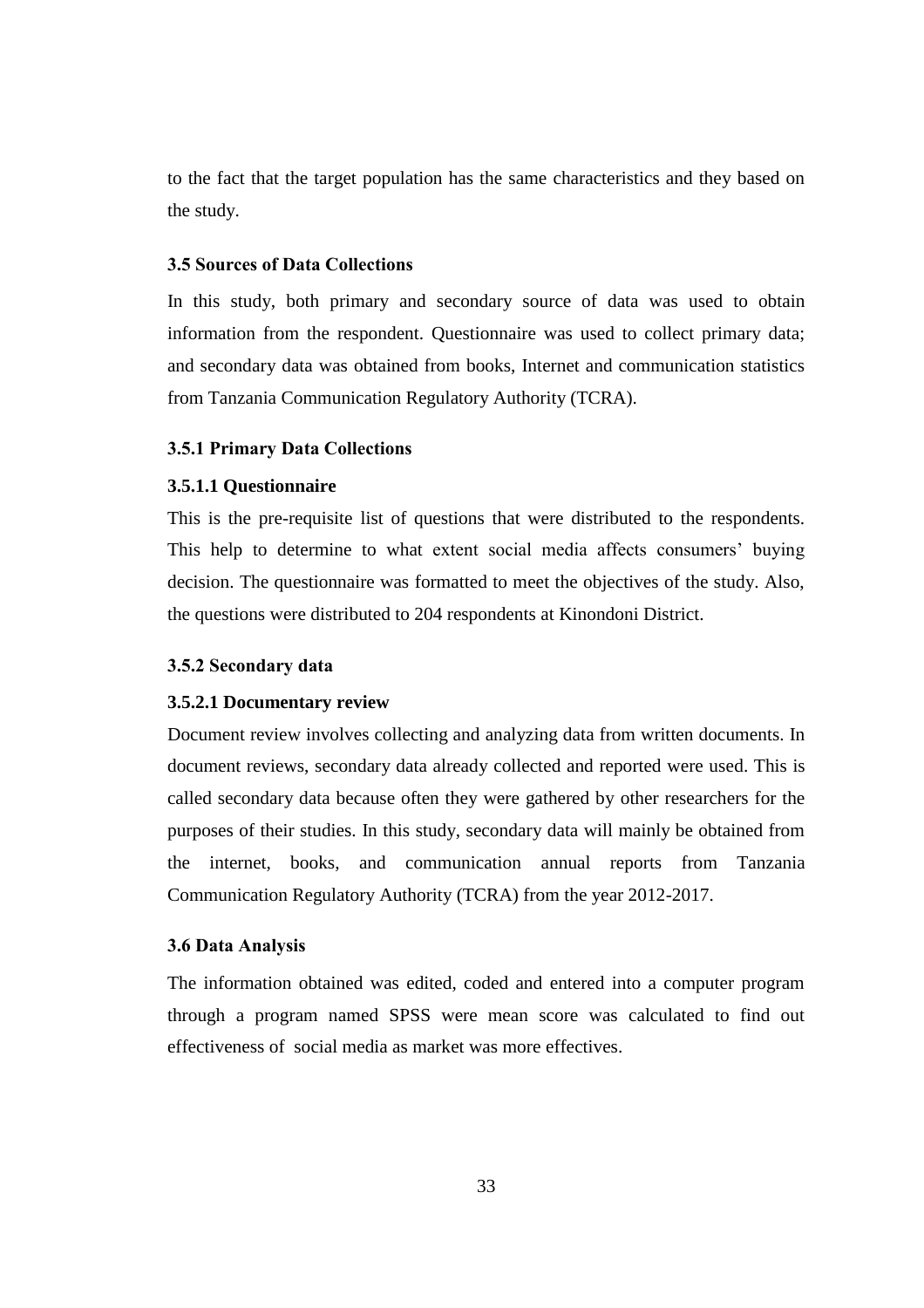# **CHAPTER FOUR PRESENTATION OF FINDINGS**

## **4.0 Introduction**

This chapter presents the findings, analysis, and discussion of findings from the data being collected. These data was collected from the field through the use questionnaire. The analysis was based on research objectives and research questions and the data were analyzed through the statistical package for social science (SPSS) and Microsoft Excel.

## **4.1 Characteristics of the Respondents**

This was carried out at Kinondoni district and questionnaire distributed to the entrepreneur's. The researcher under this section presents respondents characteristics based on the characteristic profile which are gender, age. Educations background and etc.

## **4.1.1 Gender**

The aim of determining gender at Kinondoni district was to find the number of men and women and was done through observation and questionnaire. Also to know the gender balance between male and female. Research findings are presented in the table below

|              | <b>Frequency</b> | <b>Valid Percent</b> |
|--------------|------------------|----------------------|
| <b>Male</b>  | 88               | 43.1                 |
| Female       | 116              | 56.9                 |
| <b>Total</b> | 204              | 100.0                |

## **Table 4.1: Gender**

### **Source: Field Data (2019)**

From table 4.1 shows that majority of the people who engage in the business are female which counts 116(56.9%) and a male which counts 88 (43.1%). In summary at KN, the number of females who engage in a business is large compared to male.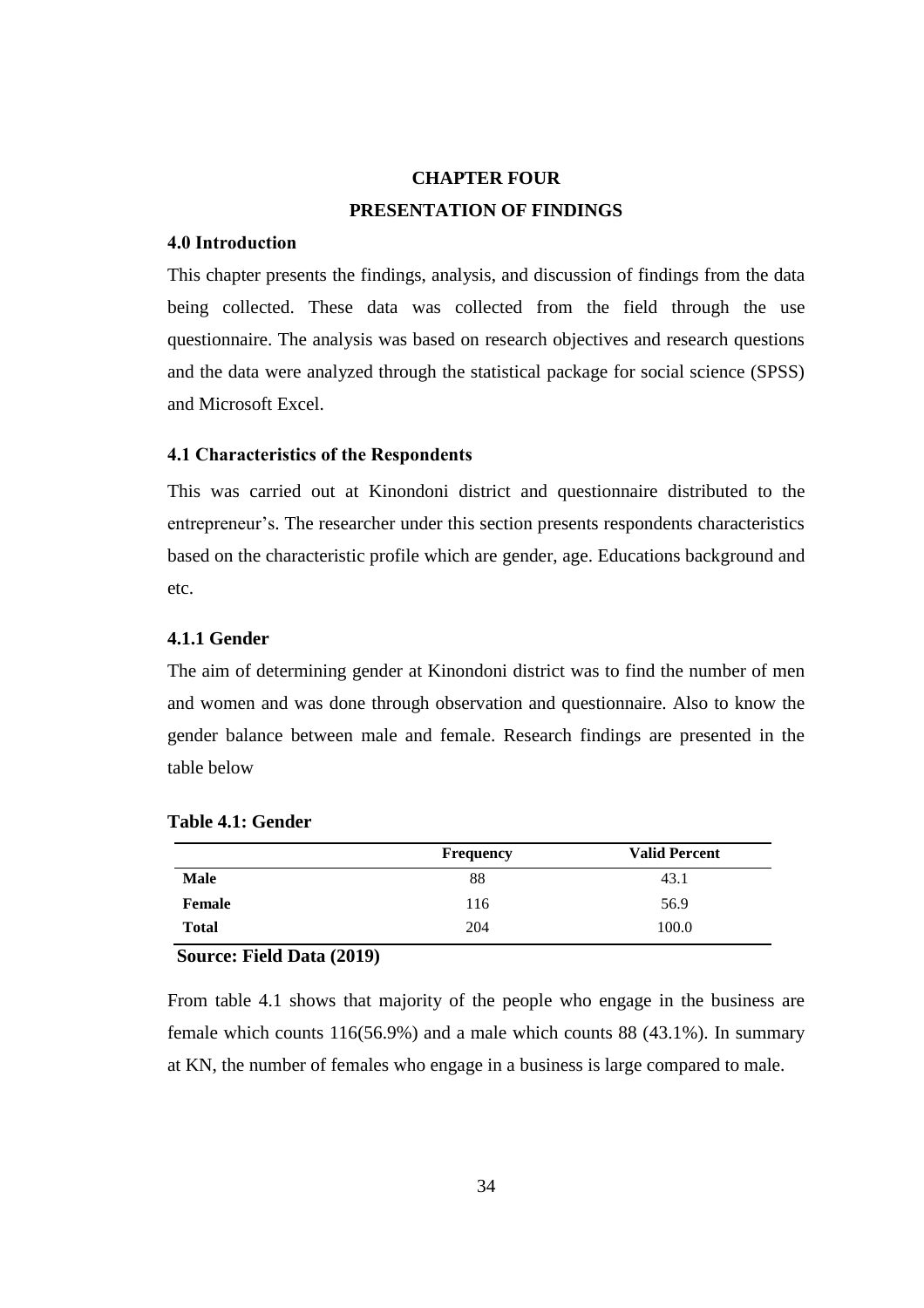## **4.1.2 Age**

This was to determine the age of the respondents at KN in order to find out the youth age entrepreneurs who engage in the business process. The data are presented in table 4.2;

|              | <b>Frequency</b> | Valid percent |
|--------------|------------------|---------------|
| 20-25        | 50               | 24.5          |
| 26-30        | 106              | 52.0          |
| 31-35        | 16               | 7.8           |
| 36-40        | 16               | 7.8           |
| $41+$        | 16               | 7.8           |
| <b>Total</b> | 204              | 100           |

| <b>Table 4.2: Age</b> |  |  |
|-----------------------|--|--|
|-----------------------|--|--|

### **Source: Field Data (2019)**

From the table 4.2, it shows that the age 20-25 is 50 (24.5%), age 26-30 is 106 (52%), age 31-35 is 16 (7.8%) and age 36-40 and 41+ which is 16(7.8%) to both which count. This shows that majority of entrepreneurs are matured and understand the business compared to youth generation also is easy for them to know how to handle risk business.

### **4.1.3 Marital Status**

This was to describe the status of the respondents at KN and data were analysed through questionnaire and presented data on table 4.3 shows that married are the most who are engaged on business which is 101 (49.5%), single is 73 which were count to 35.8%, divorced which were 20 (9.8%) and widow which were 10 (4.9%).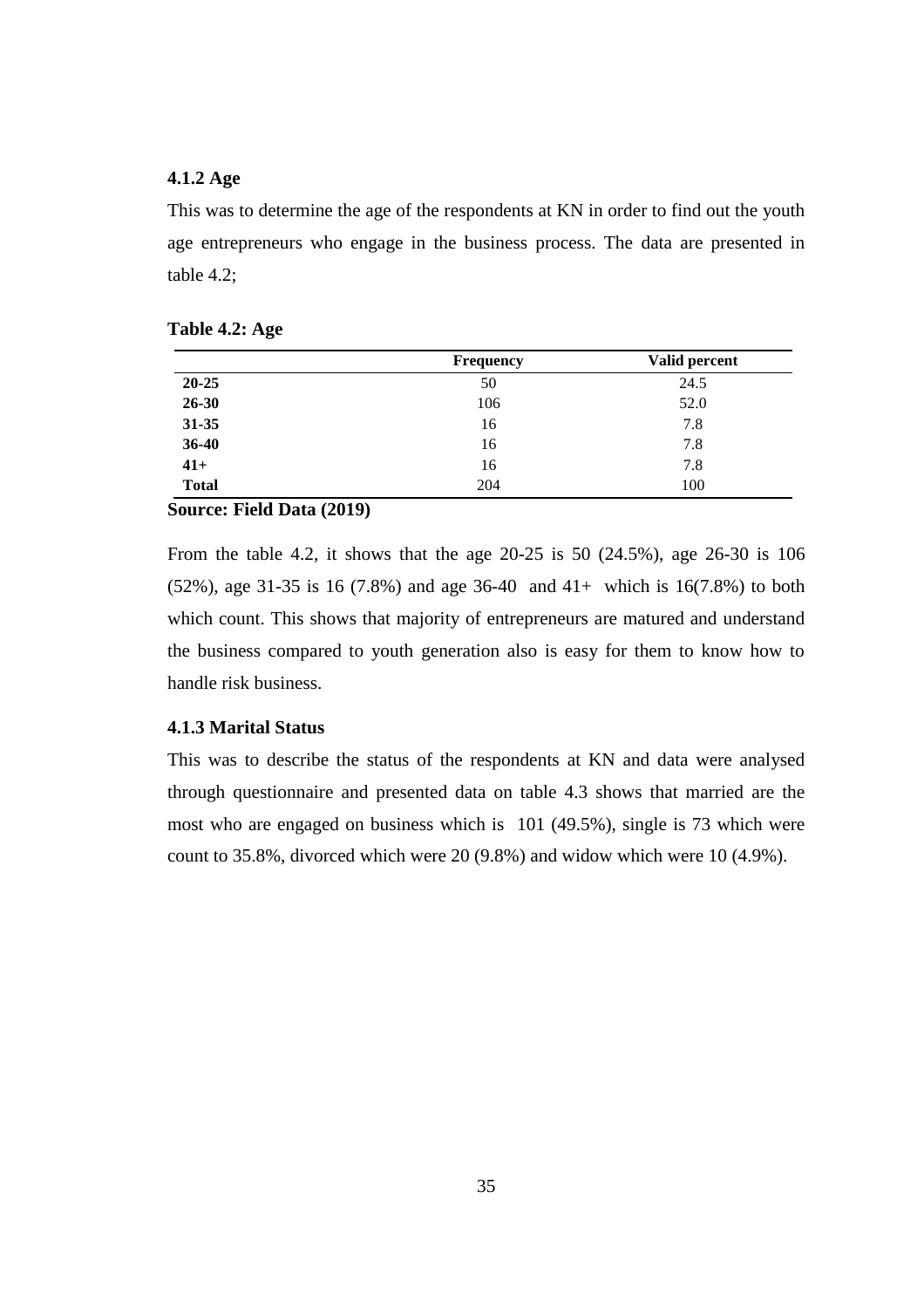|                 | <b>Frequency</b> | Valid percent |
|-----------------|------------------|---------------|
| <b>Single</b>   | 73               | 35.8          |
| <b>Married</b>  | 101              | 49.5          |
| <b>Divorced</b> | 20               | 9.8           |
| <b>Widow</b>    | 10               | 4.9           |
| <b>Total</b>    | 204              | 100           |

**Source: Field Data (2019)**

### **4.1.4 Employment status**

The essence of asking the entrepreneurs about employment status is to know if is employed or business owner and this make easy for the researcher to obtain data through a questionnaire which was distributed and result presented below,

### **Table 4.4: employment**

|                | <b>Frequency</b> | Valid percent |
|----------------|------------------|---------------|
| Business owner | 135              | 66.2          |
| Employed staff | 69               | 33.8          |
| Total          | 204              | 100           |

## **Source: Field Data (2019)**

From table shows that majority of the entreprenuers manage their business which is 135 (66.2%) and few they are employed which is 69 (33.8%). In summary, shows that the entrepreneur managed business rather than being employed.

## **4.1.5 Level of Education**

The researcher aim was to find out the educational background of the staffs at NSEs and data presented below in table 4.5;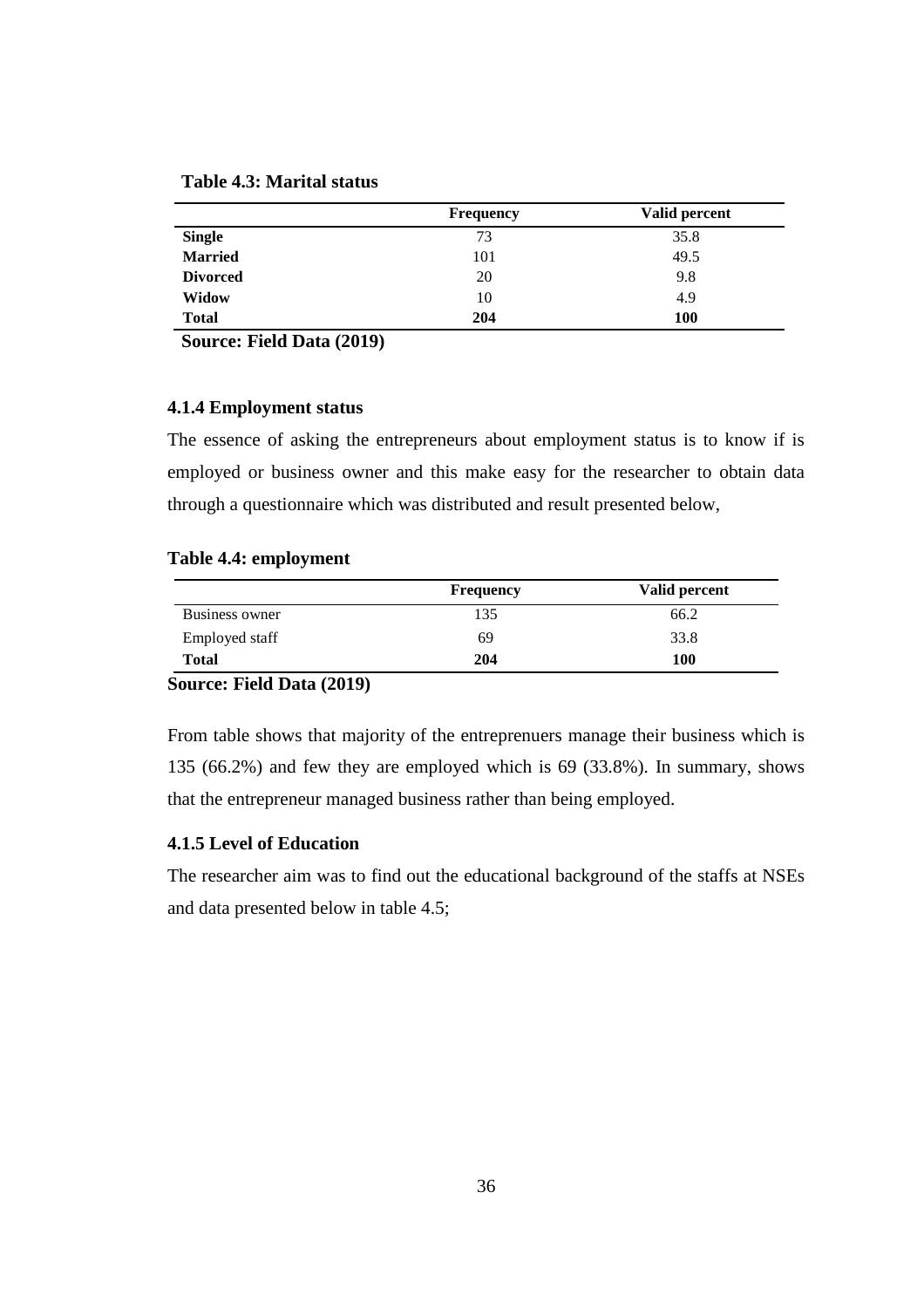### **Table 4.5: Schooling**

|                             | <b>Frequency</b> | Valid percent |
|-----------------------------|------------------|---------------|
| Primary level               | 19               | 9.3           |
| Ordinary and advanced level | 31               | 15.2          |
| Diploma level               | 16               | 7.8           |
| University degree level     | 114              | 55.9          |
| Master degree level         | 24               | 11.8          |
| <b>Total</b>                | 204              | 100           |

## **Source: Field Data (2019)**

From the table shows that most of the respondents are educated since the technology has been introduced and university degree is 114 (55.9%), master degree is 24 (11.8%) compared with diploma level is 16 (7.8%), ordinary and advanced level is 31 (15.2%) and primary level is 19 (9.3%). In summary, the majority have education on what they do on business and easily for them to use social media to get targeted online customers.

## **4.1.6 Duration in Business Operations**

The aim of the researcher was to know the entrepreneur at Kinondoni district about durations and experience in the business.

|              | <b>Frequency</b> | Valid percent |
|--------------|------------------|---------------|
| 1-5 years    | 47               | 23.0          |
| $6-10$ years | 114              | 55.9          |
| $11+ years$  | 43               | 21.1          |
| <b>Total</b> | 204              | 100           |

**Table 4.6: Duration in Business Operations** 

### **Source: Field Data (2019)**

Table 4.6 indicate 1-5 years there is 47 (23.0%), 6-10 years there are 114 (55.9%) and 11+ years there is 43 (21.1%). In summary, the staffs have been started the business recently since social media has been introduced leads motivation to our business women and men.

### **4.2 Assess the extent to which Instagram contribute to the growth of SMEs**

The aim of this objective was to know if Instagram has much benefaction to expand the sector. Also, it is adding value to their business since Instagram has been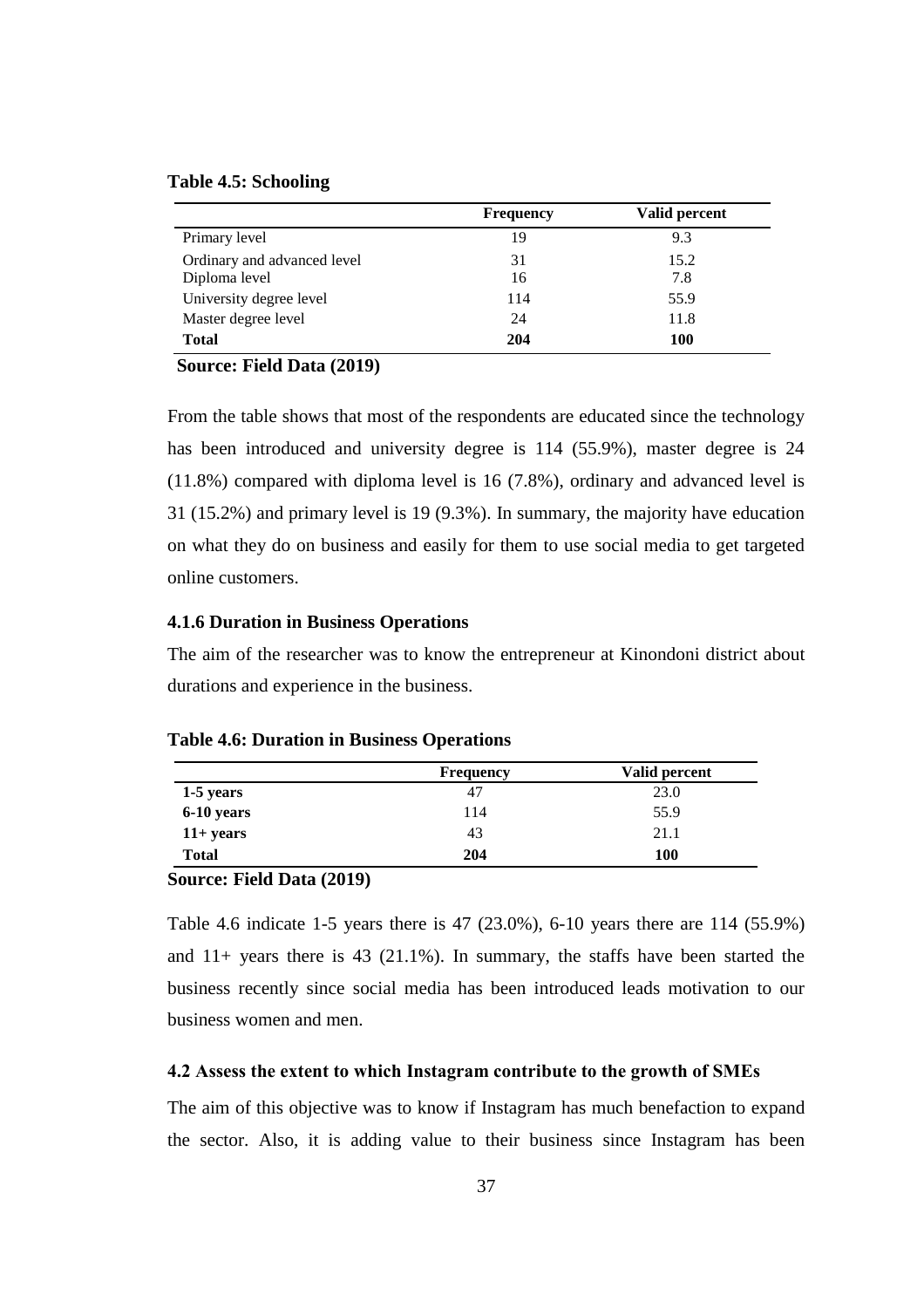introduced. The following part was presented in order to meet the objective of assessing the extent of social media on the growth of SMEs

## **4.2.1 Instagram account**

The aim of the researcher was to know the entrepreneur who have Instagram account at Kinondoni district. The data were analysed and collected through a questionnaire which was distributed to respondents.



### **Figure 4.1: Instagram page**

### **Source: Field Data (2019)**

From the graph shows the number of entrepreneurs who own Instagram page is huge and respondents are 151 (74%) said Yes and 53 (26%) of the respondents said No. Therefore majority of the entrepreneur own Instagram account and to which they are using to advertise which leads to enlargement as shows graph data.

### **4.2.2 Extent of Instagram**

The researcher aim was to know how the Instagram penetrate and help entrepreneurs to meet their need on promoting the business. Table 4.7 presented the data which were analysed through a questionnaire which was given to entrepreneur at Kinondoni district.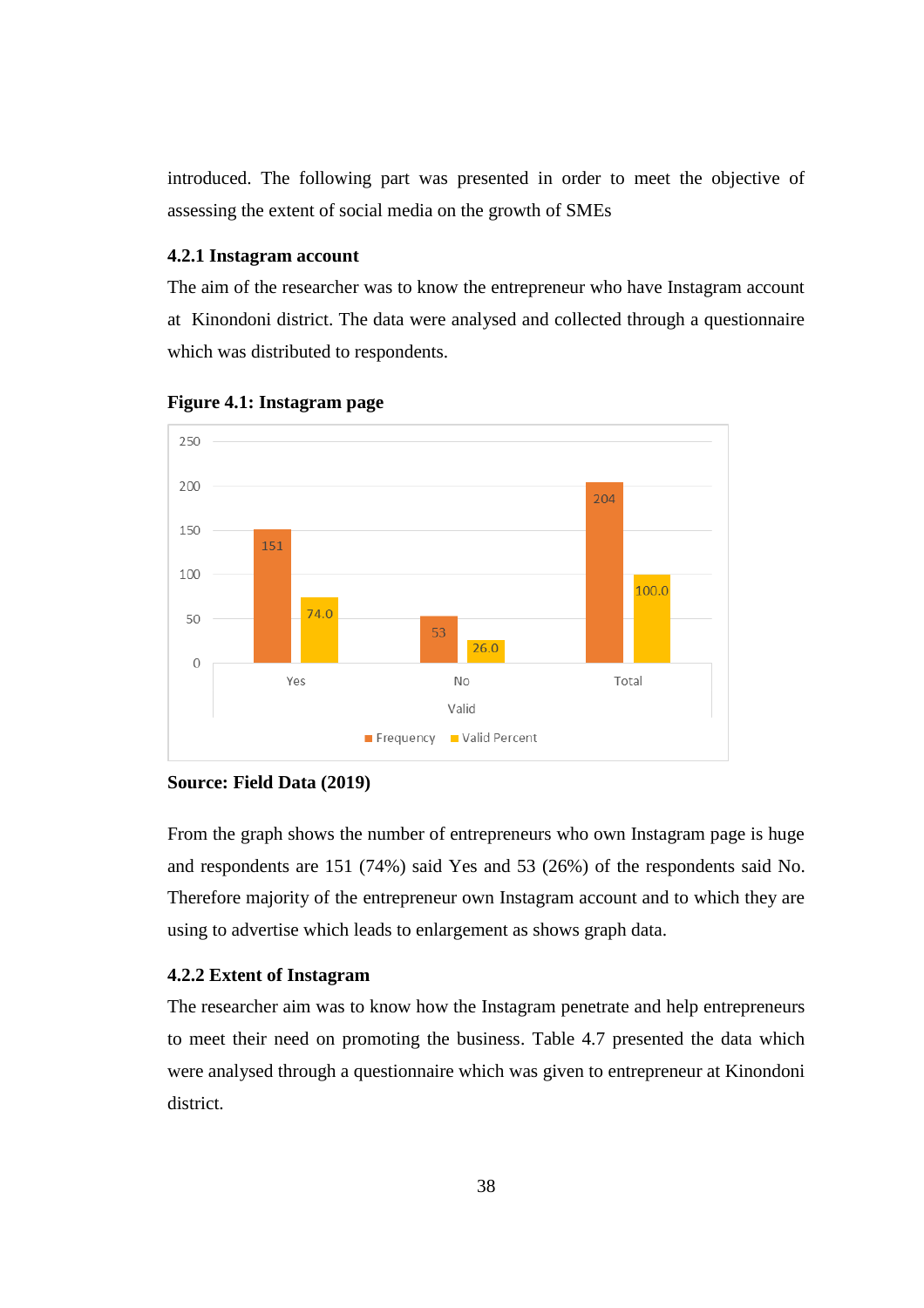|                      | <b>Frequency</b> | Percent |
|----------------------|------------------|---------|
| Large extent         | 106              | 52.0    |
| <b>Small extent</b>  | 79               | 38.7    |
| <b>Medium extent</b> | 19               | 9.3     |
| <b>Total</b>         | 204              | 100     |

**Table 4.7: Extent of Instagram**

## **Source: Field Data (2019)**

From table 4.7 shows indicate there large extent which is 106 (52%) of the respondents, the medium extent which occurs 79 (38.7%) of the respondents and small extent is 19 (9.3%) of the respondents. Therefore Instagram to entrepreneurs has large contribution on promoting the business.

## **4.2.3 Instagram account developed**

The aim of the researcher was to know Instagram since was developed is worth to use as advertising tool to entrepreneurs at Kinondoni district. The data were analysed and collected through a questionnaire which was distributed to respondents.





**Source: Field Data (2019)**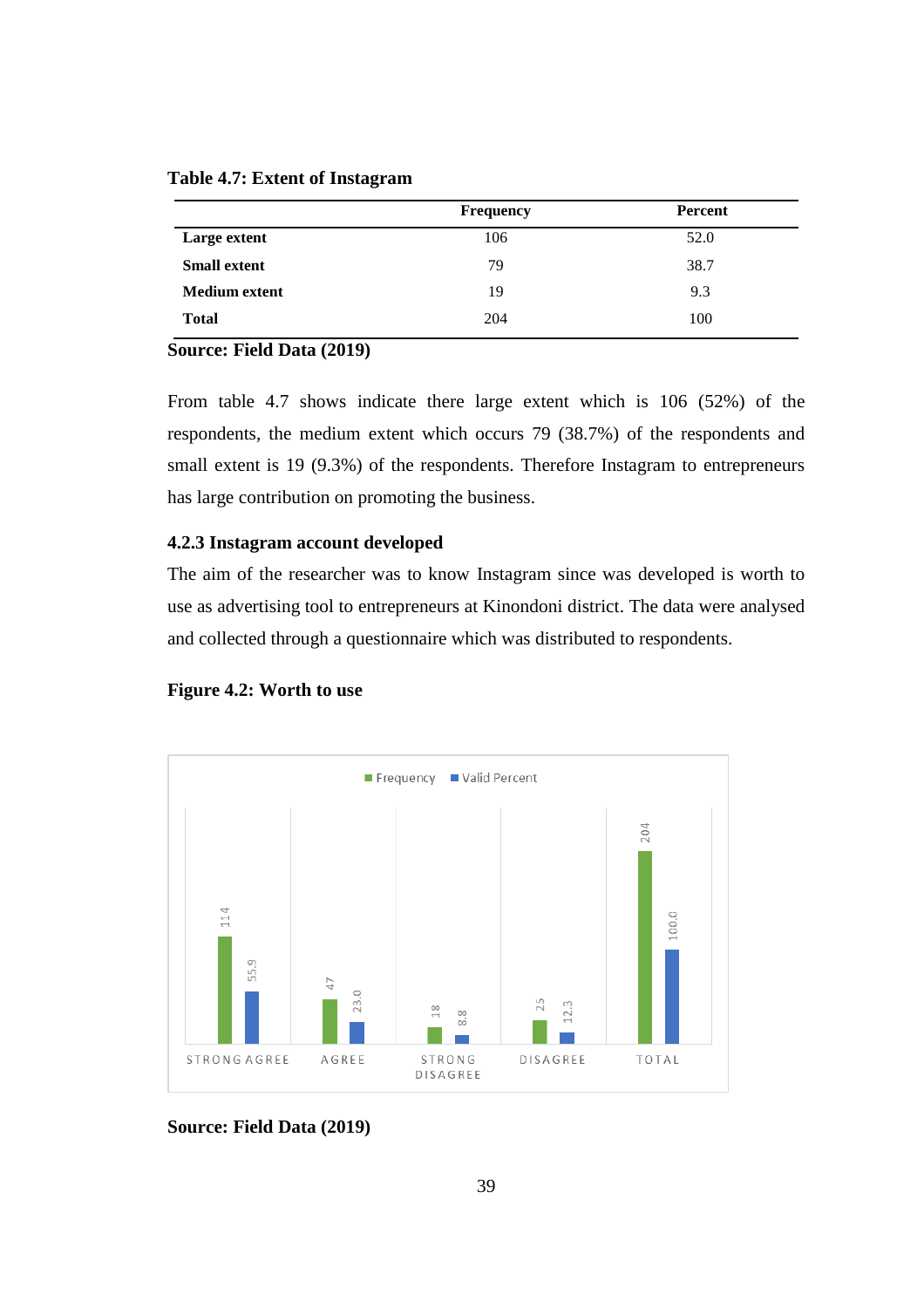The analysis presented graph 4.2 so as to prove does social media stimulate the growth of the business since it has been introduced and Strong agree which occur 114 (55.9%) of the respondents, Agree which is 47 (23%),Strong disagree is 18 (8.8%) and disagree which occur 25 (12.3%). This present that Instagram account has been stimulating business growth.

### **4.3 To assess YouTube contribution to the growth of SMEs**

This objective was to determine YouTube contribution to entrepreneurs and how do they perceive YouTube on promoting business and to reach the target customer. Also to determine YouTube since was introduced to entrepreneurs boost the sales and how do they perceive it as promotional tool. Through this objective some questions were formulated and asked to respondents**.**

## **4.3.1 YouTube benefits**

This was to determine the entrepreneurs of Kinondoni district have known YouTube and how do they use on promoting their business. The data were presented as below,

|                | <b>Frequency</b> | <b>Valid Percent</b> |
|----------------|------------------|----------------------|
| Yes            | 151              | 74.0                 |
| N <sub>0</sub> | 53               | 26.0                 |
| Total          | 204              | 100.0                |

## **Table 4:8: YouTube**

#### **Source: Field Data (2019)**

From the table 4.8 it explains that majority of the entrepreneur has knowledge of social media and ICT which occur to 151 (74%) respondent which said Yes and the rest said No which is 53 (26%). It shows that Kinondoni entrepreneur has knowledge on YouTube and its benefit which makes easy on operating and attending online customer.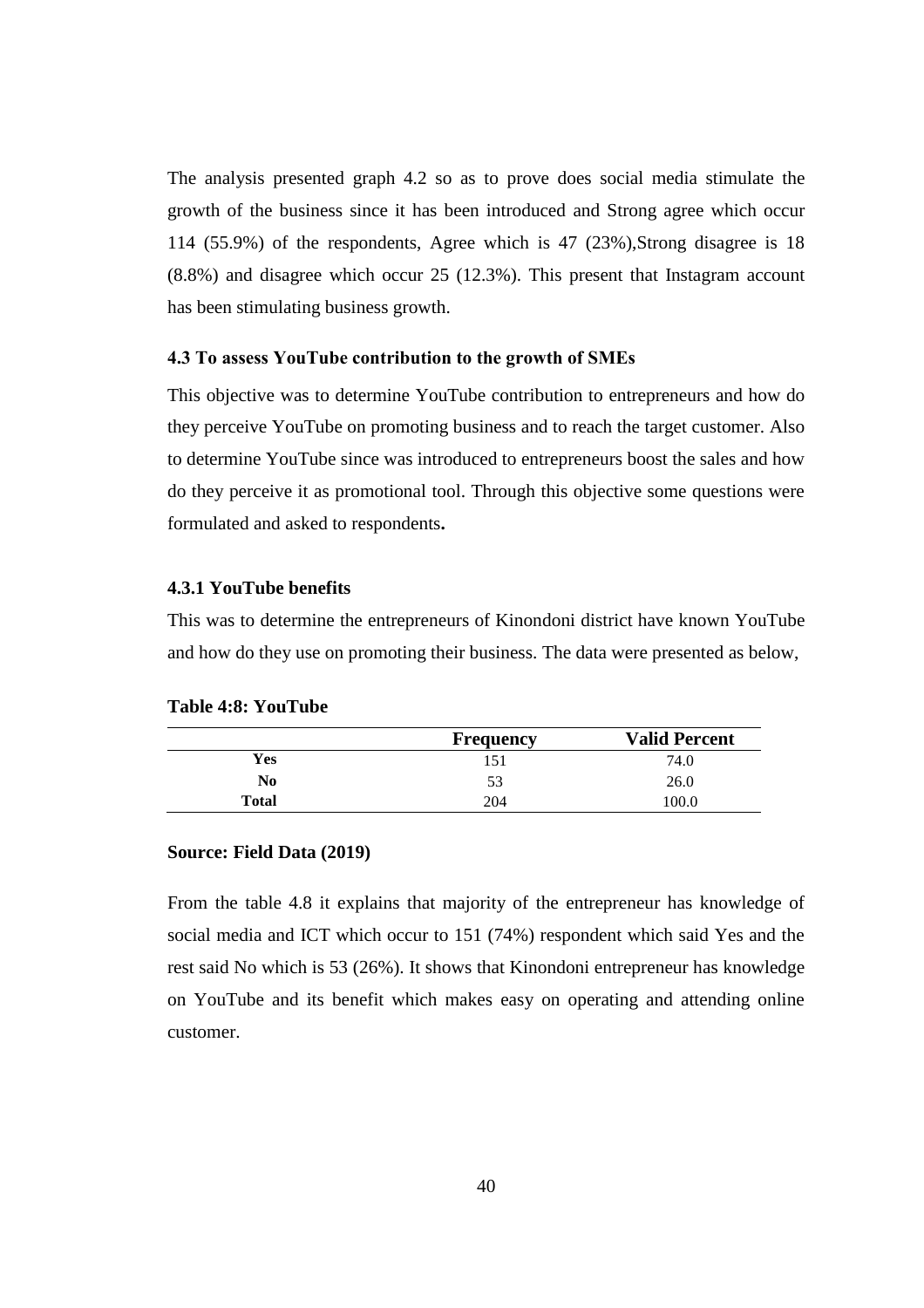## **4.3.2 Dedicated Person to handle**

This was to determine the entrepreneurs if they hire a person to handle YouTube channel and get a response in time in order to promote the business. The table below shows the data;

|              | <b>Frequency</b> | <b>Valid Percent</b> |
|--------------|------------------|----------------------|
| Yes          | 154              | 75.5                 |
| No           | 50               | 24.5                 |
| <b>Total</b> | 204              | 100                  |

#### **Table 4:9: YouTube handle**

#### **Source: Field Data (2019)**

From the table it explain that majority of entrepreneur have a dedicated person to handle YouTube channel in order to reach more customer and gave the customer answers in time and the respondent 154 (75.5%) which occur to say Yes and 50 (24.5%) said No, therefore when entrepreneur hire a person for that will enable to handle online customer and gave them answer in time.

## **4.3.3 Perceive of YouTube**

The aim of the researcher was to determine the respondents at Kinondoni district on how they use YouTube as advertising method, the data presented on the table below;

|                  | <b>Frequency</b> | <b>Valid Percent</b> |
|------------------|------------------|----------------------|
| <b>Very Good</b> | 100              | 49.0                 |
| Good             | 68               | 33.3                 |
| Average          | 35               | 17.2                 |
| Poor             |                  | .5                   |
| <b>Total</b>     | 204              | 100.0                |

### **Table 4:10: Perceive**

### **Source: Field Data (2019)**

From the data which was presented it explained that majority of the entrepreneurs perceived YouTube as very well which is 100 (49%) , good which is 68 (33.3%), average which is 35 (17.5%) and 1 (0.5%) of the respondent is Poor. This it shows that YouTube perceived as advertising method to entrepreneur on penetrating to the market.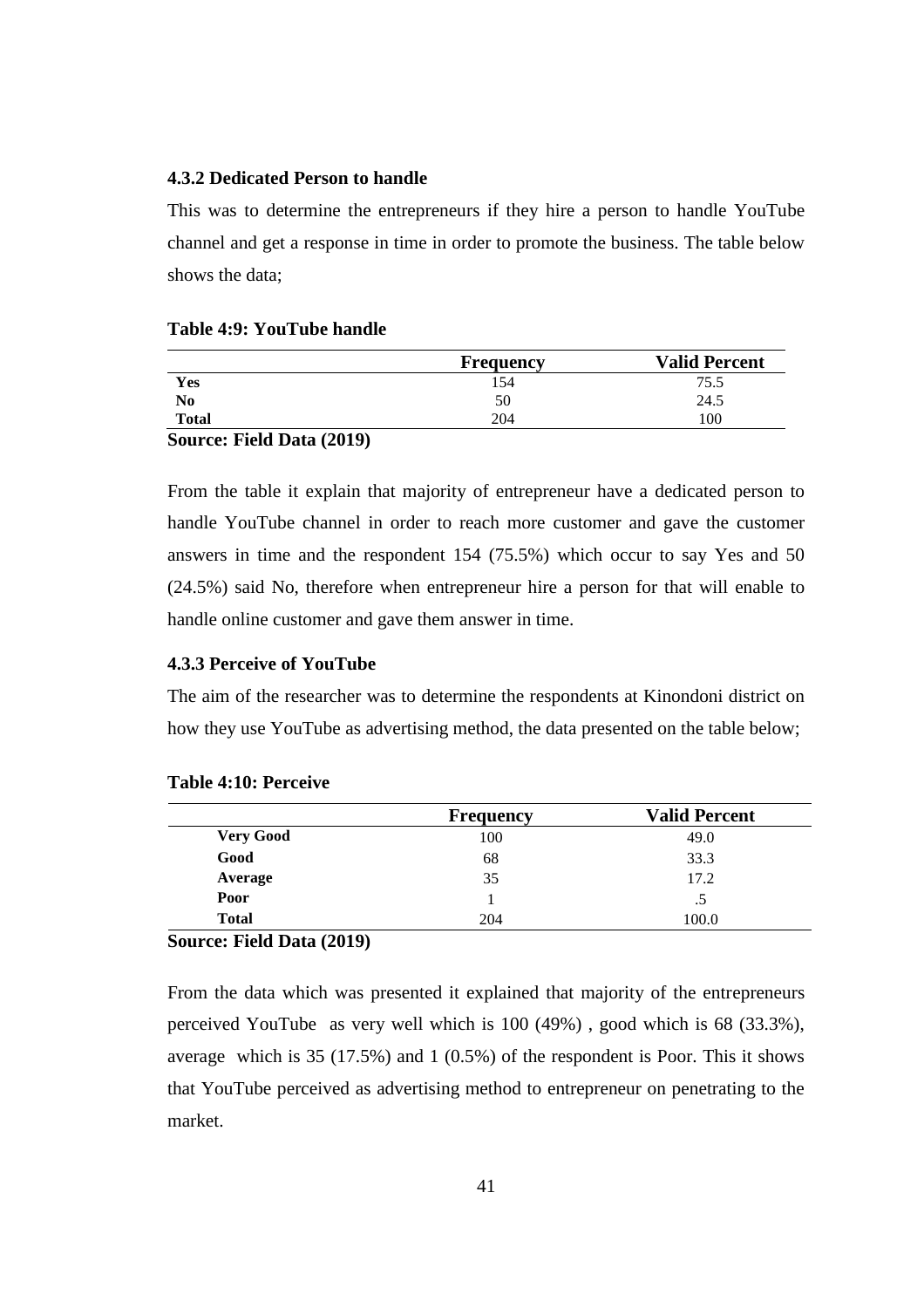# **4.4 To determine whatsapp messenger contribution on growth of small and medium enterprises.**

The aim of the researcher was to determine contribution of whatsapp messenger to entrepreneurs on boosting business. The following were the questions which were asked to entrepreneurs at Kinondoni district.

## **4.4.1 Aware of whatsapp messenger**

The aim of asking entrepreneurs at Kinondoni was to determine entrepreneurs who are aware of whatsapp messenger and the data is presented below,

### **Table 4:11: Awareness**

|              | <b>Frequency</b> | <b>Valid Percent</b> |
|--------------|------------------|----------------------|
| Yes          | 132              | 64.7                 |
| No           | 70<br>∠          | 35.3                 |
| <b>Total</b> | 204              | 100.0                |
| $\sim$       |                  |                      |

#### **Source: Field Data (2019)**

From field indicate 132 (64.7%) said Yes and the remaining 72 (35.3%) said No, this means most of the entrepreneurs are aware of whatsapp messenger and advertise business and facilitate the communication with customer.

## **4.4.2 Timely and efficient**

This was to know whatsapp is timely and efficient on communicating and the data were presented below.

## **Table 4.12 Usage of Whatsapp**

|       | <b>Frequency</b> | <b>Valid Percent</b> |
|-------|------------------|----------------------|
| Yes   | 74               | 85.3                 |
| No    | 30               | 14.7                 |
| Total | 204              | 100.0                |
|       |                  |                      |

### **Source: Field Data (2019)**

From the data shows that majority of the entrepreneurs 174 (85.3%) entrepreneurs using whatsapp as timely and efficient for communication and easy to provide information in time to customers.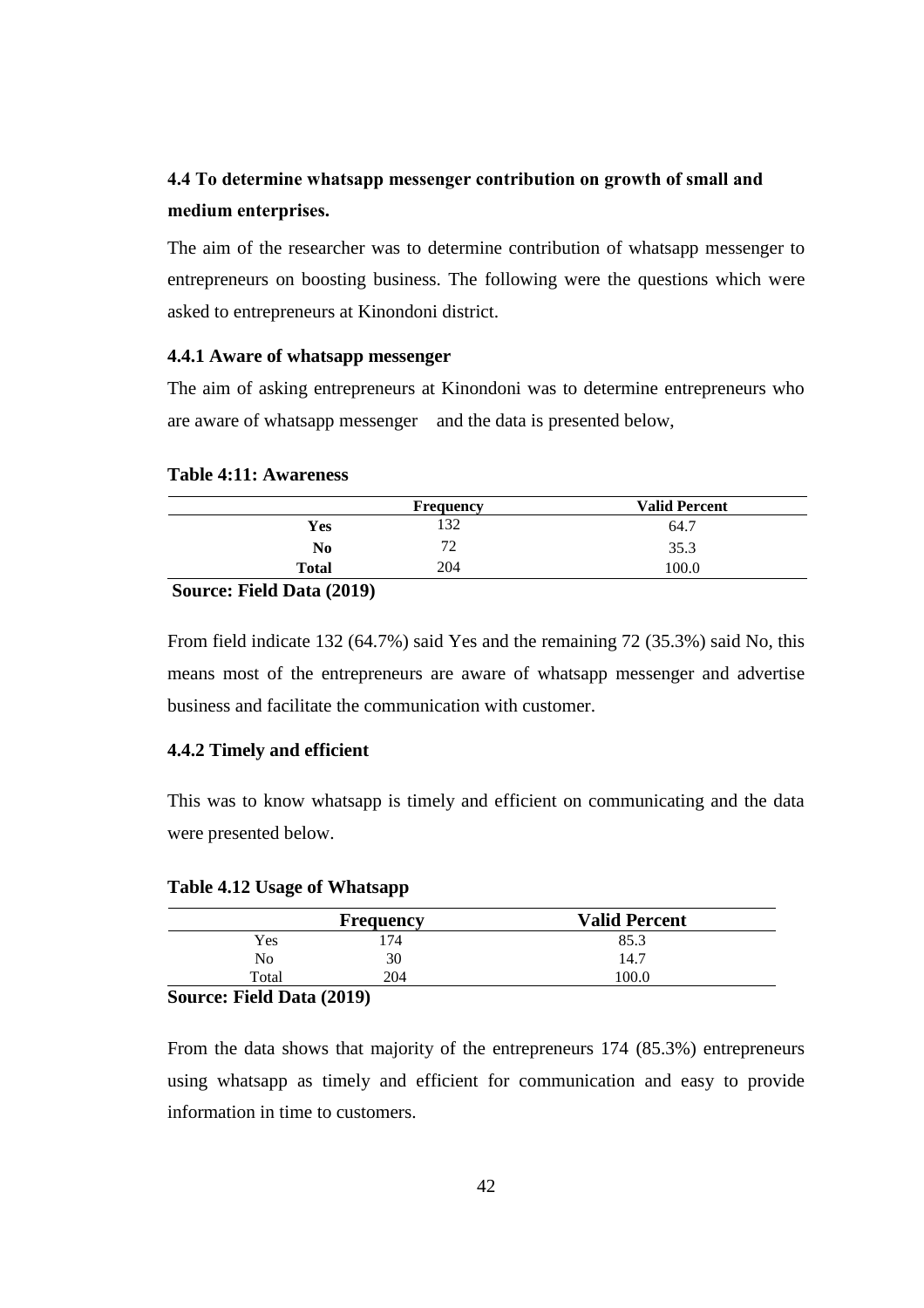## **4.4.3 Influential Social Networking**

This was to mould respondents of Kinondoni district which social media has large influence to customers and data w

ere presented below,

## **Table 4:13: Influential social media network**

|                                  | <b>Frequency</b> | <b>Valid Percent</b> |
|----------------------------------|------------------|----------------------|
| <b>Strong Agree</b>              | 128              | 62.7                 |
| Agree                            | 47               | 23.0                 |
| <b>Strong disagree</b>           | 18               | 8.8                  |
| <b>Disagree</b>                  | 11               | 5.4                  |
| <b>Total</b>                     | 204              | 100.0                |
| $\sim$<br>$E'$ iin $\ell$ (8040) |                  |                      |

## **Source: Field Data (2019)**

Table 4.13 indicate Instagram has large influencing power compared to other social networks which occur to 128 (62.7%), and twitter which is 47 (23.0%), whatsapp which is  $18(8.8\%)$  and snapchat which occur to  $11(5.4\%).$ 

# **4.5 To assess the contribution of Facebook to entrepreneur on growth of small and medium enterprises**

The aim of the researcher was to determine Facebook contribution promotion, the researcher generate question which were given to entrepreneur the following were the data generated.

## **4.5.1 Facebook page**

The aim of asking entrepreneurs at KN was to know the number who own Facebook page for the business. The data presented in the table below.

|                | <b>Frequency</b> | <b>Valid Percent</b> |
|----------------|------------------|----------------------|
| Yes            | 154              | 75.5                 |
| N <sub>0</sub> | 50               | 24.5                 |
| <b>Total</b>   | 204              | .00.0                |

### **Table 4:14: Facebook Page**

**Source: Field Data (2019)**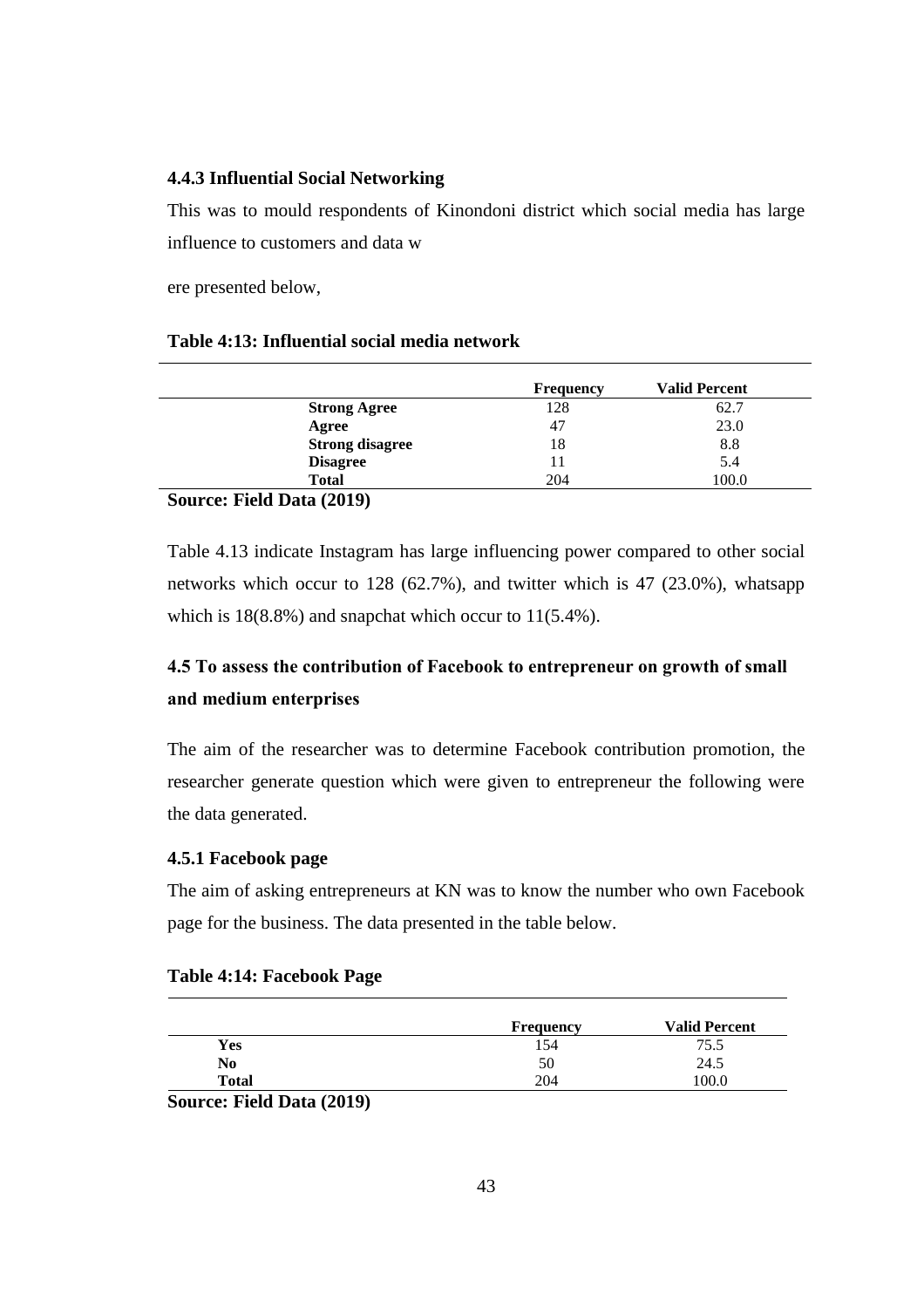From the data presented above most of the business has Facebook pages which are 154 (75.5%) of the respondent answered Yes and 50(24.5%) said No. therefore majority has Facebook page for the business.

### **4.5.2 Facebook decrease customers**

The aim of the researcher was to determine the Facebook decrease customers and the data were presented below,





### **Source: Field Data (2019)**

The graph 4.4 indicate Strong disagree 135(66.2%) of the respondents, Agree which is 26(12.7%) of the respondents, Strong agree which occur 13 (6.4%) of the respondents and Disagree which occur 30 (14.7%) of the respondents. In summary, it shows that Facebook as connecting networking people have facilitated the way of communicating between entrepreneur and consumer and even to increase customers as it is shown on the data from the graph above.

### **4.5.3 Cost incurred on promoting**

The aim of asking respondent the cost incurred on promoting business is affordable compared to the market budget you plan. The data were presented on the table below,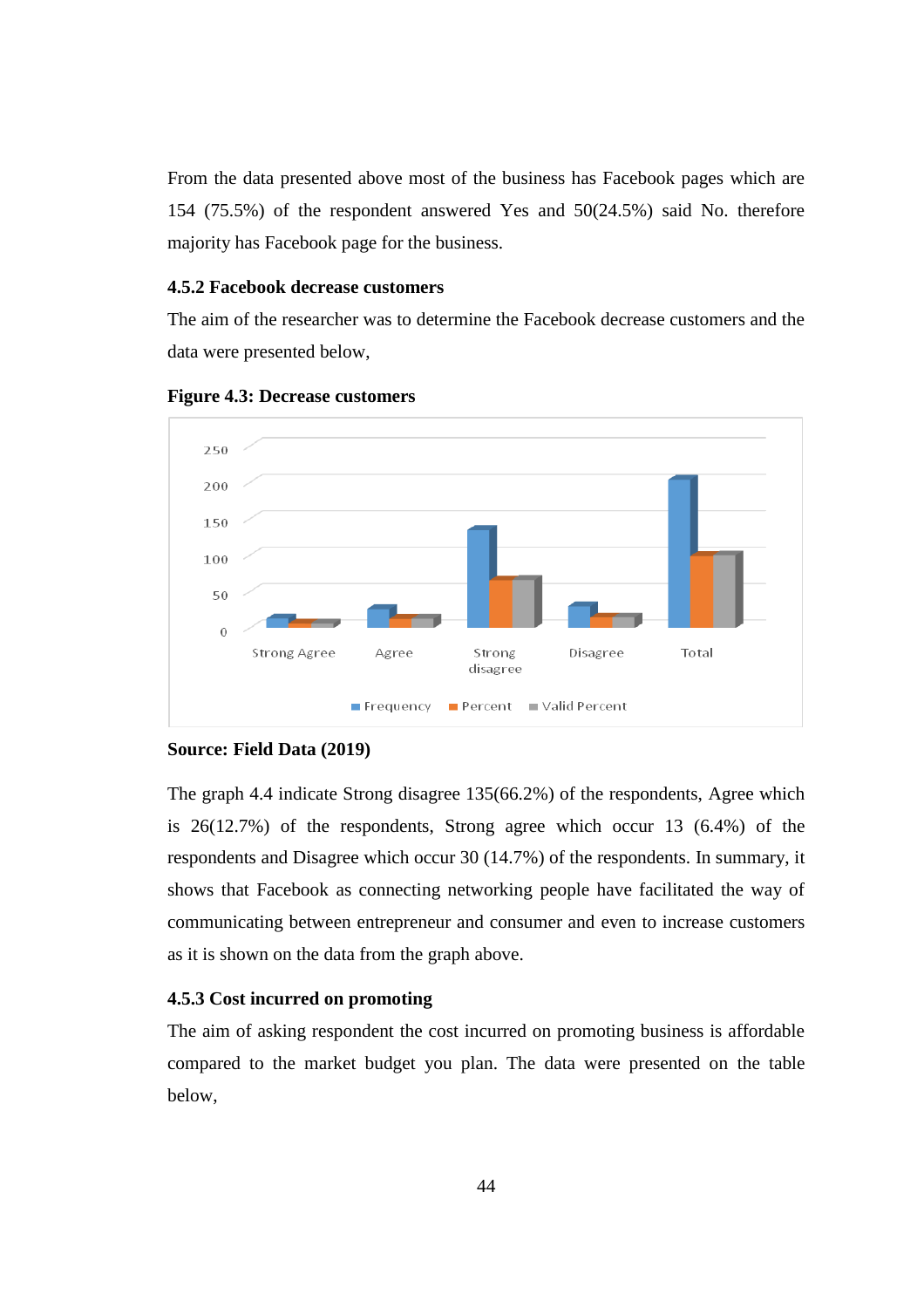## **Table 4.15 Cost Incurred**

|              | <b>Frequency</b> | <b>Valid Percent</b> |
|--------------|------------------|----------------------|
| Yes          | 132              | 64.7                 |
| No           | 70<br>∠          | 35.3                 |
| <b>Total</b> | 204              | 100.0                |
| .<br>_______ |                  |                      |

## **Source: Field Data (2019)**

From the table data presented shows that majority of the respondent 132 (64.7%) said Yes and remaining 72 (35.3%) said no and therefore entrepreneur promoting business through social media is very affordable to promote the business.

### **4.6 General Questions**

## **4.6.1 Engaging of social media**

The aim of the researcher was to determine respondents of Kinondoni district who engaging on business for which purpose and data were presented below,

### **Table 4:16 Engaging**

|                           | Frequency | <b>Valid Percent</b> |
|---------------------------|-----------|----------------------|
| Socializing with friends  | 62        | 30.4                 |
| <b>Promoting business</b> | 112       | 59.8                 |
| <b>Gossiping and Fun</b>  | 20        | 9.8                  |
| Total                     | 204       | 0.00                 |

## **Source: Field Data (2019)**

The presented table 4.16 shows that majority of the respondent engaging on social media to promote their business which occur 112 (59.8%), 62 (30.4%) socializing with friends and 20 (9.8%) used social media for gossiping and Fun. Therefore from the findings shows the researcher using those social media as advertising tool.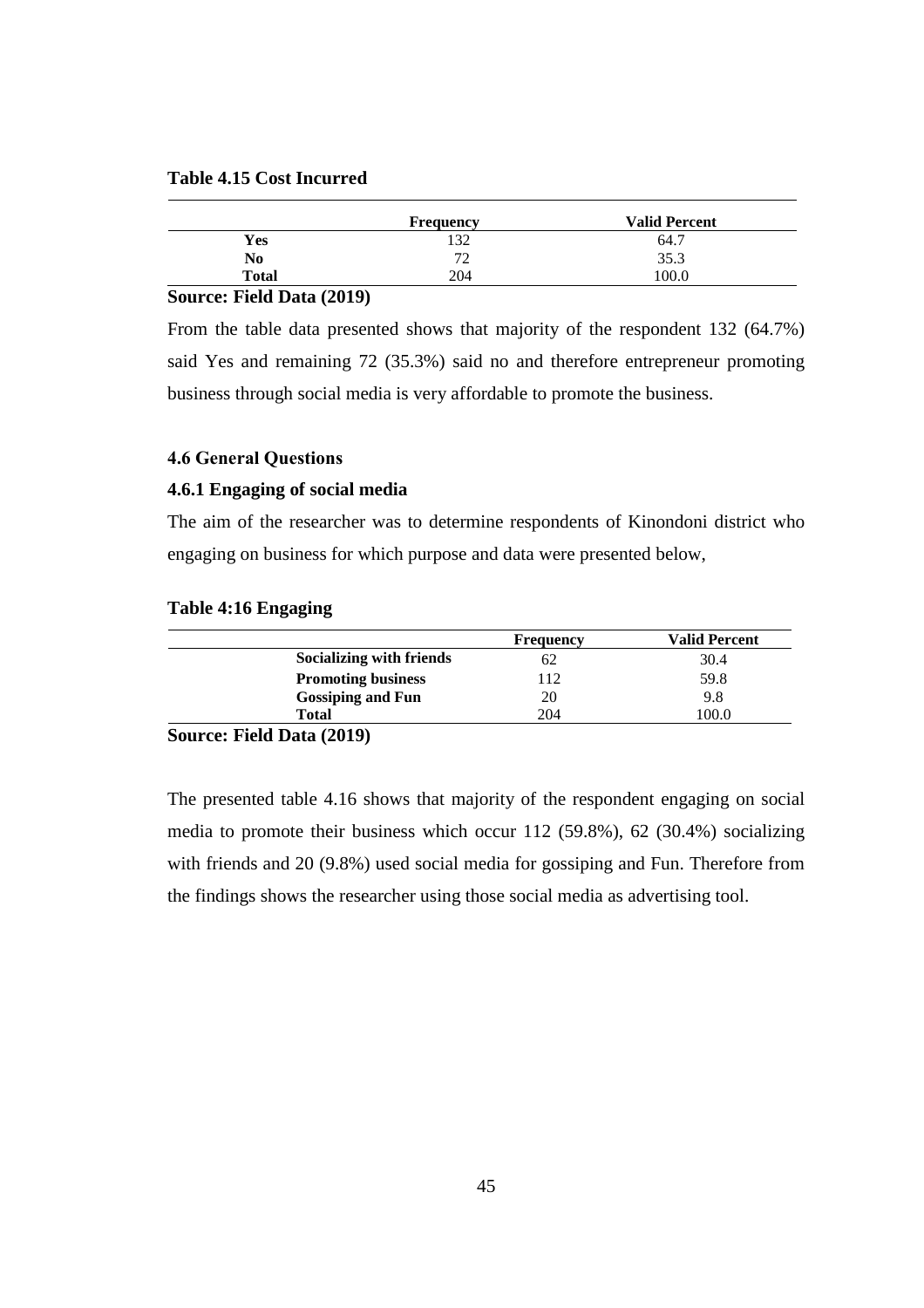## **4.6.2 Challenges**

Majority of the entrepreneurs facing challenges which common were the hacker who hacks the social pages and this hinder development and sometimes customer are getting wrong information when the hacker stole the page also there conman who are duplicate the social page which make difficult for the customer to trust which page.

## **4.6.3 Feedbacks**

Majority of the entrepreneur are receiving feedbacks which is Yes and are positive also are suitable to use it. Those feedbacks are using to motivate other customers and boosting the business through loyal customer and good customer service which were given.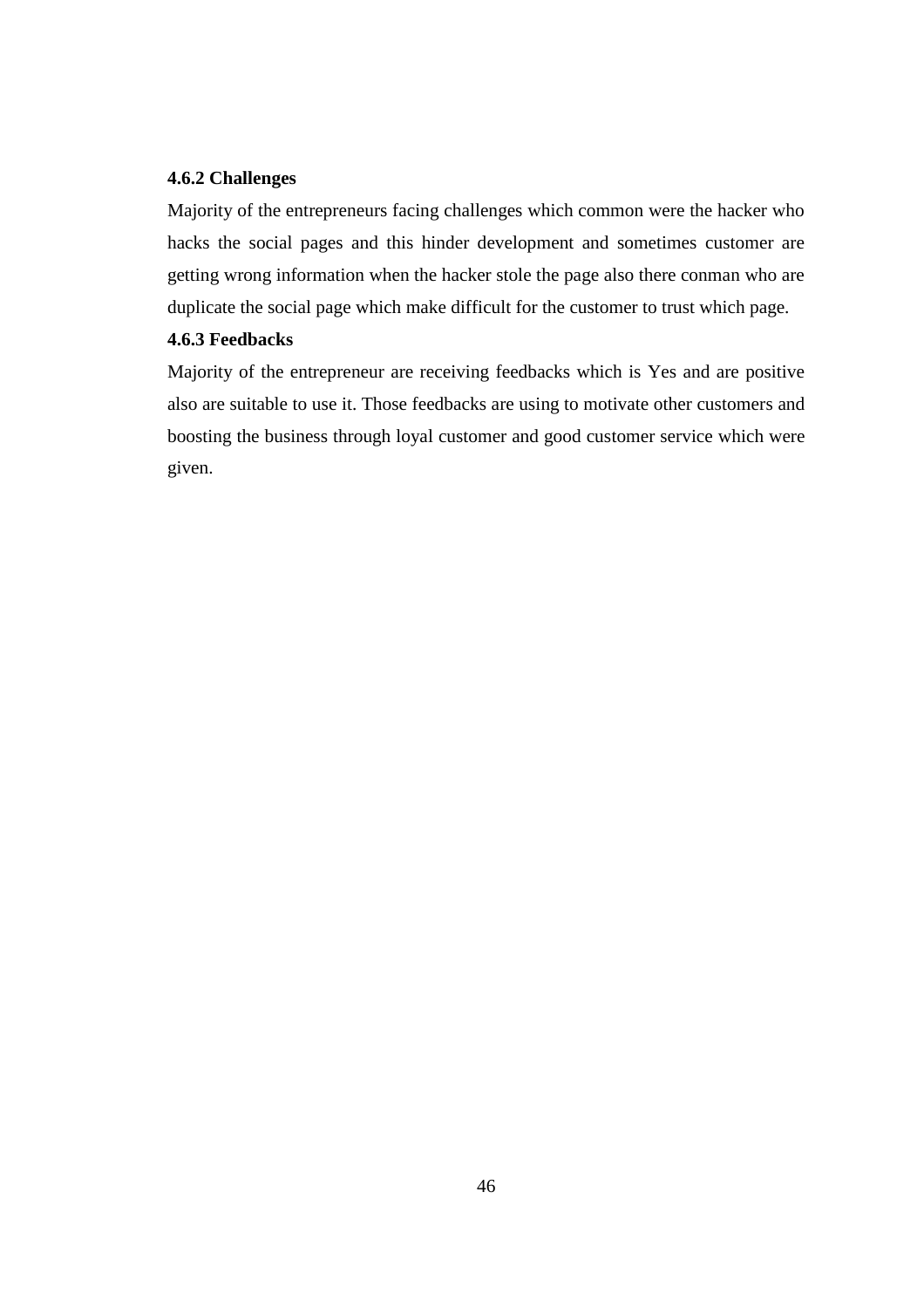# **CHAPTER FIVE DISCUSSION OF FINDINGS**

### **5.0 Introduction**

This chapter presents a discussion of the findings based on the research objectives. The study was to assess the effectiveness of social media as a marketing tool for the growth of SME a case study at KN district. Focus of this paper was to know social media is effective for marketing and the objectives was to assess the extent to which Instagram contribution to the growth of small and medium enterprises, to assess contribution of YouTube to growth of SMEs, To determine whatsapp contribution on growth of small and medium enterprises and to assess the contribution of Facebook to growth of small and medium enterprises.

## **5.1 Discussion of Findings**

Accordingly, to table one 4.1 from chapter four, the researcher realizes that majority of the staffs there a large number of female 56.9% compared to the male which 43.1% and this shows females are the ones who respond very fast on social media and also there is unequal participation between male and female. Also female are the ones who loved to engage on business compared with male.

Also from the table 4.2 from the chapter four, the ages who are engaged in the business is 26-30 who are matured enough and easy for them to control it compared to the youth age who are believing in being employed rather than employed themselves.

From the table 4.3 and 4.4 the researcher shows that marital status and employment status of the respondents, on marital status the majority were married which is 49.5% and it's easy for them to participate due their partners gave them support, single is 73 (35.8%), divorced is 20 (9.8%) and widow is 10 (4.9%). Employment status of the respondents most are employed themselves compared to the employed staff the business owner is 135 (66.2%) and employed staff (33.8%) and it seems respondents are preferred to employ themselves rather than being employed, also now days business owner managed their business while they were employed a staff to operate it.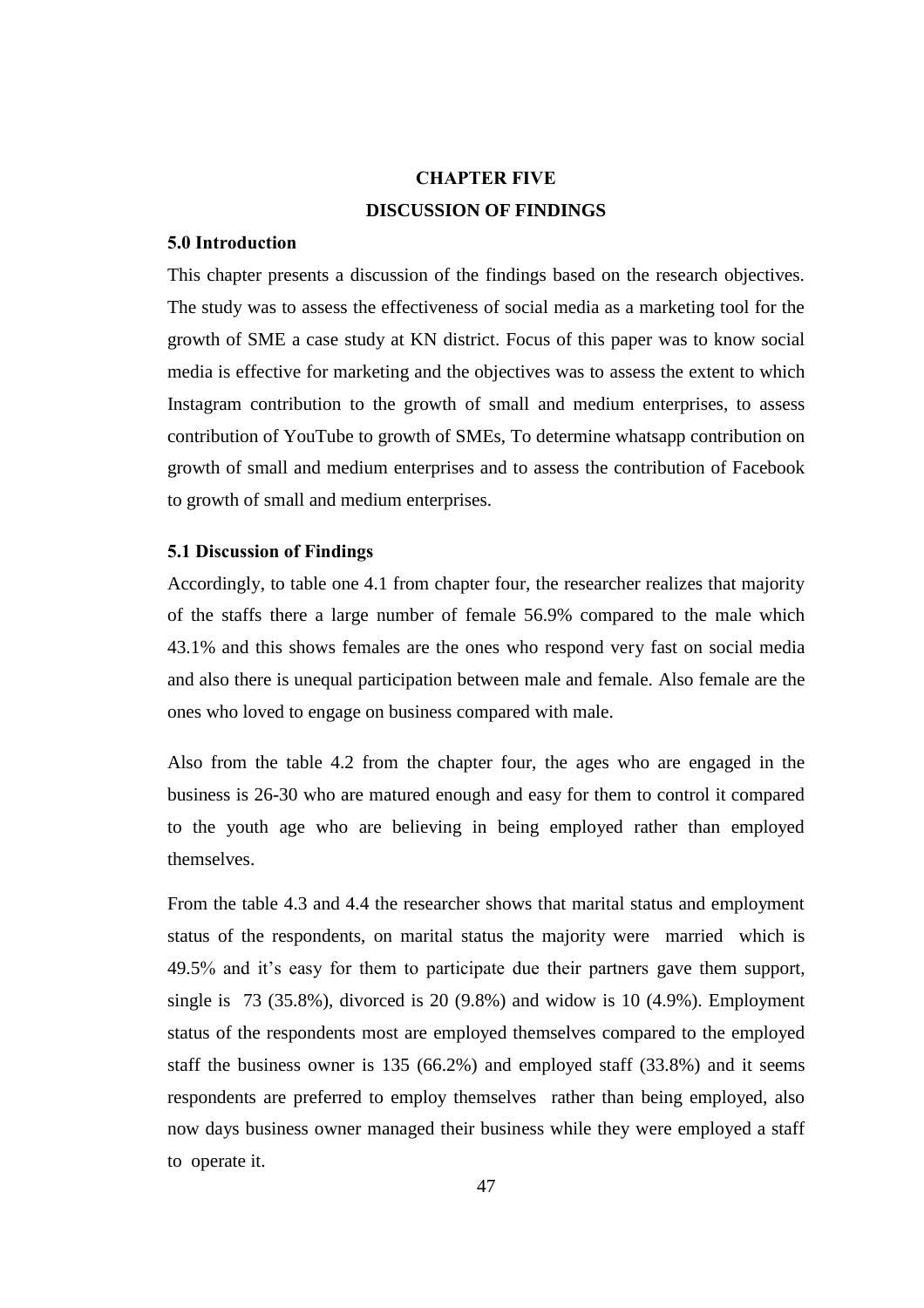Also from the findings of education level on chapter four the researcher shows that majority of the respondents has been educated while past people who engaged on the business were not educated and engaged on business due to failing on class. The respondents who have a university degree are 114 (55.9%), master degree level 24 (11.8%), diploma level 16 (7.8%), advanced level 31 (15.2%) and primary level which is 19 (9.3%) and the findings shows that this century most people have education which facilitates for them to manage the business easily and also even to expand the business.

More ever the analysis shows that most of the Kinondoni entrepreneurs on table 4.6 which shows duration of the business the respondents had 6-10 years' experience in business and most of them are not employed and majority are on age 26-35 which are matured and decided to engage on business compared to other age, 1-5 years and 11+ years are fewer and this shows the most people had experience in business but are committed in their business and since the social media has been introduced number of customers has been raised compared to other years.

### **5.2 Assess the extent to which Instagram contribute to the growth of SMEs.**

This objective was to determine the contribution of Instagram to entrepreneurs. Instagram is social networking which connect people easily. There some few questions which were asked to respondents and the results were, Instagram network is easy networking to communicate with customers indirectly but still you can add value to the business, the entrepreneurs who have an Instagram account is huge which is 73.3% and this it seems as entrepreneurs has knowledge about Instagram and they are using it for advertising.

The extent of Instagram to entrepreneurs is large which is 106 (52%) of the respondents. Instagram to entrepreneurs it has been an advantage to them since was introduced it has been easy to add more customer easily and helps on the growth of SMEs and contribution is huge compared to other traditional tools.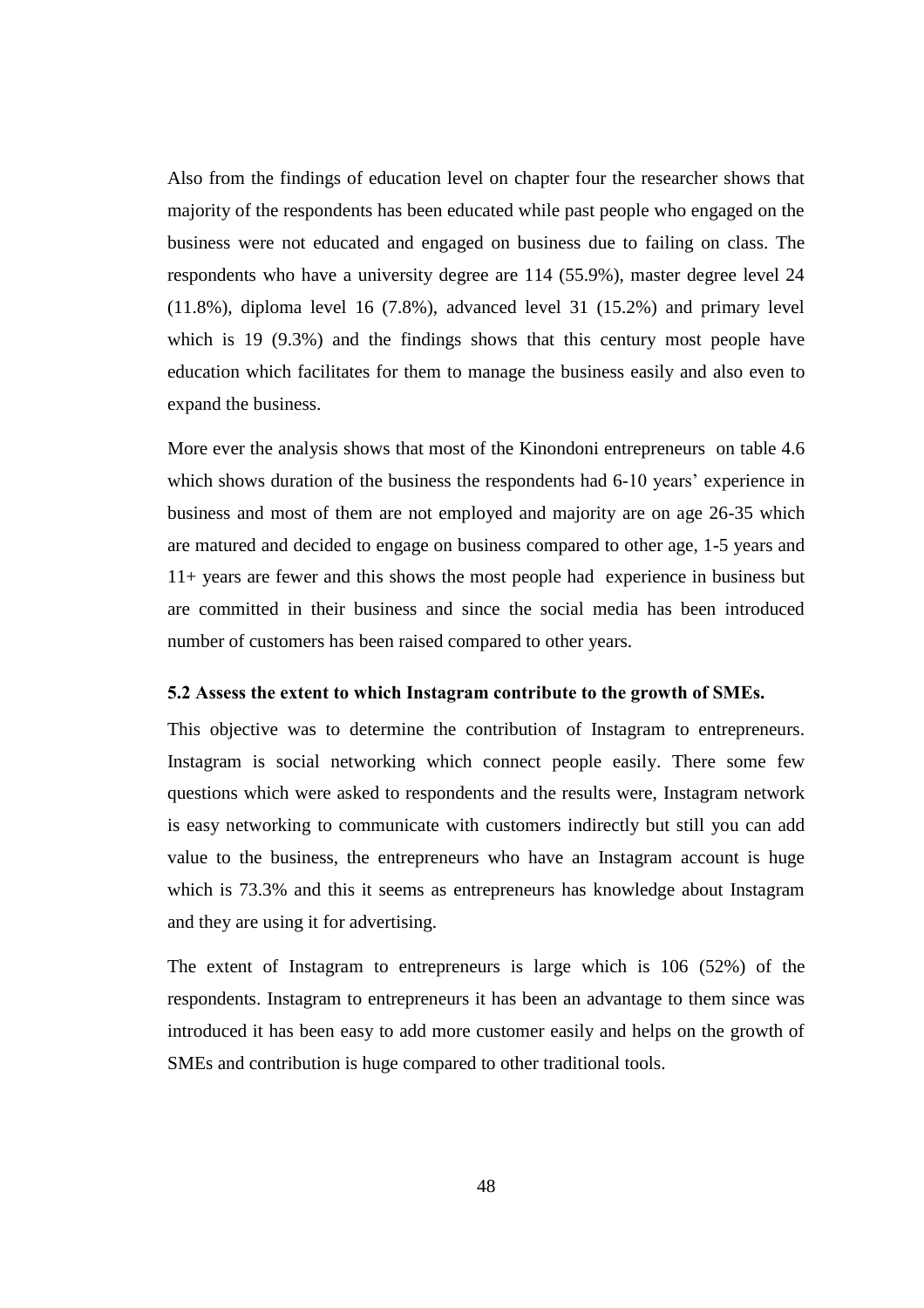Instagram network is easy networking to communicate with customers indirectly and since the Instagram account has been developed was worth to use it as advertising tools data shows that majority of the respondent strong agree which 114(55.9%) .

### **5.3 Assess YouTube contribution to the growth of SMEs**

The study aimed to determine YouTube contribution to entrepreneurs and how they perceive it as advertising tools for enlargement of SMEs. There some question was asked to respondents to determine contributions.

From the chapter four, majority of the respondents knowing YouTube and benefit of using YouTube which occur to 151 (74%) said Yes while the remaining 53 (26%) said no. This means that entrepreneur know the importance of YouTube and knowing how to use.

Also a person who handle YouTube channel according to the data were 154 (75.5%) and the remaining 54 (24.5%) which they hire a person in order to provide answer to customers in time.

Perceive of YouTube to entrepreneurs is very good compared to other method of advertising which occur to 100 (49%) and this means they perceived YouTube channel as very well method on advertising and easiest way while the 68(33.3%) is Good and through YouTube c easiest to post video advertising without any charge on YouTube channel then you can get benefit on viewers.

# **5.4 Determine whatsapp messenger contribution on growth of small and medium enterprises.**

The study aimed determining whatsapp contribution on SMEs, through this objectives the findings shows that, majority of the respondents are aware of whatsapp messenger which are 132(64.7%) and this means they are using whatsapp for their daily activities.

Also the findings shows whatsapp majority of the entrepreneurs are using whatsapp for business as a communication with customers and easy to send a picture and details of the products and how can a customer receive it the finding data from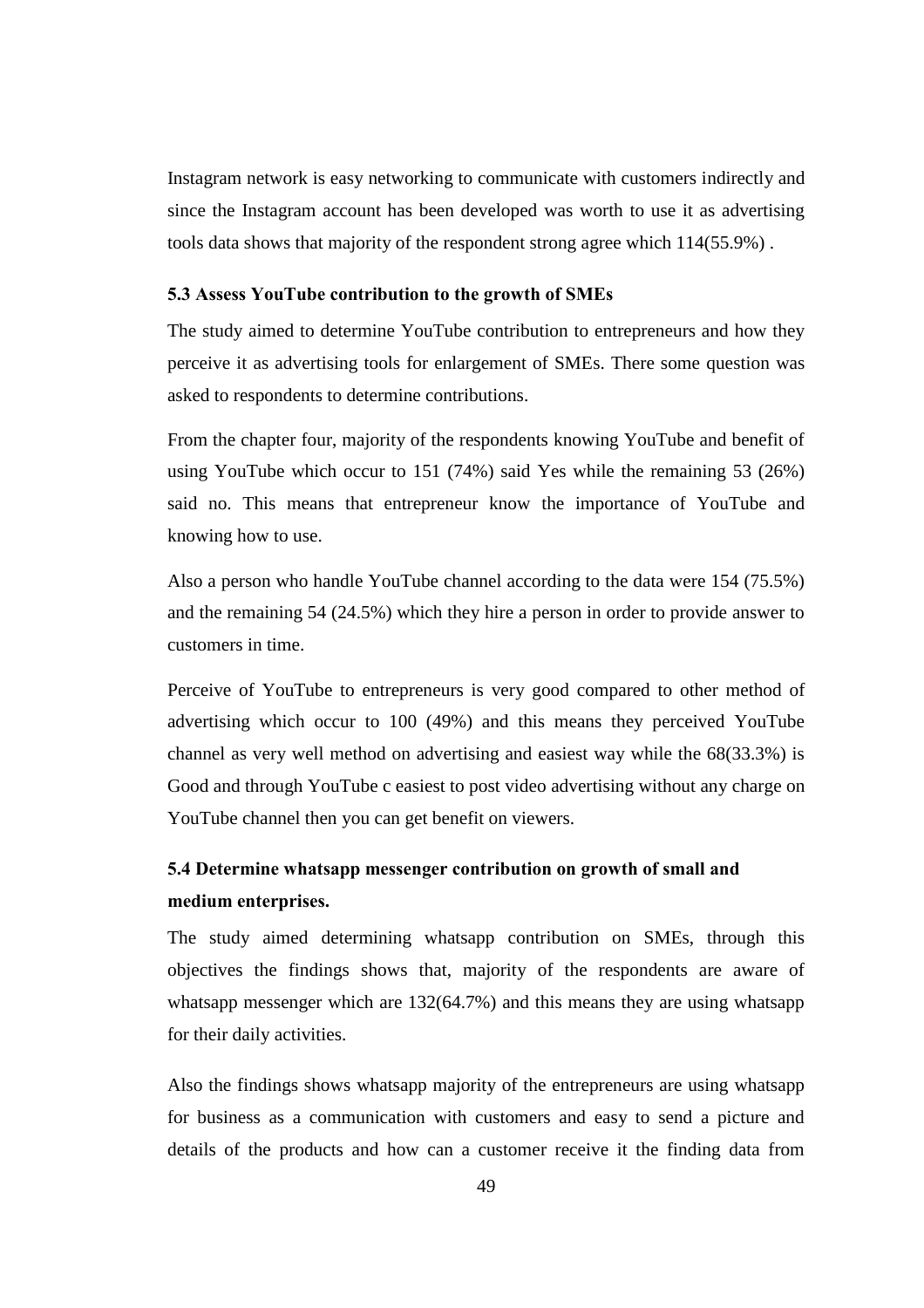chapter four shows 174(85.3%) are using whtsapp for business as timely and efficient communication and has facilitate the communication between customer and entrepreneur through online while before they were introduced it was very hard for the entrepreneurs to communicate with customer due to old ways of communication and advertising through magazines, television and radio which is not easy to motivate customer and gain their trust.

Whatsapp for business have a large influence to business which majority of the entrepreneurs strong agree 62.7% due you can chat with a customer and influence her and gain trust.

# **5.5 Determine the contribution of Facebook to growth of small and medium enterprises**

The aim of the objective was to determine the Facebook contribution to entrepreneurs for the business. The findings show the majority of the entrepreneurs have a Facebook page which is 75.5% this means they are using Facebook to advertise. Also since entrepreneurs using Facebook the customers has increased compared to traditional ways as promotional which 66.2% strong agree Facebook does not decrease customer rather than there were increase of new customer day to day

The cost you incur on promoting the business is favorable compared to other ways of advertising while through this you just needed a smartphone and bundle also no payment for online advertisement but sometimes you can use a person who has so many followers and posting it but you should pay for it.

## **5.6 General Questions**

The aim of entrepreneurs to join on social media was to promote their business and new customers to boost sales. Through social media has been easy to entrepreneurs to advertise with low budget.

Also there some challenges which they were facing entrepreneurs on using social media there were conman who duplicate social page of entrepreneur, this leads into broke trust between entrepreneur and customers who weren't aware if there is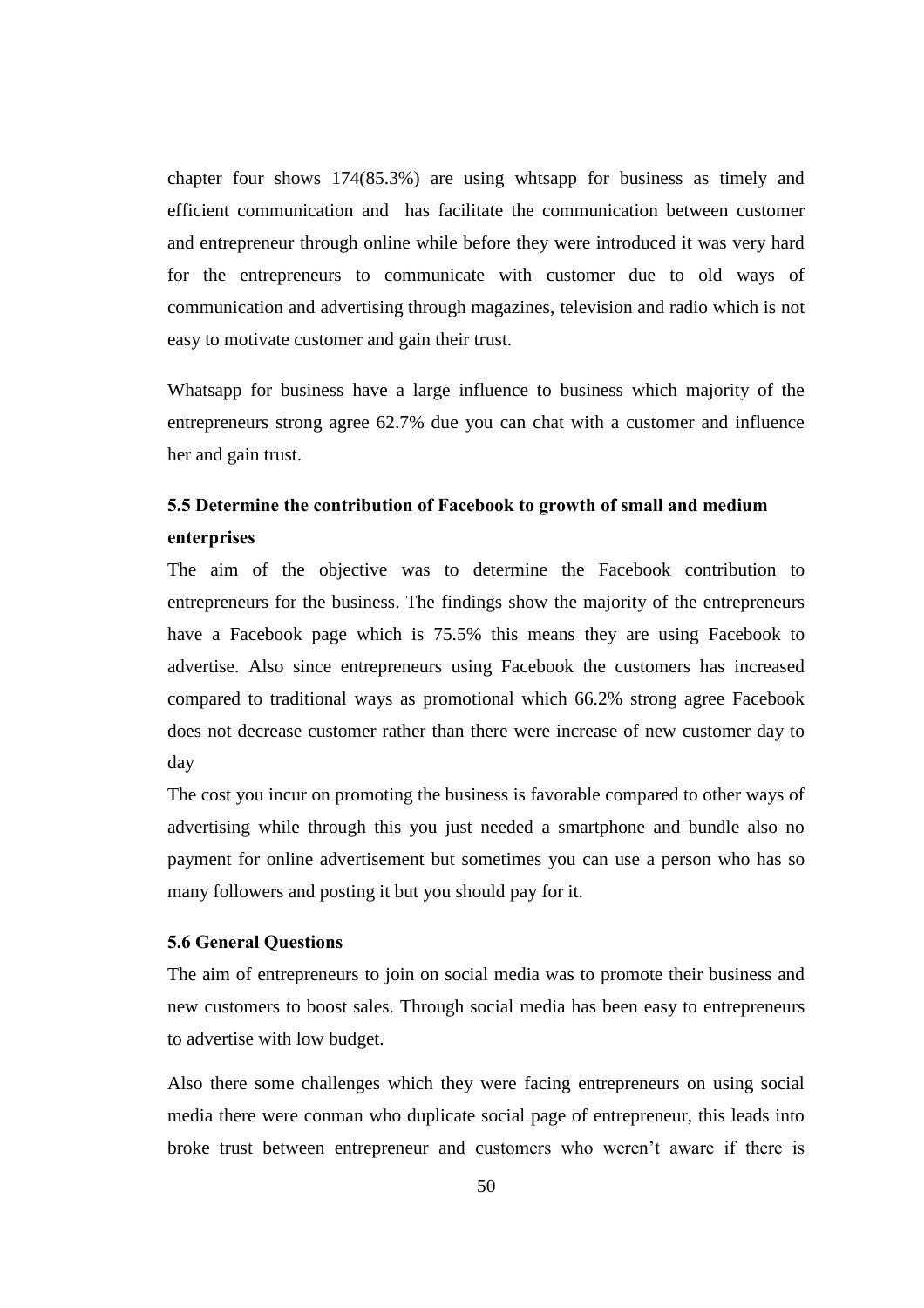another page which is owned with conman. Also entrepreneurs loose customers and sometimes hard to regain the page due to security hacker who hack and provide wrong information to customers.

However entrepreneurs using feedbacks as way of penetrating to the market most feedback they receive is positive though there negative which they use to correct mistakes and improve their service and tracking those customer to bond trust and loyalty. Sometimes they received a customer due to the service they provide to them and these motivate others.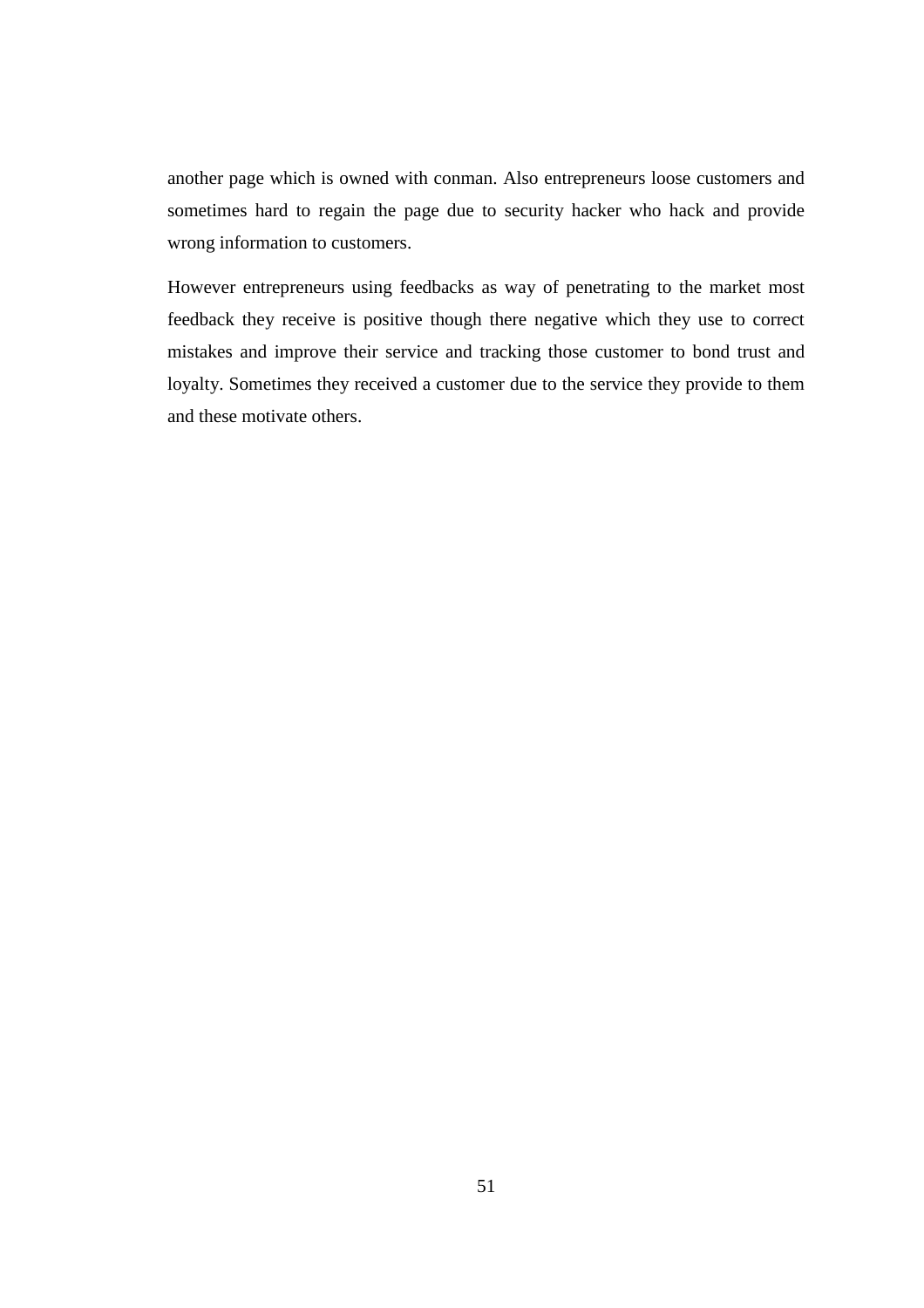# **CHAPTER SIX SUMMARY, CONCLUSION, AND RECOMMENDATION**

## **6.0 Introduction**

This chapter presents the summary, conclusion, and recommendation of the study and according to the research objectives and a suggestion based on respondents opinions.

### **6.1 Summary**

The study aimed to assess the effectiveness of social media as a marketing tool for the growth of SMEs at Kinondoni district. The first objective is to assess the extent to which Instagram contribute to the growth of SMEs. The study findings established that Instagram has led to the growth of the business to entrepreneurs of SMEs which the extent is large compared to other years before the development of technology. Also Instagram network it stimulates the growth of the SMEs sector and arise of employment and increase economy. The Instagram everyday has large influence and everyday it has been developed and enables to motivate users to use due to active users reached up to 1 billion per months.

The second objectives was assess YouTube contribution for the growth of SMEs, YouTube channel has a lot of contribution due you can create an ad and post and people view while traditional way you were needed to find which channel is suitable to advertise to show and display. Also they perceive it as advertising tools due you can own a YouTube channel and share links with people and people share other people which facilitate to reach customer easily also the budget cost of advertising will be shifted to the person handled YouTube channel and hence provide job opportunity.

The third objective was to determine whatsapp contribution and findings shows most of entrepreneurs are aware of whatsapp and has facilitated the communication. whatsapp is easy to influence and motivate customers to buy the product and is impulse buying. Customer didn't plan to buy the product but due to seeing it on a social page that's personality or perception of the product, will influence to make a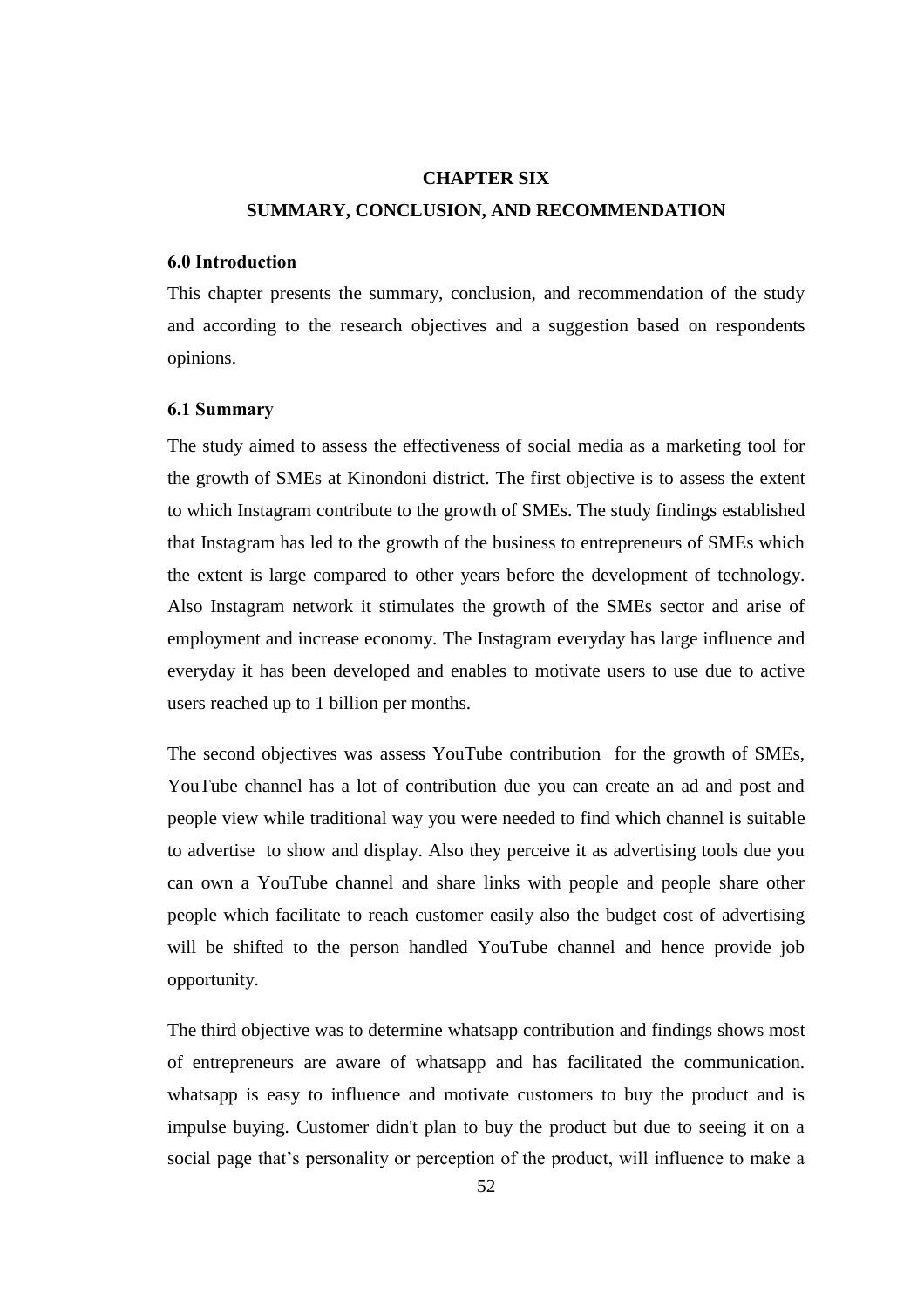decision on buying the product. Also majority of the respondents are aware of whatsapp and understand the use of it in order to determine the online customers which it facilitate to reach target and boost the business.

The fourth objective was to assess Facebook contribution and most of entrepreneurs own a Facebook page for their business which it increase online customers investigate technique used by SMEs to reduce cost of marketing through social media platform and also Facebook networks is reducing cost due the amount entrepreneurs spend is small compared to the amount which they will spend on advertising on Television, magazines and radio. Majority of the respondent approve on this due to easy on promoting goods and easy to update customer details about the product price and usage too. Also has facilitated way of collecting information's from customer through comments and even chat via social networks and gain trust.

Through social media has facilitate also the even delivery of the products or services being provided to customers by sending map via social networks then waiting for the delivery. Majority has social pages for the business use and the cost they incurred on promoting is small compared they just need to have smart phones and money for data bundle to post add on a social page. Despite of challenges they face but maintaining customer through feedback it's important.

## **6.2 Conclusion**

From the results findings the paper concludes that since social media has been introduced most entrepreneurs has been using it as advertising tool of their products and also is easy to reach consumers and collect feedbacks.

Firstly, the study shows that there is a seriousness in SMEs social media marketing. Small and medium enterprises take social media sites as social platforms professionalism in dealing with online clients. Since accessibility of social media sites is very high, small and medium enterprises needs to switch from socializing with friends and start advertising their products and services through online.

The findings also further indicated that there is a large influence of social media on consumer when a customer saw the product online and specification will influence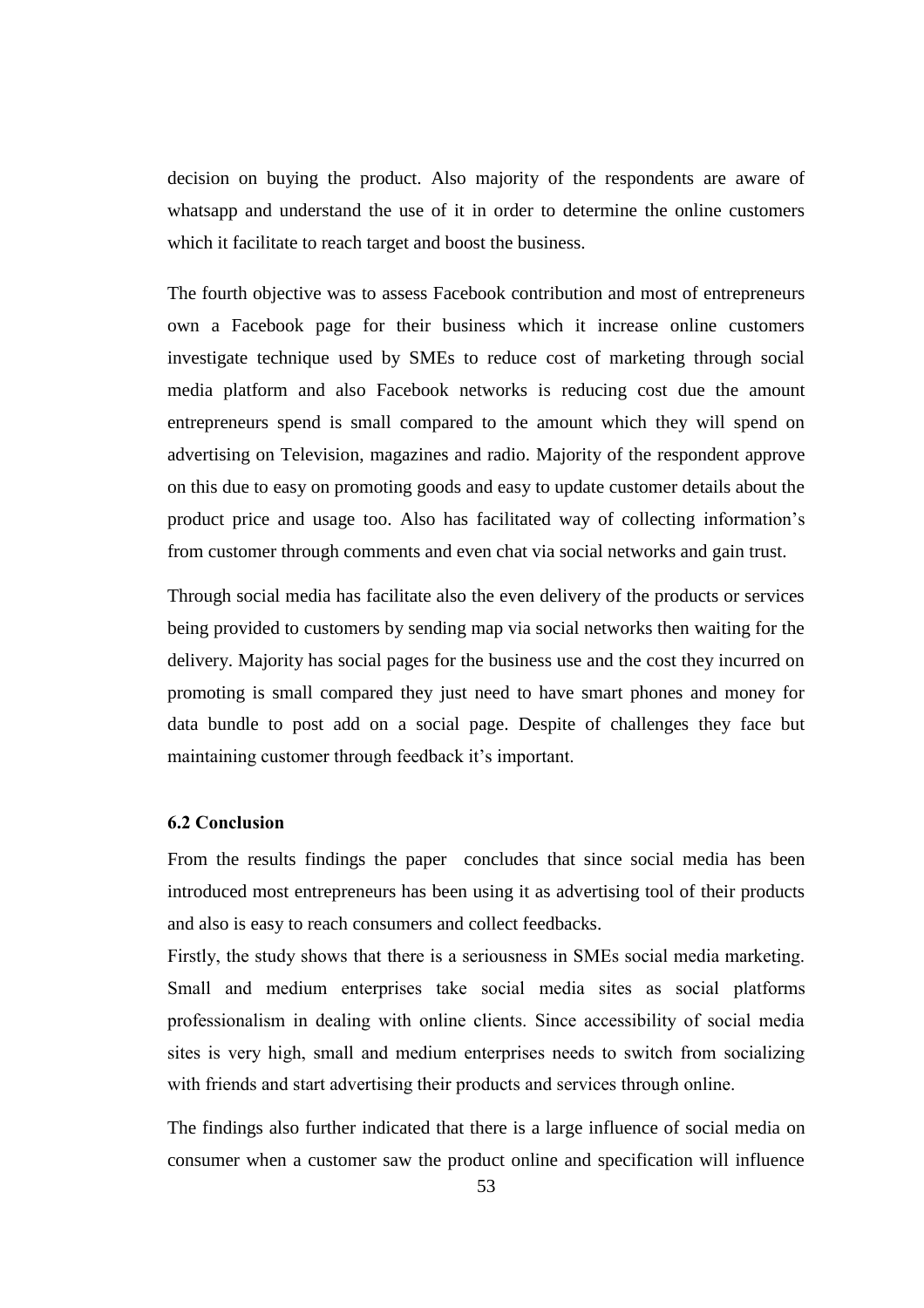on purchasing. Social media motivate consumer easily compared to traditional method which was needed to categorise which age you target but through social media is easy to reach all people despite of ages.

YouTube has a great extent of contribution on enlarge and it's easy to capture attention, YouTube is the second most visited site and popular. YouTube contribute by creating captive videos that stand out from what your competitors are doing, by researching their strategy, then identifying opportunities they are overlooking or subject matter you can cover in a more in-depth, engaging manner. Viral marketing, a videos is watch all over to a high number of viewers Video on YouTube can reach over a million viewers, due that most people use YouTube as a television, this marking strategy you build around how audience can spread information about your products or services. This information can spread through the word of mouth and it's most likely to be shared with each audience on social network. The main focus is to deliver content informative and insight.

Also, social media has reduced the cost to small and medium enterprises, the budget they put on advertising expenses on other marketing tool was large compared to before social media was introduced. They were needed to set the amount which was used to promote through TV, radio and magazines which was cost those years and was hard to influence and motivate customers and gain their trust until customer met each other and motivate themselves while since social media has been used facilitate even the feedbacks of the products and even to get full specification of the products before purchasing it.

Also through social network helps promoting business of small and medium enterprises to be known with the customer. When you decided to create the social page special for business. Social media helps someone to increase his or her business also helps to reach customers at a wide coverage, Instagram is one of the most important channel in the world and every marketer is using it, Instagram has more than 800 million active users. Instagram is mostly used tool for businesses that rely on the common pubic to selloff their products and services, today branding is very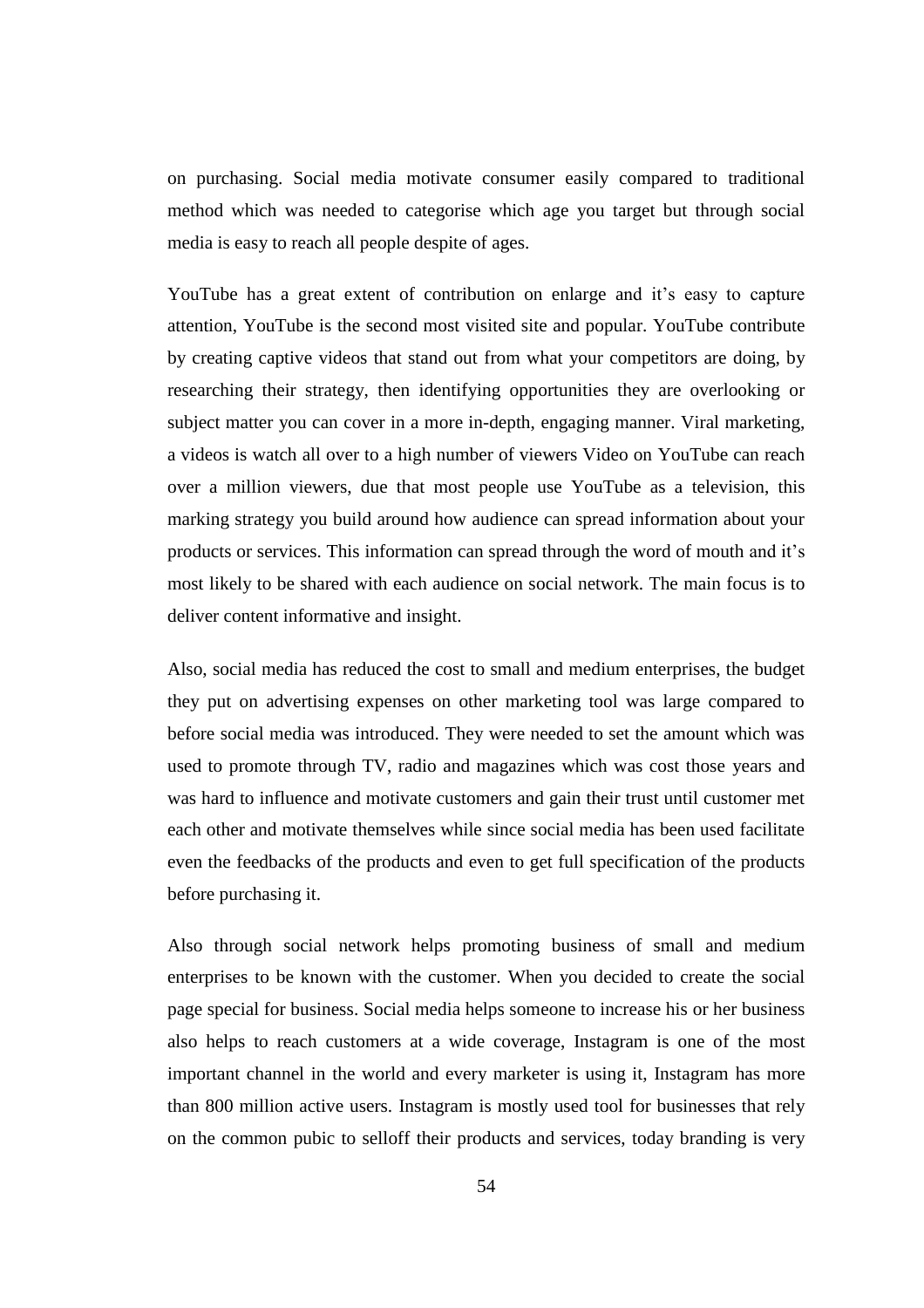dependent on visual media such as videos and pictures, where they can be more appealing to the audience. Having interesting posts is a crucial piece when trying to increase engagement due to that customer's follower page they desire with their needs. Instagram emphasizes more photos than any social media, hence it's captures user's attention.

Also as discussed in the literature review, Koretz (1997) argued that social media advertising is perceived to be very expensive by small and medium enterprises and so they often do not have a budget for it. The above statement is proved wrong by research findings in which most of the respondents believed that it's worth to invest in online advertising since it is cheap, majority of respondents spends between TZS 1500 – 2000 on daily basis for internet bundles.

## **6.3 Recommendation**

This study recommends that there need of government support into social media. The government should enact laws which will favour SMEs sector to enhance social media to be used for advertising product also reducing the tax imposed to SMEs. There is a higher tax rate being imposed to entrepreneurs and that discourage the sector not to improve so the government should divide the tax rate which will favour the SMEs.

Also, there need of providing education to the SMEs on how to use the social media in order to promote their business, brand, and visibility by posting the content of the product which facilitates the social media users to recognize it and even establish computer subjects to students and this prepares them on digital technology. . The enterprises need to take advantage of technological changes and seek to develop an online marketing strategy which will guide the business on how to advertise their products online in a very cost effective way. Social media experts should be employed for such related activities. Online advertising should not be considered time consuming since it has an economic gain compared to time spend socializing with friends which has no economic benefit.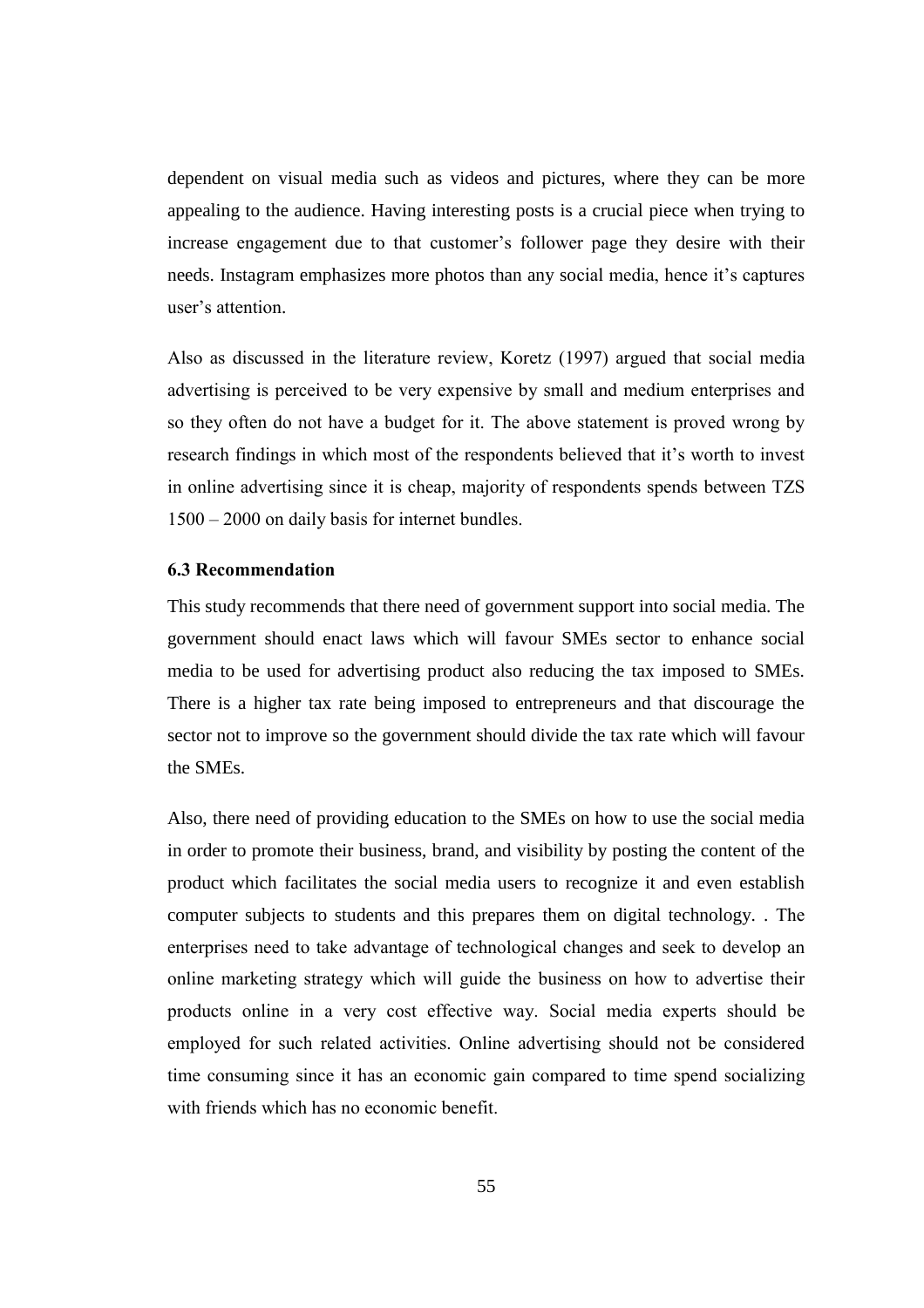There need to implement on social media as UTAUT theory explained as technology changes daily so entrepreneurs has to flow with the development to win market.

Also hacker who hacks their business pages actions should be taken either there should be paying amount for damage or jail due they have been stolen their pages and even do frauds to customers who are not aware of the page has been hack, for example, Robby One Fashion page was hacked and this cost her to spend more than 2 million to recover her page. This will help on reducing risk to entrepreneurs and trust to their loyal customer.

Lastly, we are living in a digital world where most of the activities are carried out in a technological way. In this regard, small and medium enterprises sampled had the highest number of respondents being between 26-30. This is a group of business persons who are creative, innovative, technology oriented and most of which are already in social media sites. Social media entrepreneurs should not forget the most important aspect of marketing *"feedback"* in developing their marketing strategies and should focus on customer satisfaction since "*one satisfied customer equals to a thousand prospective customers".*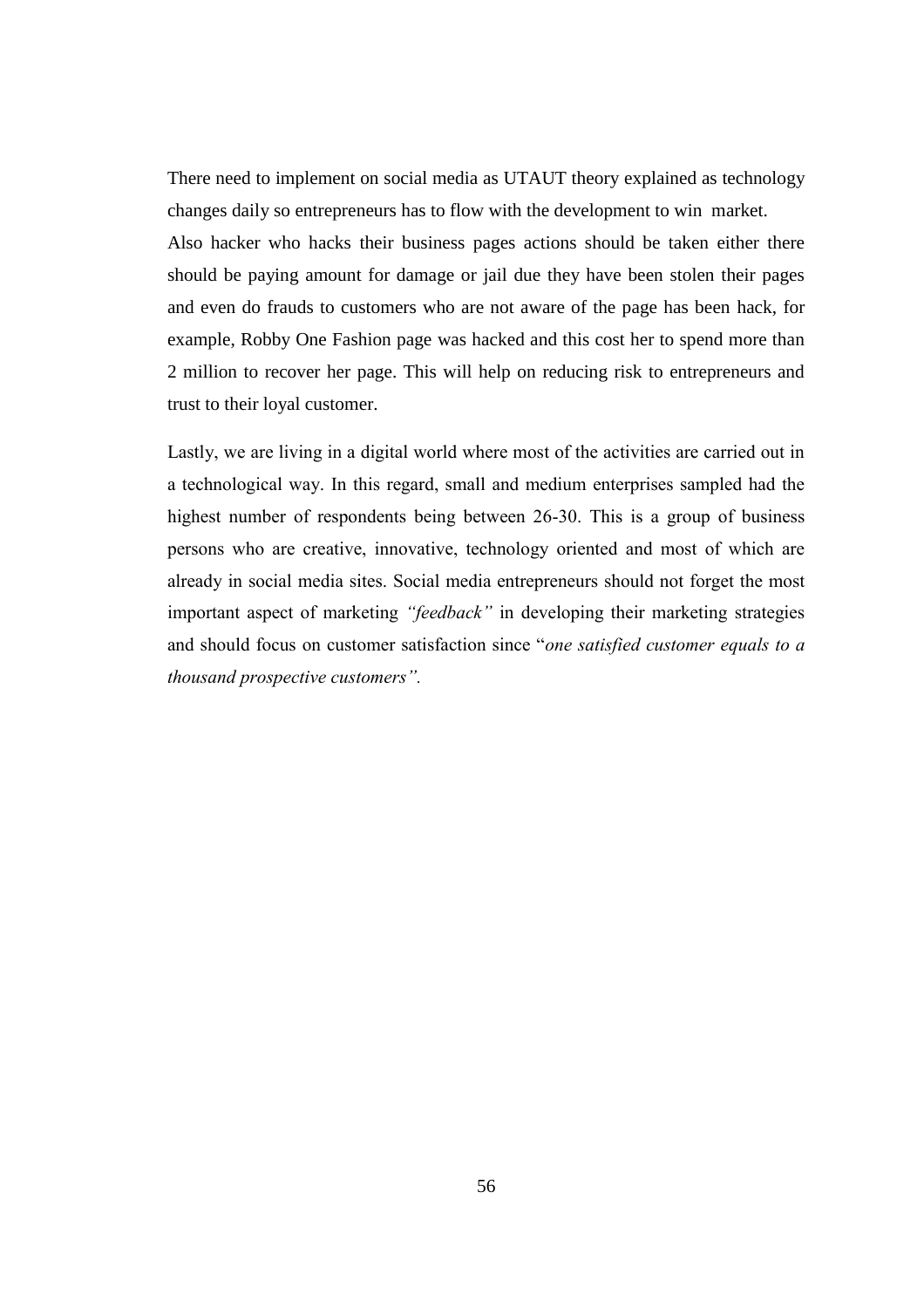#### **REFERENCE**

Bashar, A., Ahmad, I., & Wasiq, M. (2012). (2012). *The effectiveness of Social Media as a marketing tool. An empirical study.* New Delhi.

Castells, M. (2009). *Communication Power.* Oxford: Oxford University Press.

- Churchill, G. A., and Iacobucci, D., (2002). *Marketing research: Methodological foundations.8th ed. Orlando.* Churchill, G. A., and Iacobucci, D., 2002. Marketing research: Methodological foundations.8th ed. Orlando: Harcourt College Publisher.
- Cooper, H. (1998). *The battle over homework: Common Ground for Administrators, Teachers, and Parents.* SAGE Publication.

CultureRetrievedfrom<http://www.oxforddictionaries.com/definition/english/culture>

- Davis, F. D. (1989). *Davis, F. D. (1989). Perceived usefulness, perceived ease of use and user acceptance of information technology.* MIS Quarterly, 13(3), 319-318.
- Dictionaries, O. (2015). Retrieved from Retrieved from http://www.oxforddictionaries.com/definition/english/culture
- Dipboye, R. L., Macan, T., & Shahani-Denning, C. ( 2012). The selection interview from the interviewer and applicant perspectives: Can't have one without the other. In N. Schmitt (Ed.). *The Oxford handbook of personnel assessment and selection*, 323-352.
- Dr. Juma Ngasongwa, H. (2002). Minister for Industry and Trade. Tanzania: Ministry of Industry and Trade.
- Eagleman, A. N. (2013). *Acceptance, motivations, and usage of social media as a marketing communications tool amongst employees of sport national governing bodies.* Sports Management Review:10.1016/j.smr.2013.03.004 .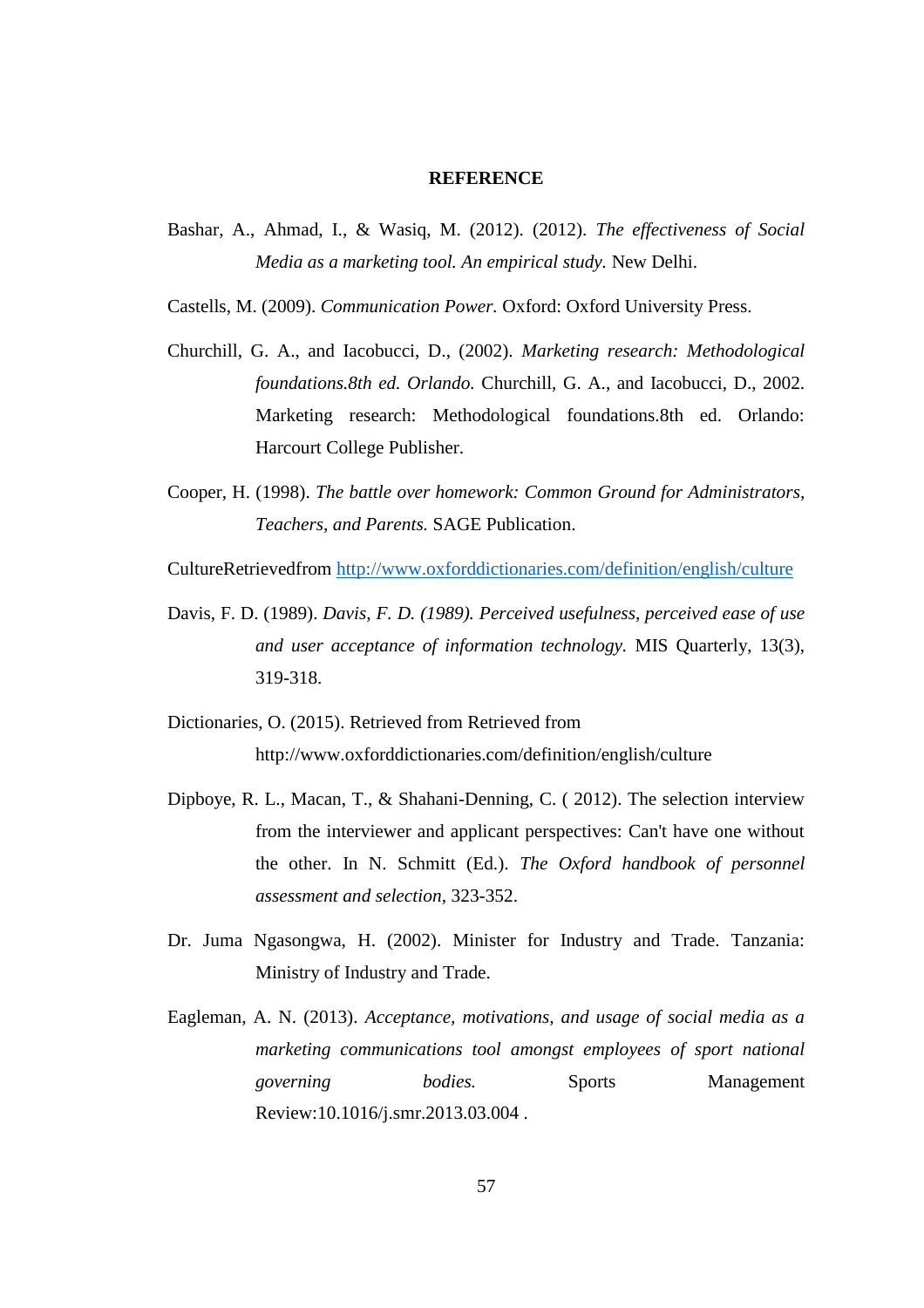- Fischer, E. and Reuber, R. (2011). Social interaction via new social media: (How) can interactions on Twitter affect effectual thinking and behavior? *Journal of Business Venturing*.
- Freedman, D. H. ( 2010). The Streetlight Effect. *Discover magazine.*
- Godin, S. (1999). *Permission marketing Reprint.* London: Pocket Books.
- Gordhamer.S. (2009, 09 22). *4 ways Social media is changing Business*. Retrieved from Social-MediaBusiness: http://Mashable.com
- Hoyer, W., Macinnis, D., & Pieters, R. (2012). *Consumer Behaviour* (6th Edition ed.).
- Idodoe. (2015, October 12). *Tanzania-instagram-marketing*. Retrieved from idodoe.co.tz: https://idodoe.co.tz/tanzania-instagram-marketing/
- Jagongo, A., & Kinyua, C. (2013, May). The Social Media and Entrepreneurship Growth: (A New Business Communication Paradigm among SMEs in Nairobi ) . *International Journal of Humanities and Social Science , 3*(10).
- Jalilvand, R; Samiei, N. (2012). *The Effect of Electronic Word of Mouth on Brand Image and Purchase Intention," Marketing Intelligence and Planning. .* .
- Jan.Anisa & Khan, M. (2014). Social Media Is Nothing but a Public Relation Tool. *The International Journal Of Business & Management (ISSN 2321 – 8916), Vol 2(12).*
- Jeffrey F. Rayport. (2000). *E-Commerce.* McGraw-Hill Higher Education.
- Joel, M. 2. (2007 ). *Trust economies: the new marketing ROI". Six Pixels of Separation.*
- Kabue, J. N. (2013). *Factors Influencing Adoption of Social Media Advertising On Growth of Small and Medium Enterprises: A Case of Nairobi.* Kenya, Nairobi:: University of Nairobi.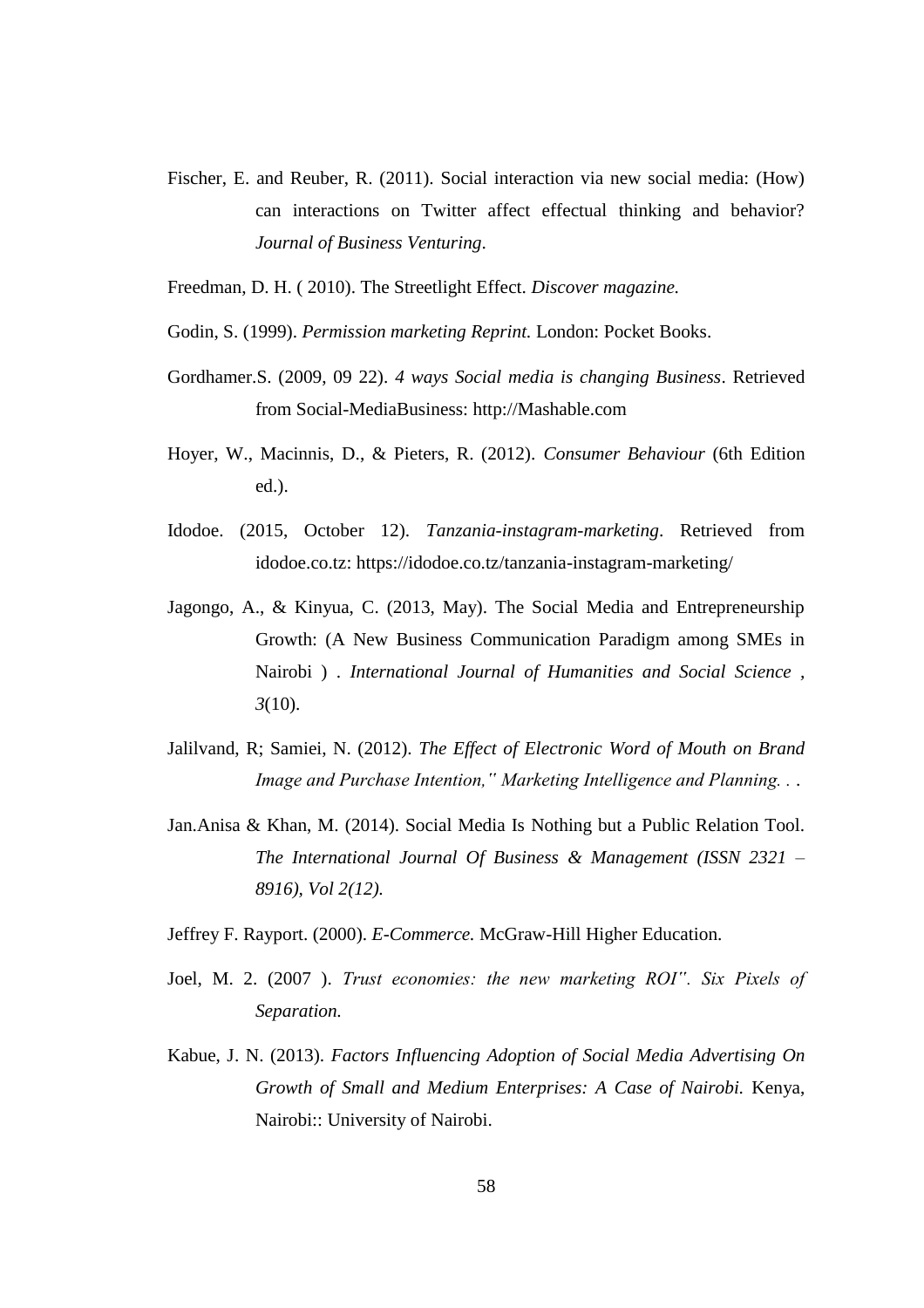- Kamarulzaman, Y. (2007 ). Adoption of travel e-shopping in the UK. *International Journal of Retail & Distribution Management*, 35, 703 - 719.
- Kaplan; Haenlein. (2010). *Users of the world, unite! The challenges and opportunities of social media.*
- Kothari, C. (2004). *Research Methodology Methods and Techniques.* 2nd edition New Age International Limited Publishers, New Delhi.
- Lon Safko, D. K. (2009). *The Social Media Bible: Tactics, Tools, and Strategies for Business Success.* John Wiley & Sons.
- Mangold; Faulds. (2009). Social Media in an Alternative Marketing Communication Model. *Journal of Marketing Development and competitiveness*.
- Media, B. f. (2016, April 04). *Blue fountain media*. Retrieved from https://www.bluefountainmedia.com/blog/advantages-of-social-mediamarketing/
- Mulupi, D. (2012, April 23). *Articles*. Retrieved from How We Made it in Africa: https://www.howwemadeitinafrica.com/lack-of-knowledge-andinformation-holding-back-africas-smes/
- Mwaisaka, F. W. (2017). *The influence of social media on consumer decision making a process in the cosmetics industry.* Nairobi Kenya.
- Nair, M. (2011). A marketing management view of integrated Communications. Journal of Advertising Research. marketing.
- P., K. (1997). *The meeting must analysis planning implementation and control.* Delhi: 9th rd. Prentice Hall of India Private Ltd.
- Rao, K. (2007). *Services Marketing .* New Delhi:: Pearson Education.
- Rouse, M. (2011, March). *Definitions.* Retrieved from Tech Target: http://whatis.techtarget.com/definition/social-media-marketing-SMM
- Rupert, S. (2013). Social media's Top 5 contributions to society. *Social media Today*.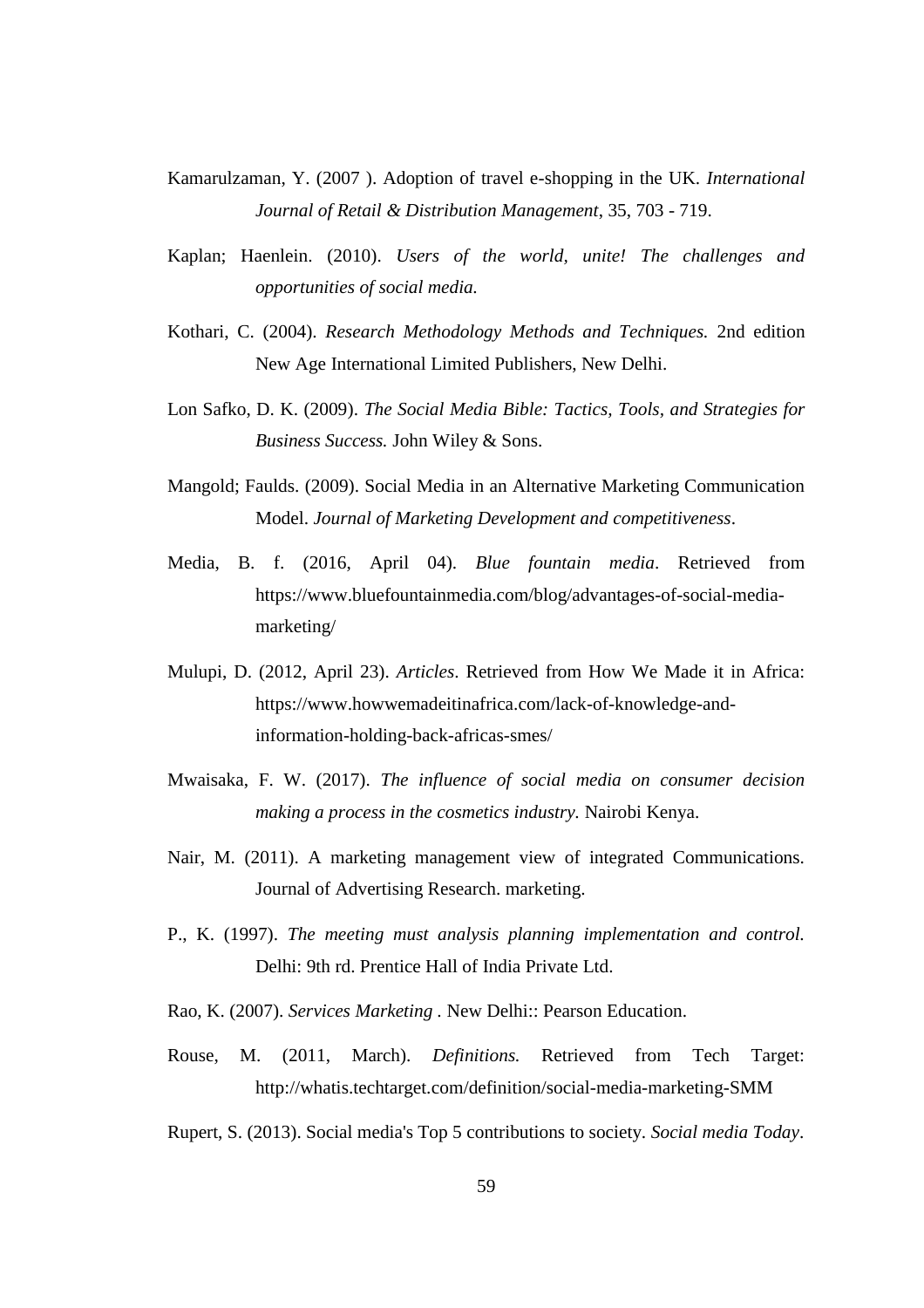- Sekaran, U. (2003). *The research method for business: A skill building approach.* 4th Edition: John Wiley & Sons.
- Smith, P.R. (2002). *Marketing Communications: An Integrated Approach. 3rd ed. London.* An Integrated Approach. 3rd ed. London.
- Swanson, Richard.A. (2013). *A theory in applied disciplines.* Fransisco: CA: Brett-Koehler publishers.
- Tan, J., & Chen, L.-D. (2004). *Technology Adaptation in E-commerce.* Key Determinants of Virtual Stores Acceptance. Elsevier Ltd.
- Tanzania Chamber of Commerce, i. a. (2010). *The Challenges of Globalization for SMEs in Tanzania.* Dar es Salaam: Tanzania Chamber of Commerce and Agriculture.
- Thornhill, A., Lewis, P., & Saunders, M. (2009). *Research Methods for Business Students* (5th Edition ed.). England: Pearson Education Limited.
- Trade, M. o. (2003). Small and Medium Enterprise Development Policy. *SMEs policy*, v-3.
- Wiedmann, K., Hennigs, N., & Siebels, A. (2007). *Measuring Luxury consumer perception: A cross-culture framework* (Vol. 7). Academy of Marketing Science review.
- Willan, D. (2015, June 9 ). B2B Market Segmentation. *Circle Research White Paper*.
- Winer, R. (2009). New Communications Approaches in Marketing: Issues and Research Directions . *Journal of Interactive Marketing, 23*, 108–17.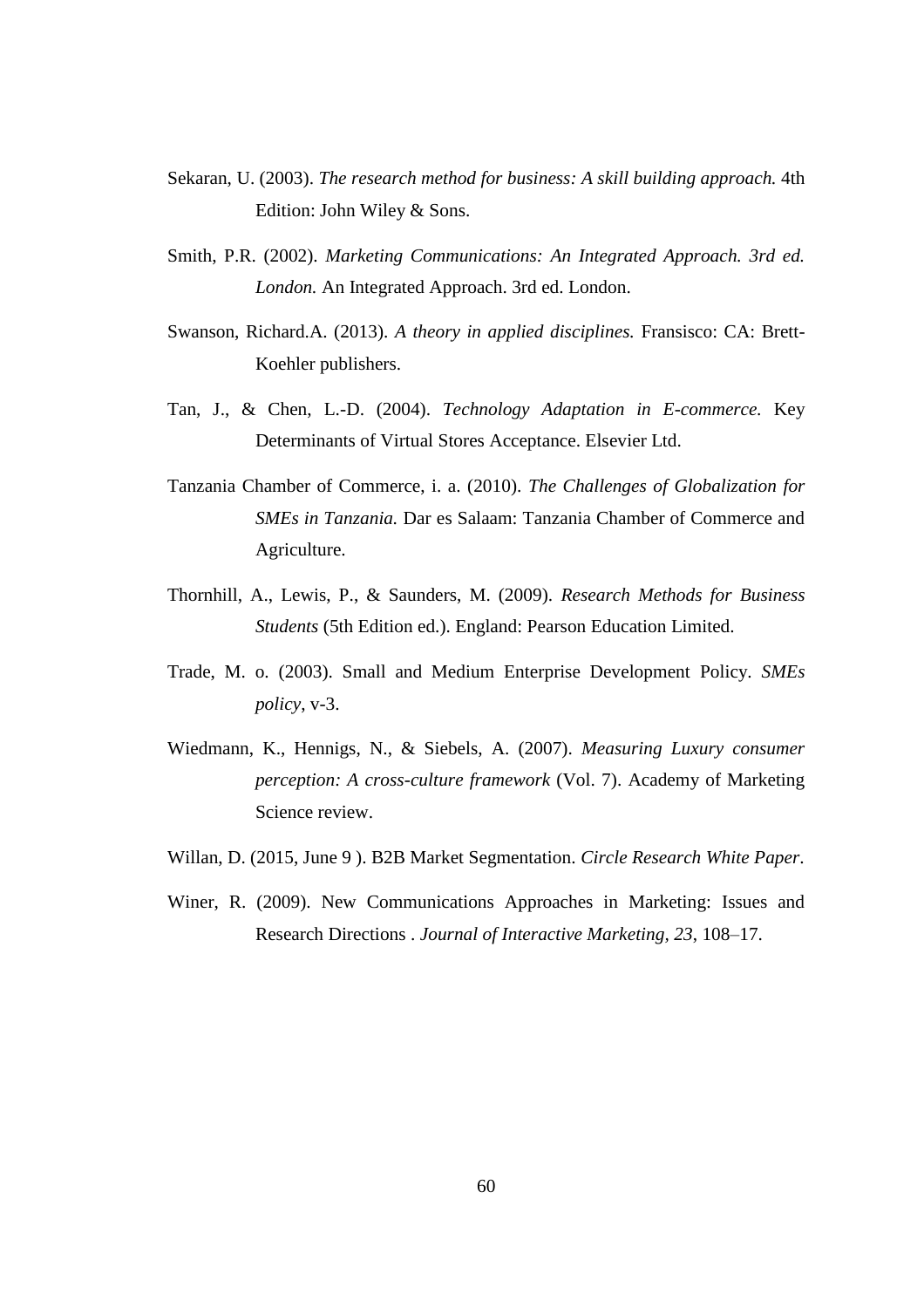## **APPENDICES QUESTIONNAIRE**

Dear respondent,

The owner of this questionnaire is the student of Master's degree in Business Administration at Mzumbe university campus. As part of studies, this research is intended to assess the effectiveness of social media as a marketing tool for the growth of Small and medium enterprises. The information provided used for the academic purpose only and treated with a high level of confidentiality. You are kindly requested to provide honest answers.

Part Ⅰ: General Questions

Please tick the appropriate answer

1. Name of the respondent (option)

2. Gender

(a)Male

(b) Female

- 3. Age
- (a) 21-30
- (b) 31-40
- (c) 41-50
- (d) 51-60
- $(e) 61+$

4. Marital status

(a)Single

(b) Married

(c) Divorced

(d) Widow

5. Employment status of the business

(a)Business owner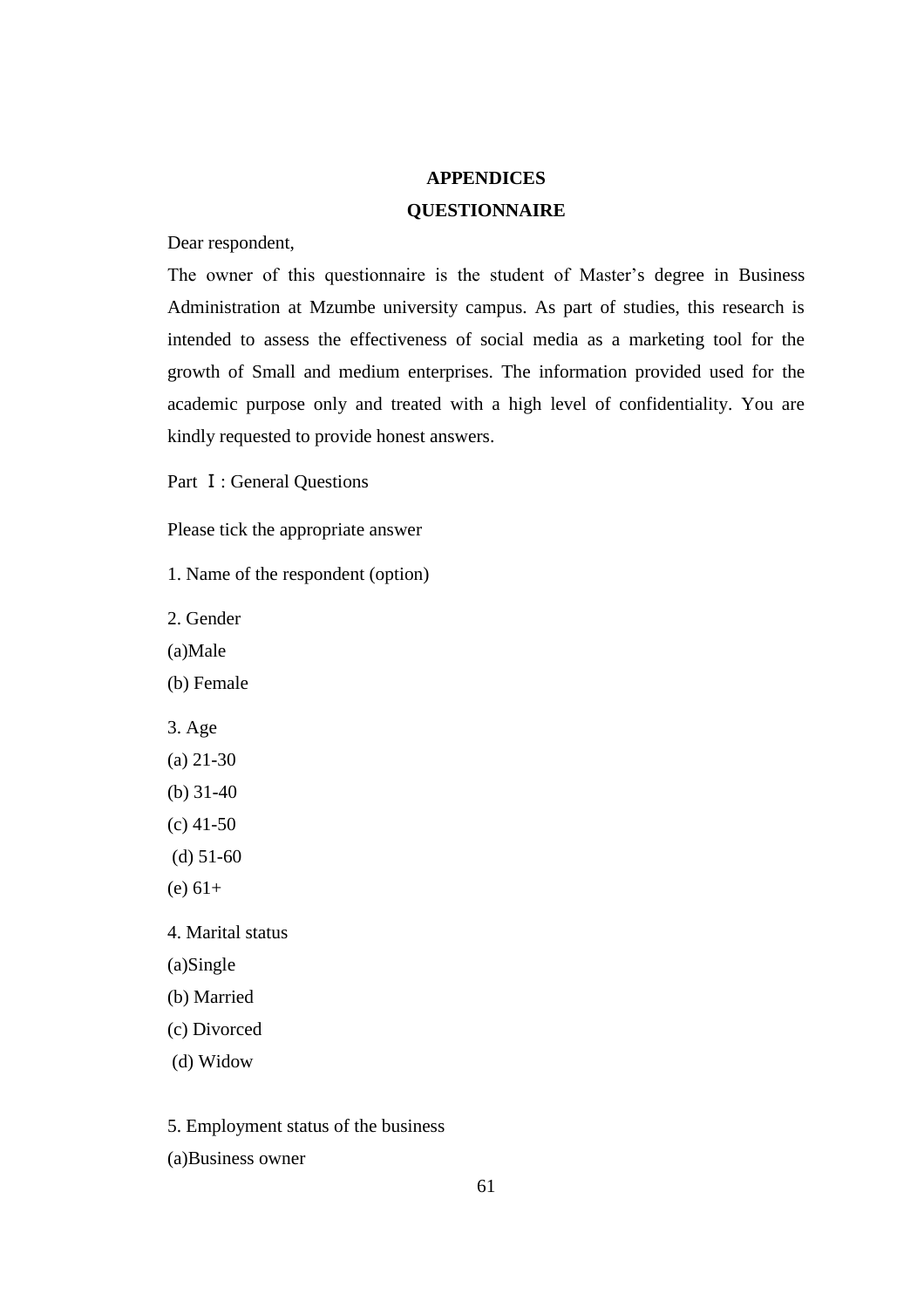- (b) Employed staff
- 6. The level of education of the respondent
- (a) Primary level
- (b) Ordinary and advanced level
- (c) Diploma level
- (d) University degree level
- (e) Master degree level

7. How many years of business operation?

- (a) 1-5
- (b) 6-10
- (c)  $11+$

To assess the extent to which Instagram contribute to the growth of small and medium enterprises.

## 8. Do you have an Instagram account?

- (a) Yes
- (b) No

9. To what extent instagram contribute on the growth of business?

- (a) Large extent
- (b) Small extent
- (c) Medium extent

10. Since Instagram account was developed is it worth to use it as advertising tool?

| <b>Strong Agree</b> | Agree | Strong disagree | Disagree |
|---------------------|-------|-----------------|----------|
|                     |       |                 |          |

To assess YouTube contribution towards social media on growth of SMEs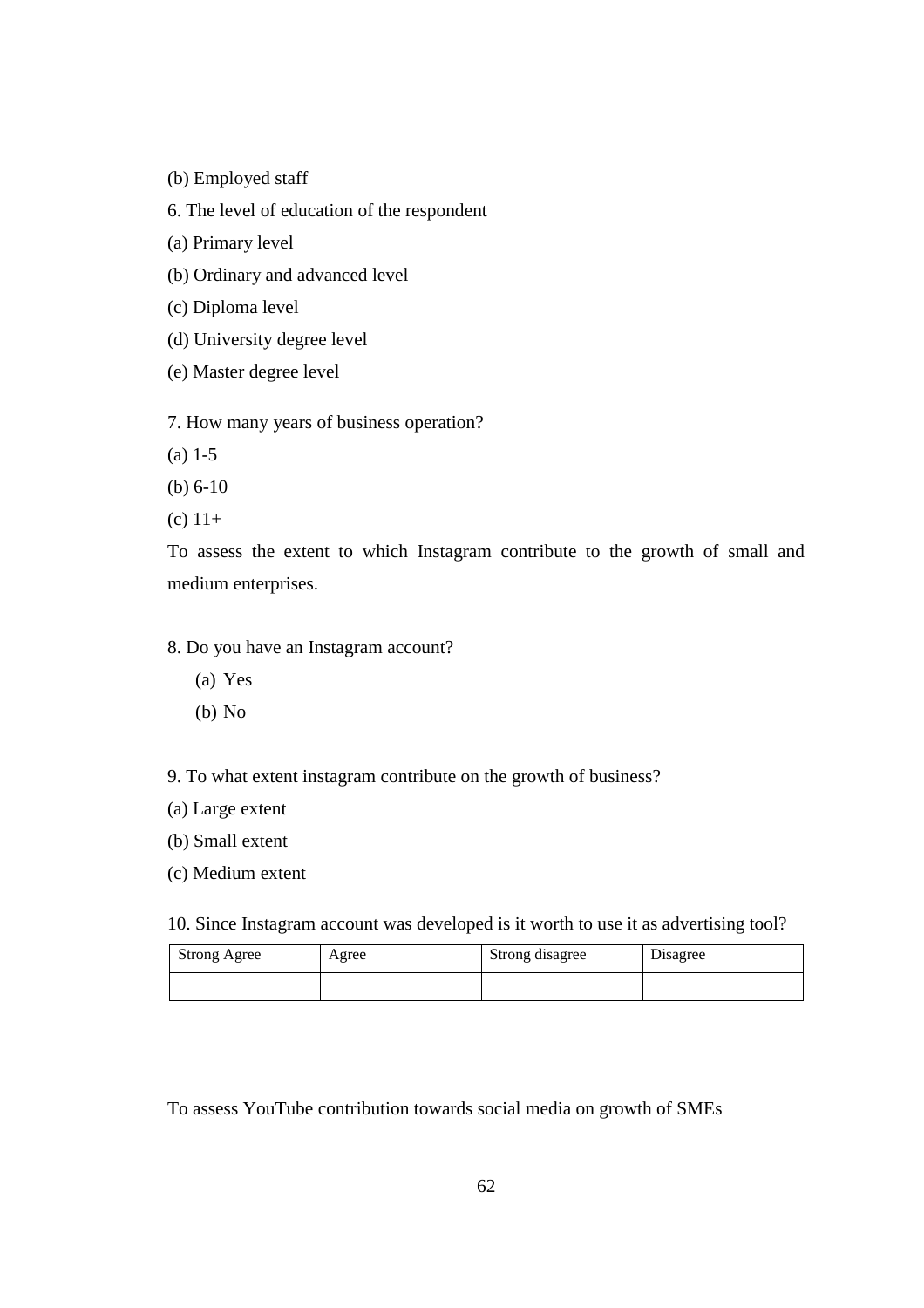11. Do you have Youtube and its benefits?

(a) Yes

(b) No

12. Do you have a dedicated person to handle Youtube channel and providing response in time?

(a)Yes

(b)No

13. How do you perceive Youtube as another advertising method?

(a)Very Good

(b)Good

(c)Average

(d)Poor

To determine whatsapp contribution on growth of small and medium enterprises

13. Are you aware of whatsapp messenger?

(a) Yes

(b) No

14. Are you using whatsapp as timely and efficient communication?

(a) Yes

(b) No

15. Does Whatsapp messenger have a large influence to customers?

| <b>Strong Agree</b> | Agree | Strong disagree | Disagree |
|---------------------|-------|-----------------|----------|
|                     |       |                 |          |

To assess the contribution of Facebook to growth of small and medium enterprises

16. Do you own a Facebook page for your business?

(a)Yes

(b)No

17. Does Facebook decrease customers?